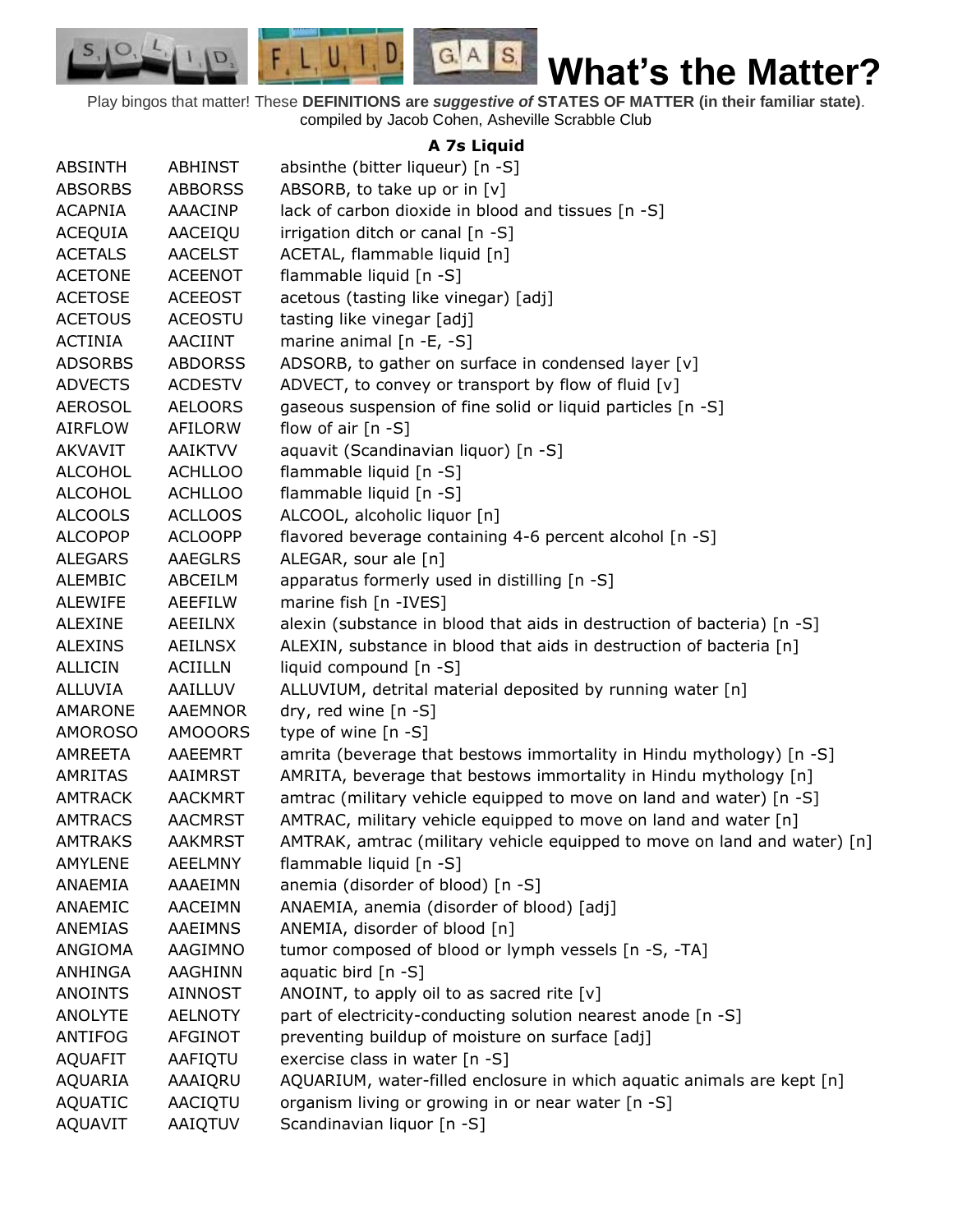Play bingos that matter! These **DEFINITIONS are** *suggestive of* **STATES OF MATTER (in their familiar state)**. compiled by Jacob Cohen, Asheville Scrabble Club

 $G.A.S.$ 

 $F, L, U, I, D$ 

D.

| <b>AQUEOUS</b> | AEOQSUU                          | pertaining to water [adj]                                                                          |
|----------------|----------------------------------|----------------------------------------------------------------------------------------------------|
| <b>AQUIFER</b> | AEFIQRU                          | water-bearing rock formation [n -S]                                                                |
| <b>ARCTICS</b> | <b>ACCIRST</b>                   | ARCTIC, warm, waterproof overshoe [n]                                                              |
| ARIDEST        | ADEIRST                          | ARID, extremely dry [adj]                                                                          |
| ARIDITY        | ADIIRTY                          | state of being arid (extremely dry) [n -TIES]                                                      |
| <b>ARRACKS</b> | <b>AACKRRS</b>                   | ARRACK, Oriental liquor [n]                                                                        |
| <b>ARROYOS</b> | <b>AOORRSY</b>                   | ARROYO, brook or creek [n]                                                                         |
| <b>ASCITES</b> | <b>ACEISST</b>                   | accumulation of serous fluid in abdomen [n -S]                                                     |
| <b>ASCITIC</b> | <b>ACCIIST</b>                   | ASCITES, accumulation of serous fluid in abdomen [adj]                                             |
| <b>AWLWORT</b> | <b>ALORTWW</b>                   | aquatic plant [n -S]                                                                               |
|                |                                  | <b>B 7s Liquid</b>                                                                                 |
| <b>BACALAO</b> | AAABCLO                          | baccala (codfish (marine food fish)) [n -S]                                                        |
| <b>BACCALA</b> | <b>AAABCCL</b>                   | codfish (marine food fish) [n -S]                                                                  |
| <b>BALLIER</b> | ABEILLR                          | BALLY, bloody (stained with blood) [adj]                                                           |
| <b>BARISTA</b> | <b>AABIRST</b>                   | one who makes and serves coffee to public [n -S]                                                   |
| <b>BARKEEP</b> | <b>ABEEKPR</b>                   | bartender (one that bartends (to tend barroom) [n -S]                                              |
| <b>BARMAID</b> | AABDIMR                          | female bartender [n -S]                                                                            |
| <b>BARROOM</b> | ABMOORR                          | room where liquor is sold [n -S]                                                                   |
| <b>BARTEND</b> | <b>ABDENRT</b>                   | to tend barroom [v -ED, -ING, -S]                                                                  |
| <b>BATHERS</b> | <b>ABEHRST</b>                   | BATHER, one that bathes (to wash (to cleanse by immersing in or applying liquid)) [n]              |
| <b>BATHING</b> | ABGHINT                          | act of one that bathes [n -S] / BATHE, to wash (to cleanse by immersing in or applying liquid) [v] |
| <b>BATHYAL</b> | <b>AABHLTY</b>                   | pertaining to deep water [adj]                                                                     |
| <b>BEBLOOD</b> | <b>BBDELOO</b>                   | to cover with blood [v -ED, ING, -S]                                                               |
| <b>BEDBUGS</b> | <b>BBDEGSU</b>                   | BEDBUG, bloodsucking insect [n]                                                                    |
| <b>BEDEWED</b> | <b>BDDEEEW</b>                   | BEDEW, to wet with dew [v]                                                                         |
| <b>BEERIER</b> | <b>BEEEIRR</b>                   | BEERY, affected by beer [adj]                                                                      |
| <b>BEERILY</b> | BEEILRY                          | BEERY, affected by beer [adv]                                                                      |
| <b>BEMISTS</b> | <b>BEIMSST</b>                   | BEMIST, to envelop in mist [v]                                                                     |
| <b>BENTHAL</b> | <b>ABEHLNT</b>                   | benthic (pertaining to oceanic depths) [adj]                                                       |
| <b>BENTHIC</b> | <b>BCEHINT</b>                   | pertaining to oceanic depths [adj]                                                                 |
| <b>BENZENE</b> | <b>BEEENNZ</b>                   | volatile liquid [n -S]                                                                             |
| <b>BENZINE</b> | <b>BEEINNZ</b>                   | volatile liquid [n -S]                                                                             |
| <b>BENZINS</b> | <b>BEINNSZ</b>                   | BENZIN, benzine (volatile liquid) [n]                                                              |
| <b>BENZOLE</b> | <b>BEELNOZ</b>                   | benzol (benzene (volatile liquid)) [n -S]                                                          |
| <b>BENZOLS</b> |                                  |                                                                                                    |
|                | <b>BELNOSZ</b><br><b>BEEISVV</b> | BENZOL, benzene (volatile liquid) [n]                                                              |
| <b>BEVVIES</b> | <b>BEEHSTY</b>                   | BEVVY, alcoholic drink [n]                                                                         |
| <b>BHEESTY</b> |                                  | water carrier $[n - S]$                                                                            |
| <b>BHISTIE</b> | <b>BEHIIST</b>                   | bheesty (water carrier) [n -S]                                                                     |
| <b>BIBBERS</b> | <b>BBBEIRS</b>                   | BIBBER, tippler (one that tipples (to drink alcoholic beverages)) [n]                              |
| <b>BIBBERY</b> | BBBEIRY                          | act of tippling (to drink alcoholic beverages) [n -RIES]                                           |
| <b>BIBBING</b> | <b>BBBGIIN</b>                   | act of tippling (to drink alcoholic beverages) [n -S] / BIB, to tipple [v]                         |
| <b>BIBCOCK</b> | <b>BBCCIKO</b>                   | type of faucet (device for controlling flow of liquid from pipe) [n -S]                            |
| <b>BIGEYES</b> | <b>BEEGISY</b>                   | BIGEYE, marine fish [n]                                                                            |
| <b>BILGING</b> | <b>BGGIILN</b>                   | BILGE, to spring leak [v]                                                                          |
| <b>BILIARY</b> | ABIILRY                          | pertaining to bile (fluid secreted by liver) [adj]                                                 |
| <b>BILIOUS</b> | <b>BIILOSU</b>                   | pertaining to bile (fluid secreted by liver) [adj]                                                 |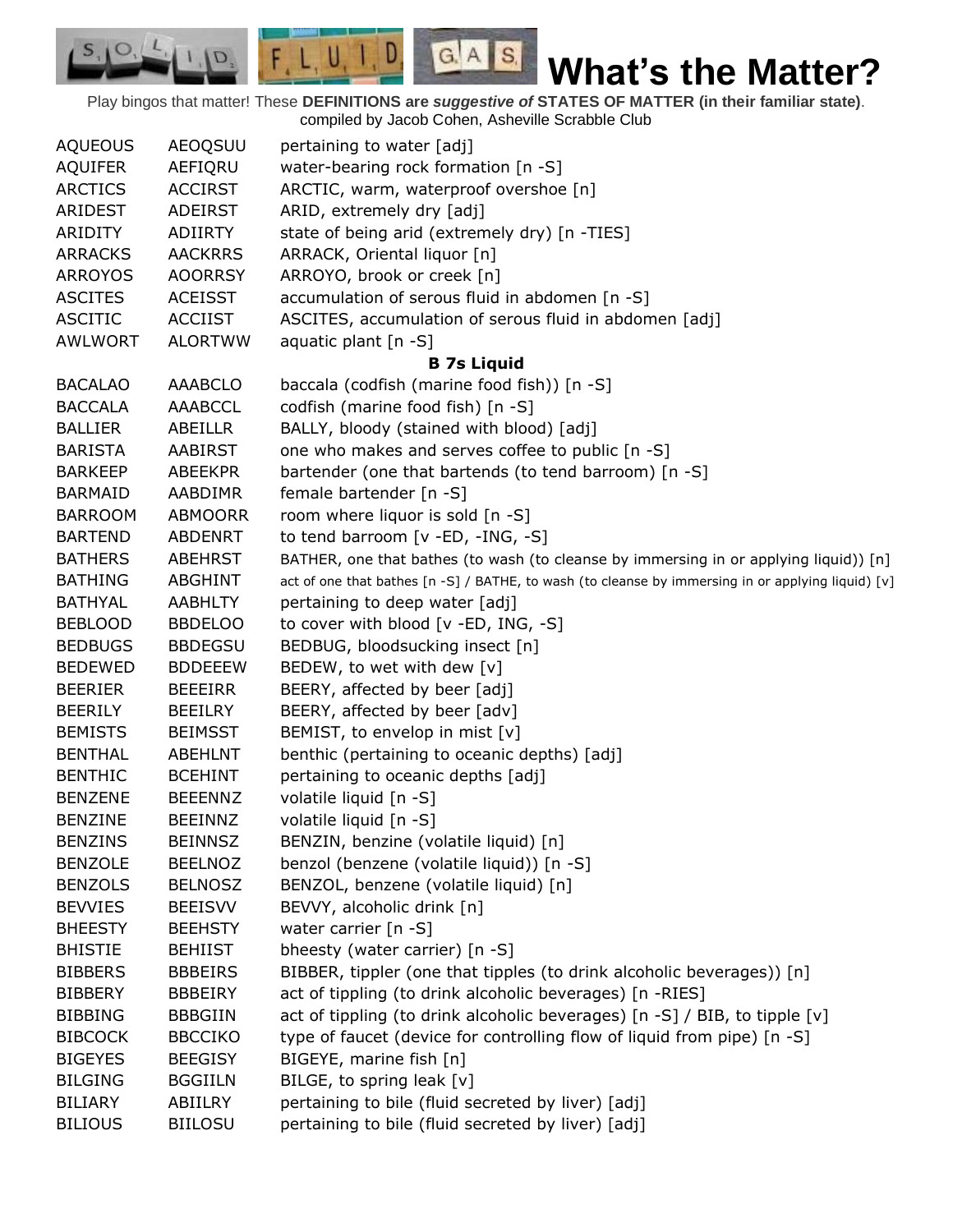Play bingos that matter! These **DEFINITIONS are** *suggestive of* **STATES OF MATTER (in their familiar state)**. compiled by Jacob Cohen, Asheville Scrabble Club

 $G.A.S.$ 

 $F, L, U, I, D$ 

D.

| <b>BINGERS</b> | <b>BEGINRS</b> | BINGER, one that binges (to indulge in something to excess) [n]                    |
|----------------|----------------|------------------------------------------------------------------------------------|
| <b>BINGING</b> | <b>BGGIINN</b> | bingeing (act of indulging in something to excess) [n -S] BINGE [v]                |
| <b>BIOFUEL</b> | <b>BEFILOU</b> | fuel composed of biological raw materials [n -S]                                   |
| <b>BIOHERM</b> | <b>BEHIMOR</b> | mass of marine fossils [n -S]                                                      |
| <b>BIRDING</b> | <b>BDGIINR</b> | BIRD, to hunt birds (winged, warm-blooded vertebrates) [v]                         |
| <b>BISTROS</b> | <b>BIORSST</b> | BISTRO, small tavern (place where liquor is sold to be drunk on premises) [n]      |
| <b>BLEEDER</b> | <b>BDEEELR</b> | one that bleeds (to lose blood) [n -S]                                             |
| <b>BLOODED</b> | <b>BDDELOO</b> | BLOOD, to stain with blood (fluid circulated by heart) [v]                         |
| <b>BLOTTER</b> | <b>BELORTT</b> | piece of ink-absorbing paper [n -S]                                                |
| <b>BLUNGED</b> | <b>BDEGLNU</b> | BLUNGE, to mix clay with water [v]                                                 |
| <b>BLUNGER</b> | <b>BEGLNRU</b> | one that blunges (to mix clay with water) [n -S]                                   |
| <b>BLUNGES</b> | <b>BEGLNSU</b> | BLUNGE, to mix clay with water [v]                                                 |
| <b>BOATELS</b> | <b>ABELOST</b> | BOATEL, waterside hotel [n]                                                        |
| <b>BOATERS</b> | <b>ABEORST</b> | BOATER, one that boats (to travel by boat (watercraft)) [n]                        |
| <b>BOATING</b> | <b>ABGINOT</b> | BOAT, to travel by boat (watercraft) [v]                                           |
| <b>BOGGIER</b> | <b>BEGGIOR</b> | BOGGY, marshy (resembling marsh (tract of low, wet land)) [adj]                    |
| <b>BOGGISH</b> | <b>BGGHIOS</b> | boggy (marshy (resembling marsh (tract of low, wet land))) [adj]                   |
| <b>BOGHOLE</b> | <b>BEGHLOO</b> | natural hole in ground with swampy bottom [n -S]                                   |
| <b>BOGLAND</b> | <b>ABDGLNO</b> | area of boggy land [n -S]                                                          |
| <b>BOILERS</b> | <b>BEILORS</b> | BOILER, vessel for boiling [n]                                                     |
| <b>BOILING</b> | <b>BGIILNO</b> | BOIL, to vaporize liquid [v]                                                       |
| <b>BOILOFF</b> | <b>BFFILOO</b> | vaporization of liquid [n -S]                                                      |
| <b>BOLSONS</b> | <b>BLNOOSS</b> | BOLSON, flat arid valley [n]                                                       |
| <b>BONITAS</b> | ABINOST        | BONITA, bonito (marine food fish) [n]                                              |
| <b>BONITOS</b> | <b>BINOOST</b> | BONITO, marine food fish [n]                                                       |
| <b>BOOTLEG</b> | <b>BEGLOOT</b> | to smuggle (to import or export illicitly) [v -GGED, -GGING, -S]                   |
| <b>BOOZERS</b> | <b>BEOORSZ</b> | BOOZER, one that boozes (to drink liquor excessively) [n]                          |
| <b>BOOZIER</b> | <b>BEIOORZ</b> | BOOZY, drunken (drunk (intoxicated)) [adj]                                         |
| <b>BOOZILY</b> | <b>BILOOYZ</b> | BOOZY, drunken (drunk (intoxicated)) [adv]                                         |
| <b>BOOZING</b> | <b>BGINOOZ</b> | act of drinking liquor excessively [n -S] / BOOZE, to drink liquor excessively [v] |
| <b>BORNEOL</b> | <b>BELNOOR</b> | alcohol (flammable liquid) [n -S]                                                  |
| <b>BOURBON</b> | <b>BBNOORU</b> | whiskey (liquor) [n -S]                                                            |
| <b>BOURNES</b> | <b>BENORSU</b> | BOURNE, bourn (stream) [n]                                                         |
| <b>BOWFINS</b> | <b>BFINOSW</b> | BOWFIN, freshwater fish [n]                                                        |
| <b>BOWSERS</b> | <b>BEORSSW</b> | BOWSER, truck having tank for fuel or water [n]                                    |
| <b>BOXFISH</b> | <b>BFHIOSX</b> | marine fish [n -ES]                                                                |
| <b>BRAIZES</b> | ABEIRSZ        | BRAIZE, marine fish [n]                                                            |
| <b>BRANNED</b> | <b>ABDENNR</b> | BRAN, to soak in water mixed with bran (outer coat of cereals) [v]                 |
| <b>BRANNER</b> | <b>ABENNRR</b> | one that brans (to soak in water mixed with bran (outer coat of cereals)) [n -S]   |
| <b>BRASILS</b> | <b>ABILRSS</b> | BRASIL, brazil (dyewood (wood from which dye is extracted)) [n]                    |
| <b>BRAZILS</b> | <b>ABILRSZ</b> | BRAZIL, dyewood (wood from which dye is extracted) [n]                             |
| <b>BREWAGE</b> | ABEEGRW        | brewed beverage [n -S]                                                             |
| <b>BREWERS</b> | <b>BEERRSW</b> | BREWER, one that brews (to make beer or like) [n]                                  |
| <b>BREWERY</b> | <b>BEERRWY</b> | place for brewing [n -RIES]                                                        |
| <b>BREWING</b> | <b>BEGINRW</b> | quantity brewed at one time [n -S] / BREW, to make beer or like [v]                |
| <b>BREWPUB</b> | <b>BBEPRUW</b> | restaurant that sells beverages brewed on premises [n -S]                          |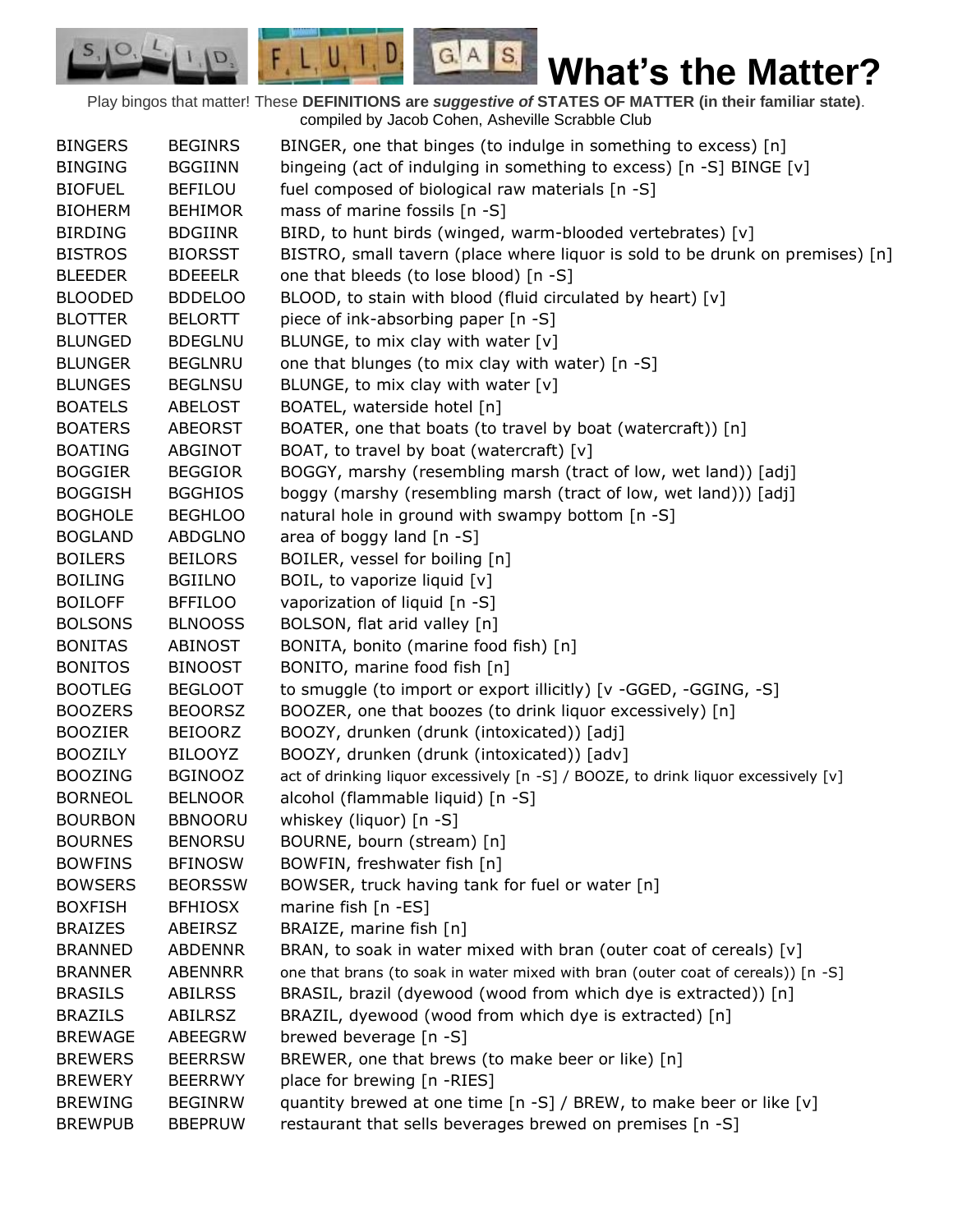Play bingos that matter! These **DEFINITIONS are** *suggestive of* **STATES OF MATTER (in their familiar state)**. compiled by Jacob Cohen, Asheville Scrabble Club

 $G.A.S.$ 

 $F, L, U, I, D$ 

D.

| <b>BREWSKI</b> | <b>BEIKRSW</b> | serving of beer [n -ES or -S]                                                        |
|----------------|----------------|--------------------------------------------------------------------------------------|
| <b>BRIMFUL</b> | <b>BFILMRU</b> | ready to overflow [adj]                                                              |
| <b>BRIMMED</b> | <b>BDEIMMR</b> | BRIM, to fill to top [v]                                                             |
| <b>BRINERS</b> | <b>BEINRRS</b> | BRINER, one that brines (to treat with brine (salted water)) [n]                     |
| <b>BRINIER</b> | <b>BEIINRR</b> | BRINY, salty (tasting of or containing salt) [adj]                                   |
| <b>BRINIES</b> | <b>BEIINRS</b> | BRINY, sea (ocean (vast body of salt water that covers most of earth's surface)) [n] |
| <b>BRINING</b> | <b>BGIINNR</b> | BRINE, to treat with brine (salted water) [v]                                        |
| <b>BROMALS</b> | <b>ABLMORS</b> | BROMAL, medicinal liquid [n]                                                         |
| <b>BROMINE</b> | <b>BEIMNOR</b> | volatile liquid element [n -S]                                                       |
| <b>BROMINS</b> | <b>BIMNORS</b> | BROMIN, bromine (volatile liquid element) [n]                                        |
| <b>BUBBLED</b> | <b>BBBDELU</b> | BUBBLE, to form bubbles (bodies of gas contained within liquid) [v]                  |
| <b>BUBBLER</b> | <b>BBBELRU</b> | drinking fountain [n -S]                                                             |
| <b>BUBBLES</b> | <b>BBBELSU</b> | BUBBLE, to form bubbles (bodies of gas contained within liquid) [v]                  |
| <b>BURBOTS</b> | <b>BBORSTU</b> | BURBOT, freshwater fish [n]                                                          |
| <b>BURNIES</b> | <b>BEINRSU</b> | BURNIE, brooklet (small brook or creek) [n]                                          |
| <b>BUTTERY</b> | <b>BERTTUY</b> | wine cellar [n -RIES]                                                                |
| <b>BYCATCH</b> | <b>ABCCHTY</b> | marine animals caught unintentionally [n -ES]                                        |
|                |                | C 7s Liquid                                                                          |
| <b>CABOMBA</b> | AABBCMO        | aquatic plant [n -S]                                                                 |
| <b>CACHACA</b> | AAACCCH        | Brazilian liquor [n -S]                                                              |
| <b>CACODYL</b> | <b>ACCDLOY</b> | poisonous liquid [n -S]                                                              |
| <b>CAGOULE</b> | ACEGLOU        | hooded waterproof garment [n -S]                                                     |
| CAISSON        | <b>ACINOSS</b> | watertight chamber [n -S]                                                            |
| <b>CALKERS</b> | <b>ACEKLRS</b> | CALKER, one that calks (to caulk (to make seams of ship watertight)) [n]             |
| CALKING        | <b>ACGIKLN</b> | CALK, to caulk (to make seams of ship watertight) [v]                                |
| <b>CAMPHOL</b> | <b>ACHLMOP</b> | borneol (alcohol (flammable liquid)) [n -S]                                          |
| CANALED        | <b>AACDELN</b> | CANAL, to dig artificial waterway through [v]                                        |
| <b>CANTEEN</b> | <b>ACEENNT</b> | small container for carrying water [n -S]                                            |
| <b>CANTINA</b> | <b>AACINNT</b> | saloon (tavern (place where liquor is sold to be drunk on premises)) [n -S]          |
| <b>CARABAO</b> | <b>AAABCOR</b> | water buffalo [n -S]                                                                 |
| <b>CARDIOS</b> | <b>ACDIORS</b> | CARDIO, exercise involving heart and blood vessels [n]                               |
| <b>CARNAGE</b> | <b>AACEGNR</b> | great and bloody slaughter [n -S]                                                    |
| <b>CASCADE</b> | <b>AACCDES</b> | to fall like waterfall [v -D, -DING, -S]                                             |
| CASEOSE        | <b>ACEEOSS</b> | proteose (water-soluble protein) [n -S]                                              |
| <b>CASKING</b> | <b>ACGIKNS</b> | CASK, to store in cask (strong barrel) [v]                                           |
| <b>CAUDLES</b> | <b>ACDELSU</b> | CAUDLE, warm beverage [n]                                                            |
| <b>CAULKED</b> | <b>ACDEKLU</b> | CAULK, to make seams of ship watertight [v]                                          |
| <b>CAULKER</b> | <b>ACEKLRU</b> | one that caulks (to make seams of ship watertight) [n -S]                            |
| <b>CERVEZA</b> | <b>ACEERVZ</b> | beer (alcoholic beverage) [n -S]                                                     |
| <b>CETANES</b> | <b>ACEENST</b> | CETANE, diesel fuel [n]                                                              |
| <b>CHABLIS</b> | <b>ABCHILS</b> | dry white wine [n CHABLIS]                                                           |
| <b>CHALICE</b> | <b>ACCEHIL</b> | drinking cup [n -S]                                                                  |
| <b>CHAMBRE</b> | <b>ABCEHMR</b> | brought (as wine) to room temperature [adj]                                          |
| <b>CHIANTI</b> | <b>ACHIINT</b> | dry red white [n -S]                                                                 |
| <b>CHILLUM</b> | CHILLMU        | part of water pipe [n -S]                                                            |
| <b>CHRISMS</b> | <b>CHIMRSS</b> | CHRISM, consecrated oil [n]                                                          |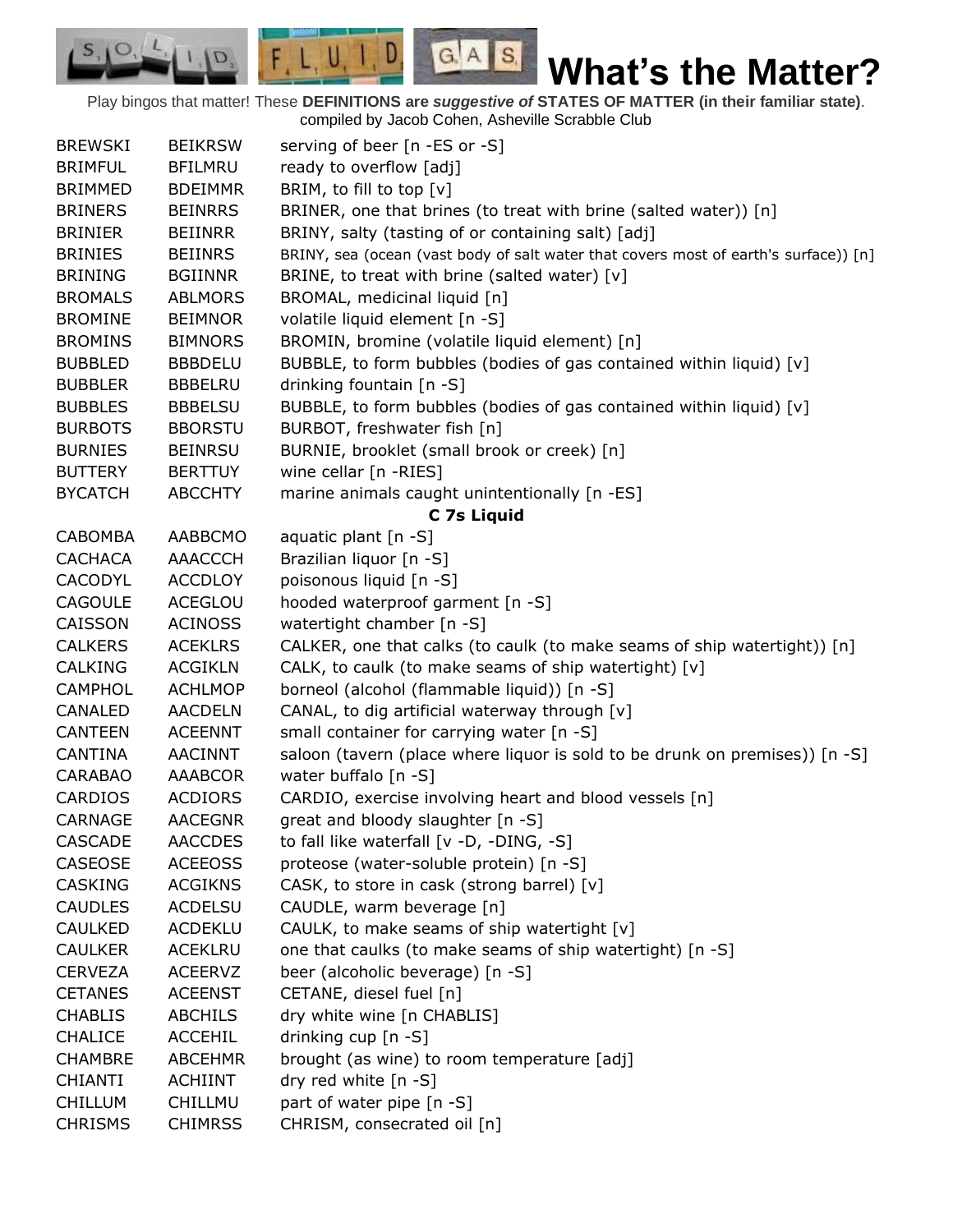Play bingos that matter! These **DEFINITIONS are** *suggestive of* **STATES OF MATTER (in their familiar state)**. compiled by Jacob Cohen, Asheville Scrabble Club

 $G.A.S.$ 

 $F, L, U, I, D$ 

D.

| <b>CHRISOM</b> | <b>CHIMORS</b> | chrism (consecrated oil) [n -S]                                            |
|----------------|----------------|----------------------------------------------------------------------------|
| <b>CHUNNEL</b> | <b>CEHLNNU</b> | tunnel under English Channel [n -S]                                        |
| <b>CHYLOUS</b> | <b>CHLOSUY</b> | CHYLE, digestive fluid [adj]                                               |
| <b>CHYTRID</b> | <b>CDHIRTY</b> | aquatic or soil fungus [n -S]                                              |
| <b>CIMICES</b> | <b>CCEIIMS</b> | CIMEX, bedbug (bloodsucking insect) [n]                                    |
| <b>CINEOLE</b> | <b>CEEILNO</b> | cineol (liquid used as antiseptic) [n -S]                                  |
| <b>CINEOLS</b> | <b>CEILNOS</b> | CINEOL, liquid used as antiseptic [n]                                      |
| <b>CISCOES</b> | <b>CCEIOSS</b> | CISCO, freshwater fish [n]                                                 |
| <b>CISTERN</b> | <b>CEINRST</b> | water tank [n -S]                                                          |
| <b>CLABBER</b> | <b>ABBCELR</b> | to curdle (to congeal (to change from fluid to solid)) [v -ED, -ING, -S]   |
| <b>CLARETS</b> | <b>ACELRST</b> | dry red wine [n]                                                           |
| <b>CLYSTER</b> | <b>CELRSTY</b> | enema (liquid injected into rectum) [n -S]                                 |
| COASTAL        | <b>AACLOST</b> | pertaining to or located near seashore [adj]                               |
| <b>CODFISH</b> | <b>CDFHIOS</b> | marine food fish [n -ES]                                                   |
| <b>COFFEES</b> | <b>CEEFFOS</b> | COFFEE, aromatic, mildly stimulating beverage [n]                          |
| <b>COGNACS</b> | <b>ACCGNOS</b> | COGNAC, brandy                                                             |
| <b>COLLINS</b> | <b>CILLNOS</b> | alcoholic beverage [n -ES]                                                 |
| COLLOID        | <b>CDILLOO</b> | type of chemical suspension [n -S]                                         |
| <b>COLOGNE</b> | <b>CEGLNOO</b> | scented liquid [n -S]                                                      |
| <b>CONCHES</b> | <b>CCEHNOS</b> | CONCH, marine mollusk [n]                                                  |
| <b>CONDUIT</b> | CDINOTU        | channel or pipe for conveying fluids [n -S]                                |
| <b>CONFLUX</b> | <b>CFLNOUX</b> | flowing together of streams [n -ES]                                        |
| <b>CONGEAL</b> | <b>ACEGLNO</b> | to change from fluid to solid [v -ED, -ING, -S]                            |
| <b>CONGERS</b> | <b>CEGNORS</b> | CONGER, marine eel [n]                                                     |
| <b>CONGOUS</b> | <b>CGNOOSU</b> | CONGOU, Chinese tea [n]                                                    |
| <b>CONNORS</b> | <b>CNNOORS</b> | CONNOR, saltwater fish [n]                                                 |
| <b>COOLANT</b> | <b>ACLNOOT</b> | fluid used to cool engines [n -S]                                          |
| COQUINA        | ACINOQU        | small marine clam [n -S]                                                   |
| CORDIAL        | <b>ACDILOR</b> | liqueur (sweetened alcoholic beverage) [n -S]                              |
| <b>CORKAGE</b> | <b>ACEGKOR</b> | charge for wine in restaurant [n -S]                                       |
| COTIDAL        | <b>ACDILOT</b> | indicating coincidence of tides [adj]                                      |
| <b>COWFISH</b> | <b>CFHIOSW</b> | aquatic mammal [n -ES]                                                     |
| <b>COYPOUS</b> | <b>COOPSUY</b> | COYPOU, coypu (aquatic rodent) [n]                                         |
| CRINOID        | <b>CDIINOR</b> | marine animal $[n - S]$                                                    |
| <b>CRUDDED</b> |                |                                                                            |
|                | CDDDERU        | CRUD, to curd (to curdle (to congeal (to change from fluid to solid))) [v] |
| <b>CULVERT</b> | <b>CELRTUV</b> | to channel stream through conduit [v -ED, -ING, -S]                        |
| <b>CUNNERS</b> | <b>CENNRSU</b> | CUNNER, marine fish [n]                                                    |
| <b>CURACAO</b> | <b>AACCORU</b> | type of liqueur (sweetened alcoholic beverage) [n -S]                      |
| <b>CURACOA</b> | AACCORU        | curacao (type of liqueur (sweetened alcoholic beverage)) [n -S]            |
| <b>CURDING</b> | CDGINRU        | CURD, to curdle (to congeal (to change from fluid to solid)) [v]           |
| <b>CURDLED</b> | <b>CDDELRU</b> | CURDLE, to congeal (to change from fluid to solid) [v]                     |
| <b>CURDLER</b> | CDELRRU        | one that curdles (to congeal (to change from fluid to solid)) [n -S]       |
| <b>CURDLES</b> | <b>CDELRSU</b> | CURDLE, to congeal (to change from fluid to solid) [v]                     |
| <b>CURRENT</b> | CENRRTU        | continuous flow [n -S]                                                     |
| <b>CUTBANK</b> | <b>ABCKNTU</b> | steep stream bank [n -S]                                                   |
| <b>CYLICES</b> | <b>CCEILSY</b> | CYLIX, kylix (drinking vessel) [n]                                         |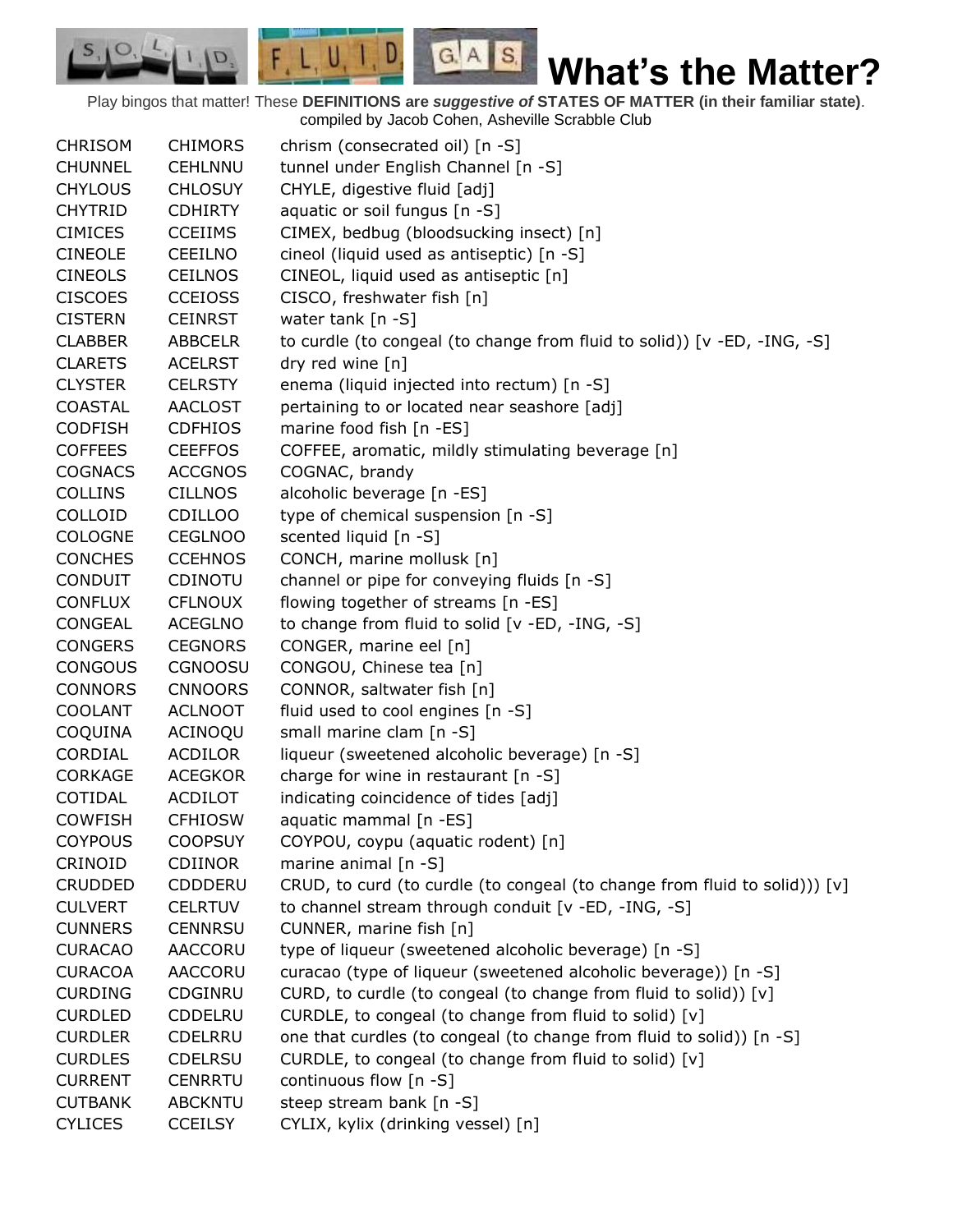

Play bingos that matter! These **DEFINITIONS are** *suggestive of* **STATES OF MATTER (in their familiar state)**. compiled by Jacob Cohen, Asheville Scrabble Club

## **D 7s Liquid**

| <b>DAIRIES</b> | ADEIIRS         | DAIRY, establishment dealing in milk products [n]                                                                          |
|----------------|-----------------|----------------------------------------------------------------------------------------------------------------------------|
| <b>DAMMING</b> | ADGIMMN         | DAM, to build barrier to obstruct flow of water [v]                                                                        |
| <b>DAMPENS</b> | <b>ADEMNPS</b>  | DAMPEN, to moisten (to make slightly wet) [v]                                                                              |
| <b>DAMPEST</b> | <b>ADEMPST</b>  | DAMP, moist (slightly wet) [adj]                                                                                           |
| <b>DAMPISH</b> | <b>ADHIMPS</b>  | somewhat damp (moist (slightly wet)) [adj]                                                                                 |
| <b>DANKEST</b> | <b>ADEKNST</b>  | DANK, unpleasantly damp [adj]                                                                                              |
| <b>DAPPING</b> | ADGINPP         | DAP, to dip lightly or quickly into water [v]                                                                              |
| <b>DECOCTS</b> | <b>CCDEOST</b>  | DECOCT, extract flavor of by boiling [v]                                                                                   |
| <b>DEERFLY</b> | <b>DEEFLRY</b>  | bloodsucking fly [n -LIES]                                                                                                 |
| <b>DEFROST</b> | <b>DEFORST</b>  | to remove frost from [v -ED, -ING, -S]                                                                                     |
| <b>DEFUELS</b> | <b>DEEFLSU</b>  | DEFUEL, to remove fuel (liquid) from [v]                                                                                   |
| <b>DELTAIC</b> | <b>ACDEILT</b>  | DELTA, alluvial deposit at mouth of river [adj]                                                                            |
| <b>DELUGED</b> | <b>DDEEGLU</b>  | DELUGE, to flood (to inundate (to overwhelm with water)) [v]                                                               |
| <b>DELUGES</b> | <b>DEEGLSU</b>  | DELUGE, to flood (to inundate (to overwhelm with water)) [v]                                                               |
| <b>DEMISTS</b> | <b>DEIMSST</b>  | DEMIST, to defog (to remove fog (condensed water vapor) from [v]                                                           |
| <b>DESMANS</b> | <b>ADEMNSS</b>  | DESMAN, aquatic mammal [n]                                                                                                 |
| <b>DESMIDS</b> | <b>DDEIMSS</b>  | DESMID, freshwater alga [n]                                                                                                |
| <b>DESORBS</b> | <b>BDEORSS</b>  | DESORB, to remove by reverse of absorption [v]                                                                             |
| <b>DEWATER</b> | <b>ADEERTW</b>  | to remove water from $[v - ED, -ING, -S]$                                                                                  |
| <b>DEWDROP</b> | <b>DDEOPRW</b>  | drop of dew (condensed moisture) [n -S]                                                                                    |
| <b>DEWFALL</b> | <b>ADEFLLW</b>  | formation of dew (condensed moisture) [n -S]                                                                               |
| <b>DEWIEST</b> | <b>DEEISTW</b>  | DEWY, moist with dew [adj]                                                                                                 |
| <b>DEWLESS</b> | <b>DEELSSW</b>  | having no dew [adj]                                                                                                        |
| <b>DEXTRAN</b> | <b>ADENRTX</b>  | substance used as blood plasma substitute [n -S]                                                                           |
| <b>DIALYSE</b> | ADEILSY         | to dialyze (to subject to dialysis (separation of substances in solution by diffusion through membrane)) [v -D, -SING, -S] |
| <b>DIALYZE</b> | ADEILYZ         | to subject to dialysis (separation of substances in solution by diffusion through membrane) [v -D, -ZING, -S]              |
| <b>DIBBING</b> | <b>BBDGIIN</b>  | DIB, to fish by letting bait bob lightly on water [v]                                                                      |
| <b>DIBBLED</b> | <b>BBDDEIL</b>  | DIBBLE, to dib (to fish by letting bait bob lightly on water) [v]                                                          |
| <b>DIBBLER</b> | <b>BBDEILR</b>  | one that dibbles (to dib (to fish by letting bait bob lightly on water)) [n -S]                                            |
| <b>DIBBLES</b> | <b>BBDEILS</b>  | DIBBLE, to dib (to fish by letting bait bob lightly on water) [v]                                                          |
| <b>DIDYMOS</b> | <b>DDIMOSY</b>  | DIDYMO, type of algae (any of group of primitive aquatic plants) [n]                                                       |
| <b>DINERIC</b> | <b>CDEIINR</b>  | pertaining to interface between two immiscible liquids [adj]                                                               |
| <b>DIOXANE</b> | <b>ADEINOX</b>  | flammable liquid [n -S]                                                                                                    |
| <b>DIOXANS</b> | <b>ADINOSX</b>  | DIOXAN, dioxane (flammable liquid) [n]                                                                                     |
| <b>DIPPERS</b> | <b>DEIPPRS</b>  | DIPPER, one that dips (to immerse (to plunge into liquid)) briefly [n]                                                     |
| <b>DIPPING</b> | <b>DGIINPP</b>  | DIP, to immerse (plunge into liquid) briefly [v]                                                                           |
| <b>DISMALS</b> | <b>ADILMSS</b>  | DISMAL, track of swampy land [n]                                                                                           |
| <b>DISTILL</b> | <b>DIIILLST</b> | to extract by vaporization and condensation [v -ED, -ING, -S]                                                              |
| <b>DISTILS</b> | <b>DIILSST</b>  | DISTIL, to distill (to extract by vaporization and condensation) [v]                                                       |
| <b>DIVINGS</b> | <b>DGIINSV</b>  | DIVING, act or sport of plunging headfirst into water [n]                                                                  |
| <b>DOBSONS</b> | <b>BDNOOSS</b>  | DOBSON, aquatic insect larva [n]                                                                                           |
| <b>DOLPHIN</b> | <b>DHILNOP</b>  | marine mammal [n -S]                                                                                                       |
| <b>DORADOS</b> | <b>ADDOORS</b>  | DORADO, marine fish [n]                                                                                                    |
| <b>DOUCHED</b> | CDDEHOU         | DOUCHE, to cleanse with jet of water [v]                                                                                   |
| <b>DOUCHES</b> | <b>CDEHOSU</b>  | DOUCHE, to cleanse with jet of water [v]                                                                                   |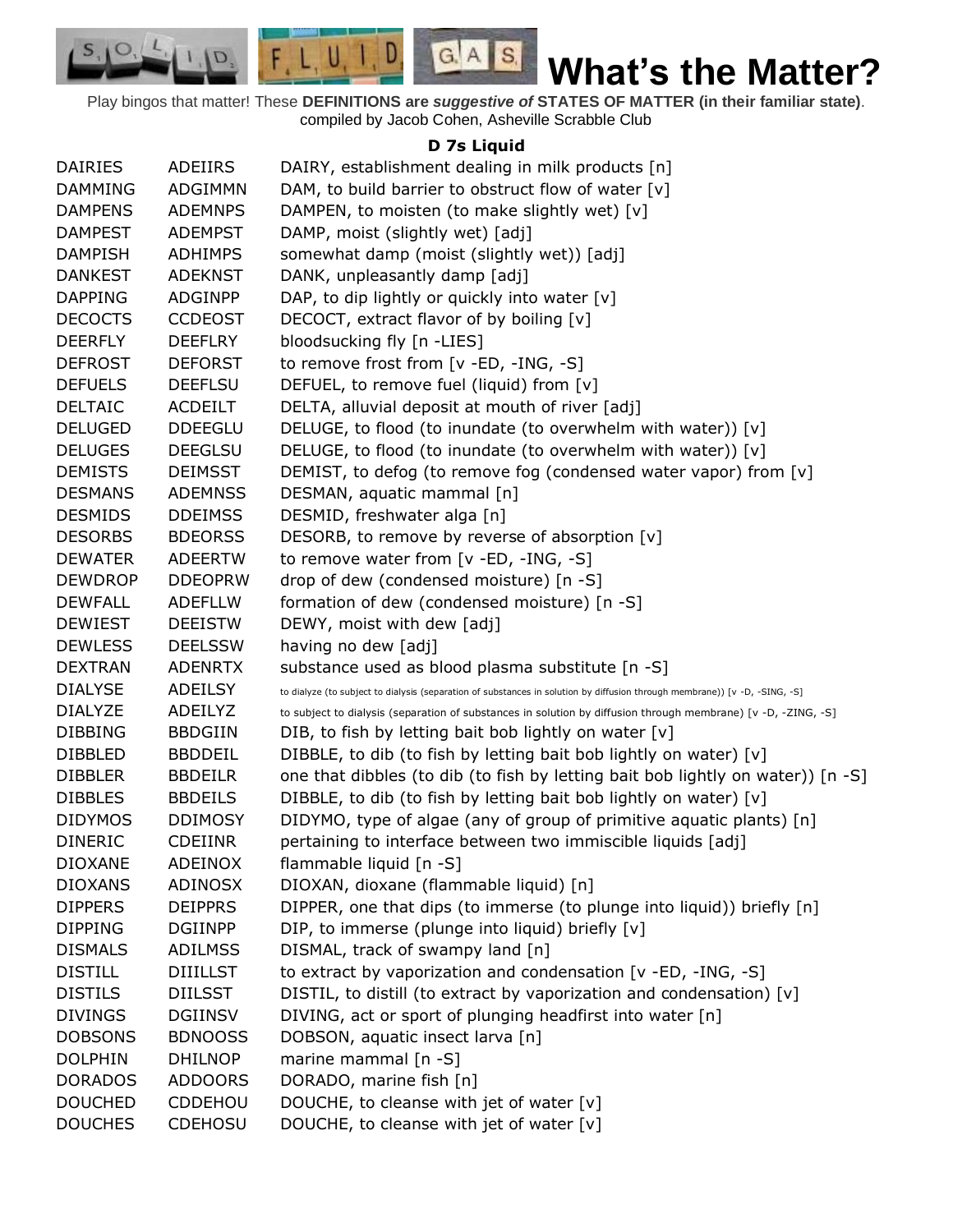Play bingos that matter! These **DEFINITIONS are** *suggestive of* **STATES OF MATTER (in their familiar state)**. compiled by Jacob Cohen, Asheville Scrabble Club

 $G.A.S.$ 

 $\Box$ 

 $F, L, U, I$ 

D.

| <b>DOUSERS</b> | <b>DEORSSU</b> | DOUSER, one that douses (to plunge into water) [n]                                                                  |
|----------------|----------------|---------------------------------------------------------------------------------------------------------------------|
| <b>DOUSING</b> | <b>DGINOSU</b> | DOUSE, to plunge into water [v]                                                                                     |
| <b>DOVEKEY</b> | <b>DEEKOVY</b> | dovekie (seabird (bird frequenting ocean or seacoast)) [n -S]                                                       |
| <b>DOVEKIE</b> | <b>DEEIKOV</b> | seabird (bird frequenting ocean or seacoast) [n -S]                                                                 |
| <b>DOWSERS</b> | <b>DEORSSW</b> | DOWSER, one that dowses (to search for underground water with divining rod) [n]                                     |
| <b>DOWSING</b> | <b>DGINOSW</b> | technique for searching for underground water [n -S] / DOWSE, to search for underground water with divining rod [v] |
| <b>DRABBLE</b> | ABBDELR        | to draggle (to make wet and dirty) $[v -D, -LING, -S]$                                                              |
| <b>DRAGGLE</b> | <b>ADEGGLR</b> | to make wet and dirty [v -D, -LING, -S]                                                                             |
| <b>DRAINED</b> | <b>ADDEINR</b> | DRAIN, to draw off liquid [v]                                                                                       |
| <b>DRAINER</b> | ADEINRR        | one that drains (to draw off liquid) [n -S]                                                                         |
| <b>DRAMMED</b> | <b>ADDEMMR</b> | DRAM, to tipple (to drink alcoholic beverages) [v]                                                                  |
| <b>DRIBBLE</b> | <b>BBDEILR</b> | to drivel (to let saliva flow from mouth) [v -D, -LING, -S]                                                         |
| <b>DRIBBLY</b> | <b>BBDILRY</b> | tending to dribble (to drivel (to let saliva flow from mouth)) [adj]                                                |
| <b>DRIBLET</b> | <b>BDEILRT</b> | small drop of liquid [n -S]                                                                                         |
| <b>DRIFTED</b> | <b>DDEFIRT</b> | DRIFT, to move along in current [v]                                                                                 |
| <b>DRIFTER</b> | <b>DEFIRRT</b> | one that drifts (to move along in current) [n -S]                                                                   |
| <b>DRINKER</b> | <b>DEIKNRR</b> | one that drinks (to swallow liquid) [n -S]                                                                          |
| <b>DRIPPER</b> | <b>DEIPPRR</b> | something from which liquid drips [n -S]                                                                            |
| <b>DRIVELS</b> | <b>DEILRSV</b> | DRIVEL, to let saliva flow from mouth [v]                                                                           |
| <b>DRIZZLE</b> | <b>DEILRRZ</b> | to rain lightly [v -D. -LING, -S]                                                                                   |
| <b>DRIZZLY</b> | <b>DILRRYZ</b> | characterized by light rain [adj]                                                                                   |
| <b>DROOLED</b> | <b>DDELOOR</b> | DROOL, to drivel (to let saliva flow from mouth) [v]                                                                |
| <b>DROPPER</b> | <b>DEOPPRR</b> | tube for dispensing liquid in drops [n -S]                                                                          |
| <b>DROUGHT</b> | <b>DGHORTU</b> | dry period [n -S]                                                                                                   |
| <b>DROUKED</b> | <b>DDEKORU</b> | DROUK, to drench (to wet thoroughly) [v]                                                                            |
| <b>DROUTHS</b> | <b>DHORSTU</b> | DROUTH, drought (dry period) [n]                                                                                    |
| <b>DROUTHY</b> | <b>DHORTUY</b> | droughty (dry (having no moisture)) [adj -HIER, -HIEST]                                                             |
| <b>DROWNDS</b> | <b>DDNORSW</b> | DROWND, to drown (to suffocate in water) [v]                                                                        |
| <b>DROWNED</b> | <b>DDENORW</b> | DROWN, to suffocate in water $[v]$                                                                                  |
| <b>DROWNER</b> | <b>DENORRW</b> | one that drowns (to suffocate in water) [n -S]                                                                      |
| <b>DRUNKEN</b> | <b>DEKNNRU</b> | drunk (intoxicated) [adj]                                                                                           |
| <b>DRUNKER</b> | <b>DEKNRRU</b> | DRUNK, intoxicated [adj]                                                                                            |
| <b>DRYLAND</b> | <b>ADDLNRY</b> | arid region $[n - S]$                                                                                               |
| <b>DRYNESS</b> | <b>DENRSSY</b> | state of being dry (having no moisture) [n -ES]                                                                     |
| <b>DRYSUIT</b> | <b>DIRSTUY</b> | waterproof rubber suit worn by divers [n -S]                                                                        |
| <b>DRYWELL</b> | <b>DELLRWY</b> | hole for receiving drainage from roof [n -S]                                                                        |
| <b>DUBBINS</b> | <b>BBDINSU</b> | DUBBIN, to apply dubbing (waterproofing) to leather [v]                                                             |
| <b>DUGONGS</b> | <b>DGGNOSU</b> | DUGONG, aquatic mammal [n]                                                                                          |
| <b>DUNKERS</b> | <b>DEKNRSU</b> | DUNKER, one that dunks (to dip into liquid) [n]                                                                     |
| <b>DUNKING</b> | <b>DGIKNNU</b> | act of dipping something into liquid [n -S] / DUNK, to dip into liquid [v]                                          |
| <b>DYEWOOD</b> | <b>DDEOOWY</b> | wood from which dye is extracted [n -S]                                                                             |
|                |                | <b>E</b> 7s Liquid                                                                                                  |
| <b>ECHARDS</b> | <b>ACDEHRS</b> | ECHARD, water in soil not available to plants [n]                                                                   |
| <b>ECHINUS</b> | <b>CEHINSU</b> | echinoid (spiny marine animal) [n -NI, -ES]                                                                         |
| <b>EDDYING</b> | <b>DDEGINY</b> | EDDY, to move against main current [v]                                                                              |
| <b>EDEMATA</b> | AADEEMT        | EDEMA, excessive accumulation of serous fluid [n]                                                                   |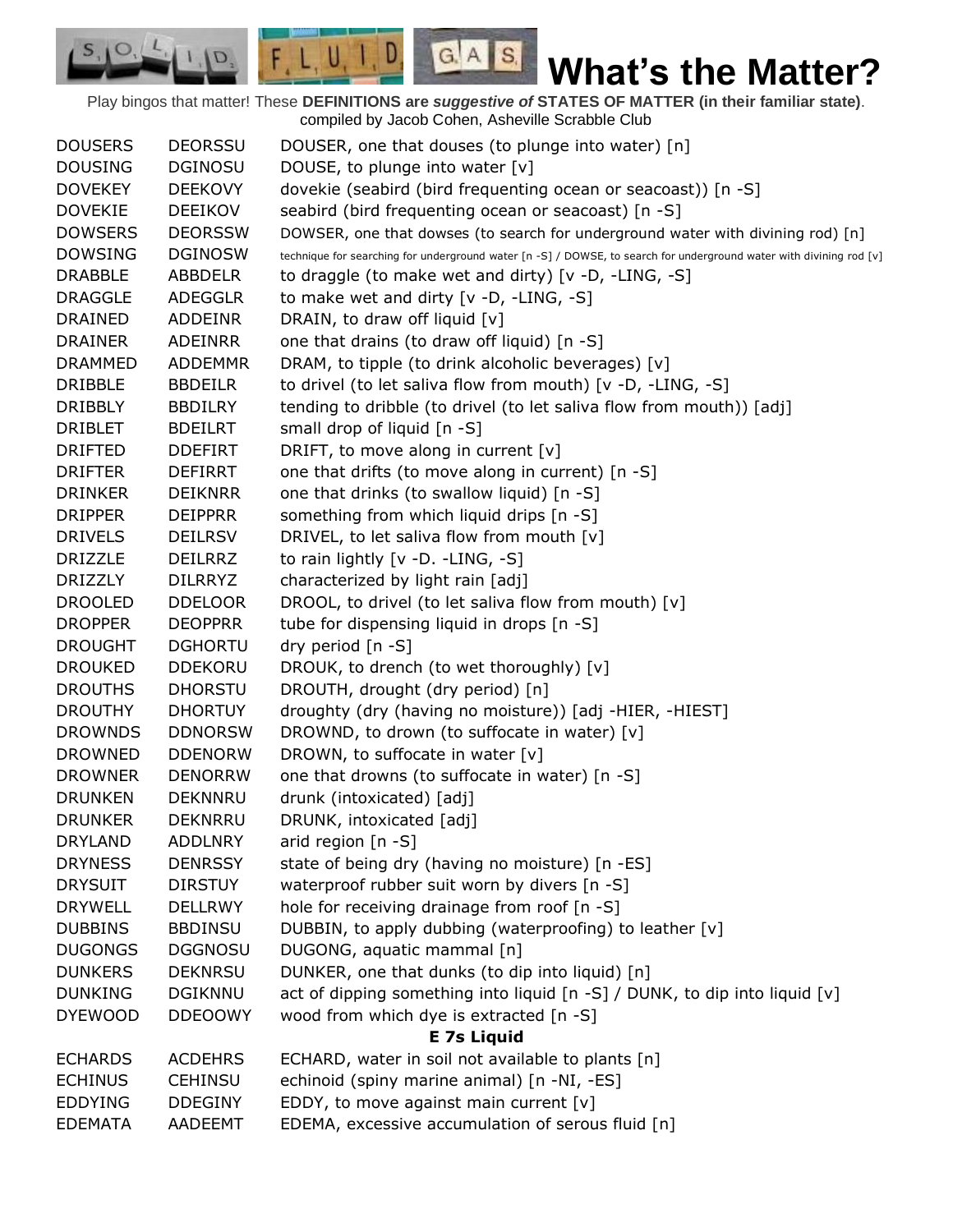Play bingos that matter! These **DEFINITIONS are** *suggestive of* **STATES OF MATTER (in their familiar state)**. compiled by Jacob Cohen, Asheville Scrabble Club

 $G.A.S.$ 

 $F, L, U, I, D$ 

D.

| <b>EELPOUT</b> | <b>EELOPTU</b> | marine fish $[n - S]$                                                                          |
|----------------|----------------|------------------------------------------------------------------------------------------------|
| <b>EGGNOGS</b> | <b>EGGGNOS</b> | EGGNOG, beverage (liquid for drinking) [n]                                                     |
| <b>EISWEIN</b> | <b>EEIINSW</b> | sweet German wine [n -S]                                                                       |
| <b>ELIXIRS</b> | <b>EIILRSX</b> | ELIXIR, medicinal beverage [n]                                                                 |
| <b>ELODEAS</b> | <b>ADEELOS</b> | ELODEA, aquatic herb [n]                                                                       |
| <b>ELUANTS</b> | <b>AELNSTU</b> | ELUANT, solvent (substance capable of dissolving others) [n]                                   |
| <b>ELUATES</b> | <b>AEELSTU</b> | ELUATE, material obtained by eluting [n]                                                       |
| <b>ELUENTS</b> | <b>EELNSTU</b> | ELUENT, eluant (solvent (substance capable of dissolving others)) [n]                          |
| <b>ELUTING</b> | <b>EGILNTU</b> | ELUTE, to remove by means of solvent [v]                                                       |
| <b>ELUTION</b> | <b>EILNOTU</b> | act of eluting (to remove by means of solvent) [n -S]                                          |
| <b>EMBAYED</b> | ABDEEMY        | EMBAY, to enclose in bay [v]                                                                   |
| <b>EMBOLIC</b> | <b>BCEILMO</b> | EMBOLISM, obstruction of blood vessel by embolus [adj]                                         |
| <b>EMBOLUS</b> | <b>BELMOSU</b> | abnormal particle circulating in blood [n -LI]                                                 |
| <b>EMERSED</b> | <b>DEEEMRS</b> | standing out of water [adj]                                                                    |
| <b>EMPTINS</b> | <b>EIMNPST</b> | liquid leavening [n -S]                                                                        |
| <b>ENEMATA</b> | AAEEMNT        | ENEMA, liquid injected into rectum [n]                                                         |
| <b>ENGLUTS</b> | <b>EGLNSTU</b> | ENGLUT, to gulp down [v]                                                                       |
| <b>ENGORGE</b> | <b>EEGGNOR</b> | to fill with blood [v D, -GING, -S]                                                            |
| <b>ENOLOGY</b> | <b>EGLNOOY</b> | oenology (study of wines) [n -GIES]                                                            |
| <b>ERODENT</b> | <b>DEENORT</b> | erosive (causing erosion (act of eroding (to wear away from constant friction) [adj]           |
| <b>ERODING</b> | <b>DEGINOR</b> | ERODE (to wear away from constant friction) [v]                                                |
| <b>EROSION</b> | <b>EINOORS</b> | act of eroding (to wear away from constant friction) [n -S]                                    |
| <b>EROSIVE</b> | <b>EEIORSV</b> | causing erosion (act of eroding (to wear away from constant friction) [adj]                    |
| <b>ESTUARY</b> | <b>AERSTUY</b> | inlet of sea at river's lower end [n -RIES]                                                    |
| <b>ETHANAL</b> | AAEHLNT        | volatile liquid compound [n -S]                                                                |
| <b>ETHANOL</b> | <b>AEHLNOT</b> | alcohol (flammable liquid) [n -S]                                                              |
| <b>ETHERIC</b> | <b>CEEHIRT</b> | ETHER, volatile liquid used as anesthetic [adj]                                                |
| <b>EUGENOL</b> | <b>EEGLNOU</b> | aromatic liquid [n -S]                                                                         |
| <b>EUGLENA</b> | AEEGLNU        | freshwater protozoan [n -S]                                                                    |
| <b>EURIPUS</b> | <b>EIPRSUU</b> | swift sea channel [n -PI]                                                                      |
| <b>EUSTACY</b> | <b>ACESTUY</b> | worldwide change in sea level [n -CIES]                                                        |
| <b>EUSTASY</b> | <b>AESSTUY</b> | eustacy (worldwide change in sea level) [n -SIES]                                              |
| <b>EXCRETA</b> | <b>ACEERTX</b> | excreted matter [n EXCRETA]                                                                    |
| <b>EXOSMIC</b> | <b>CEIMOSX</b> | EXOSMOSE, form of osmosis [adj]                                                                |
|                |                | F 7s Liquid                                                                                    |
| <b>FANWORT</b> | <b>AFNORTW</b> | aquatic plant [n -S]                                                                           |
| <b>FATBACK</b> | <b>AABCFKT</b> | marine fish $[n - S]$                                                                          |
| <b>FAUCETS</b> | <b>ACEFSTU</b> | FAUCET, device for controlling flow of liquid from pipe [n]                                    |
| <b>FENLAND</b> | <b>ADEFLNN</b> | marshy ground $[n - S]$                                                                        |
| <b>FENNIER</b> | <b>EEFINNR</b> | FENNY, marshy (resembling marsh (tract of low, wet land)) [adj]                                |
| <b>FIASCHI</b> | <b>ACFHIIS</b> | FIASCO, wine bottle [n]                                                                        |
| <b>FINFOOT</b> | <b>FFINOOT</b> | aquatic bird [n -S]                                                                            |
| <b>FININGS</b> | <b>FGIINNS</b> | FINING, clarifying of wine [n]                                                                 |
| <b>FISHERS</b> | <b>EFHIRSS</b> | FISHER, one that fishes (to catch or try to catch fish (cold-blooded aquatic vertebrates)) [n] |
| <b>FISHING</b> | <b>FGHIINS</b> | FISH, to catch or try to catch fish (cold-blooded aquatic vertebrates) [v]                     |
| <b>FJORDIC</b> | <b>CDFIJOR</b> | FJORD, narrow inlet of sea between steep cliffs [adj]                                          |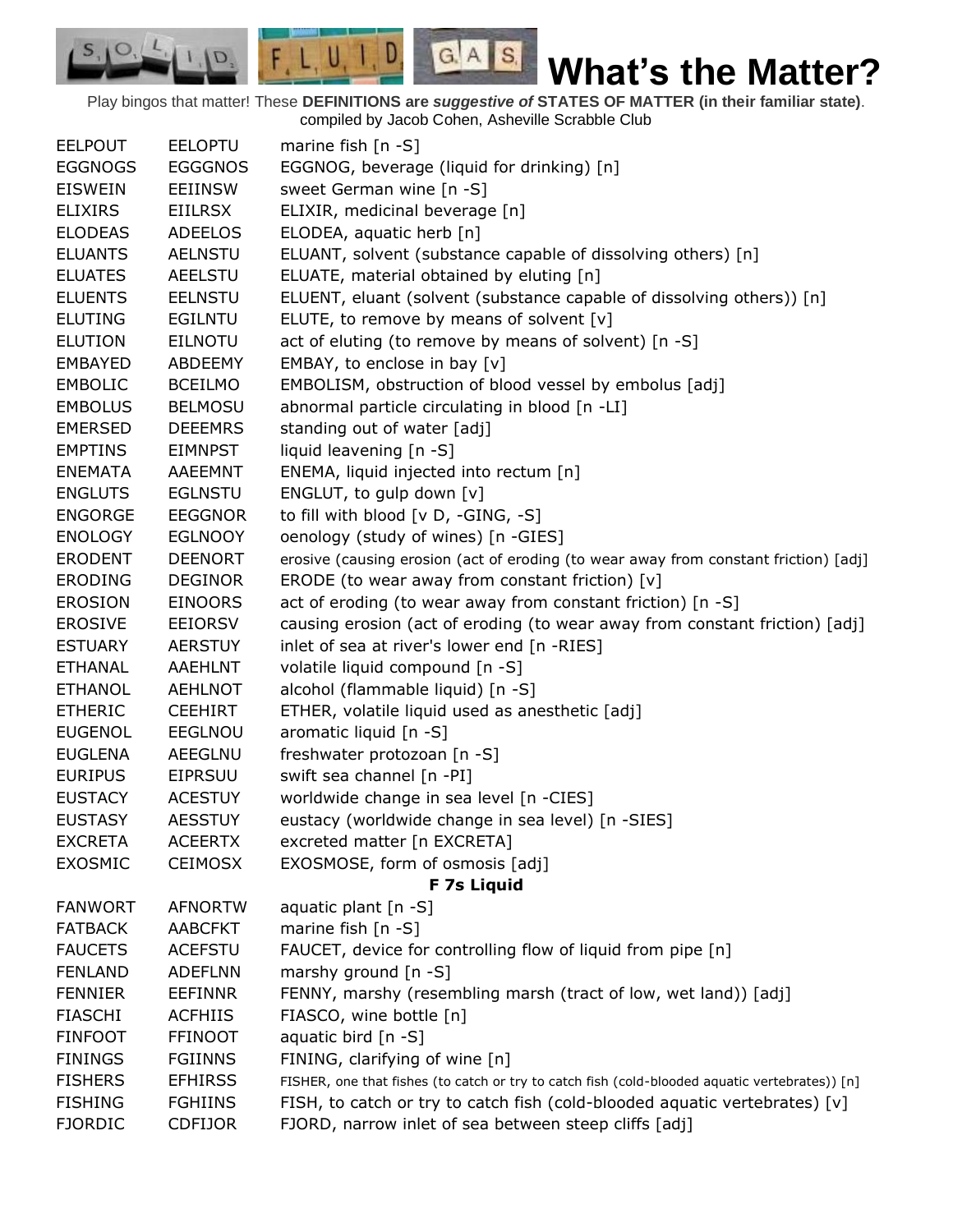Play bingos that matter! These **DEFINITIONS are** *suggestive of* **STATES OF MATTER (in their familiar state)**. compiled by Jacob Cohen, Asheville Scrabble Club

 $G.A.S.$ 

 $F, L, U, I, D$ 

D.

| <b>FLOATED</b> | <b>ADEFLOT</b>     | FLOAT, to rest or remain on surface of liquid $[v]$                                                          |  |  |
|----------------|--------------------|--------------------------------------------------------------------------------------------------------------|--|--|
| <b>FLOATER</b> | <b>AEFLORT</b>     | one that floats (to rest or remain on surface of liquid) [n -S]                                              |  |  |
| <b>FLOODED</b> | <b>DDEFLOO</b>     | FLOOD, to inundate (to overwhelm with water) $[v]$                                                           |  |  |
| <b>FLOODER</b> | <b>DEFLOOR</b>     | one that floods (to inundate (to overwhelm with water)) [n -S]                                               |  |  |
| <b>FLOTAGE</b> | <b>AEFGLOT</b>     | act of floating (to rest or remain on surface of liquid) [n -S]                                              |  |  |
| <b>FLOWAGE</b> | <b>AEFGLOW</b>     | act of flowing (to move steadily and smoothly along) [n -S]                                                  |  |  |
| <b>FLOWING</b> | <b>FGILNOW</b>     | FLOW, to move steadily and smoothly along [v]                                                                |  |  |
| <b>FLUERIC</b> | <b>CEFILRU</b>     | FLUERICS, fluidics (branch of mechanical engineering) [adj]                                                  |  |  |
| <b>FLUIDAL</b> | ADFILLU            | FLUID, substance that tends to flow [adj]                                                                    |  |  |
| <b>FLUIDIC</b> | <b>CDFIILU</b>     | FLUIDICS, branch of mechanical engineering [adj]                                                             |  |  |
| <b>FLUIDLY</b> | <b>DFILLUY</b>     | with fluidity [adv]                                                                                          |  |  |
| <b>FLUMING</b> | <b>FGILMNU</b>     | FLUME, to convey by means of artificial water channel [v]                                                    |  |  |
| <b>FLUVIAL</b> | AFILLUV            | pertaining to river (large, natural stream of water) [adj]                                                   |  |  |
| <b>FLUXING</b> | <b>FGILNUX</b>     | FLUX, to melt (to change from solid to liquid state by heat) [v]                                             |  |  |
| <b>FLUXION</b> | <b>FILNOUX</b>     | act of flowing (to move steadily and smoothly along) [n -S]                                                  |  |  |
| <b>FOAMERS</b> | <b>AEFMORS</b>     | FOAMER, one that foams (to form foam (light, bubbly, gas and liquid mass)) [n]                               |  |  |
| <b>FOAMIER</b> | <b>AEFIMOR</b>     | FOAMY, covered in foam (light, bubbly, gas and liquid mass) [adj]                                            |  |  |
| <b>FOAMILY</b> | AFILMOY            | in foamy (covered in foam (light, bubbly, gas and liquid mass)) manner [adv]                                 |  |  |
| <b>FOAMING</b> | AFGIMNO            | FOAM, to form foam (light, bubbly, gas and liquid mass) [v]                                                  |  |  |
| <b>FOGGERS</b> | <b>EFGGORS</b>     | FOGGER, one that fogs (to cover with fog (condensed water vapor near earth's surface)) [n]                   |  |  |
| <b>FOGGIER</b> | <b>EFGGIOR</b>     | FOGGY, filled with fog (light, bubbly, gas and liquid mass) [adj]                                            |  |  |
| <b>FOGGILY</b> | <b>FGGILOY</b>     | in foggy (filled with fog (light, bubbly, gas and liquid mass)) manner [adv]                                 |  |  |
| <b>FOGGING</b> | <b>FGGGINO</b>     | covering with fog [n -S] / FOG, to cover with fog (condensed water vapor near earth's surface) [v]           |  |  |
| <b>FOGHORN</b> | <b>FGHNOOR</b>     | horn sounded in fog (light, bubbly, gas and liquid mass) [n -S]                                              |  |  |
| <b>FOGLESS</b> | <b>EFGLOSS</b>     | having no fog (light, bubbly, gas and liquid mass) [adj]                                                     |  |  |
| <b>FORDING</b> | <b>DFGINOR</b>     | FORD, to cross by wading [v]                                                                                 |  |  |
| <b>FOREBAY</b> | ABEFORY            | reservoir from which water is taken to run equipment [n -S]                                                  |  |  |
| <b>FORMOLS</b> | <b>FLMOORS</b>     | FORMOL, formalin (aqueous solution of formaldehyde) [n]                                                      |  |  |
| <b>FRACKED</b> | <b>ACDEFKR</b>     | FRACK, to engage in fracking (injection of fluid into shale beds in order to free up petroleum reserves) [v] |  |  |
| <b>FRACTUS</b> | <b>ACFRSTU</b>     | ragged cloud [n -TI]                                                                                         |  |  |
| <b>FRAPPES</b> | <b>AEFPPRS</b>     | FRAPPE, partly frozen drink [n]                                                                              |  |  |
| <b>FRAZILS</b> | <b>AFILRSZ</b>     | FRAZIL, tiny ice crystals formed in supercooled waters [n]                                                   |  |  |
| <b>FRESHET</b> | <b>EEFHRST</b>     | sudden overflow of stream [n -S]                                                                             |  |  |
| <b>FROGMAN</b> | <b>AFGMNOR</b>     | person equipped for extended periods of underwater swimming [n -MEN]                                         |  |  |
| <b>FROSTED</b> | <b>DEFORST</b>     | type of milk shake [n -S]                                                                                    |  |  |
| <b>FROTHED</b> | <b>DEFHORT</b>     | FROTH, to foam (to form foam (light, bubbly, gas and liquid mass)) $[v]$                                     |  |  |
| <b>FROTHER</b> | <b>EFHORRT</b>     | one that froths (to foam (to form foam (light, bubbly, gas and liquid mass))) [n -S]                         |  |  |
| <b>FUELERS</b> | <b>EEFLRSU</b>     | FUELER, one that fuels (to provide with fuel (material used to produce energy)) [n]                          |  |  |
| <b>FUELING</b> | <b>EFGILNU</b>     | FUEL, to provide with fuel (material used to produce energy) [v]                                             |  |  |
| <b>FUELLED</b> | <b>DEEFLLU</b>     | FUEL, to provide with fuel (material used to produce energy) [v]                                             |  |  |
| <b>FUELLER</b> | <b>EEFLLRU</b>     | fueler (one that fuels (to provide with fuel (material used to produce energy))) [n -S]                      |  |  |
| <b>FUMIEST</b> | <b>EFIMSTU</b>     | FUMY, producing or full of fumes (gaseous exhalations) [adj]                                                 |  |  |
| <b>FUMULUS</b> | <b>FLMSUUU</b>     | thin cloud [n -LI]                                                                                           |  |  |
| <b>FURANES</b> | <b>AEFNRSU</b>     | FURANE, furan (flammable liquid) [n]                                                                         |  |  |
|                | <b>G 7s Liquid</b> |                                                                                                              |  |  |
| <b>GALLONS</b> | <b>AGLLNOS</b>     | GALLON, unit of liquid measure [n]                                                                           |  |  |
|                |                    |                                                                                                              |  |  |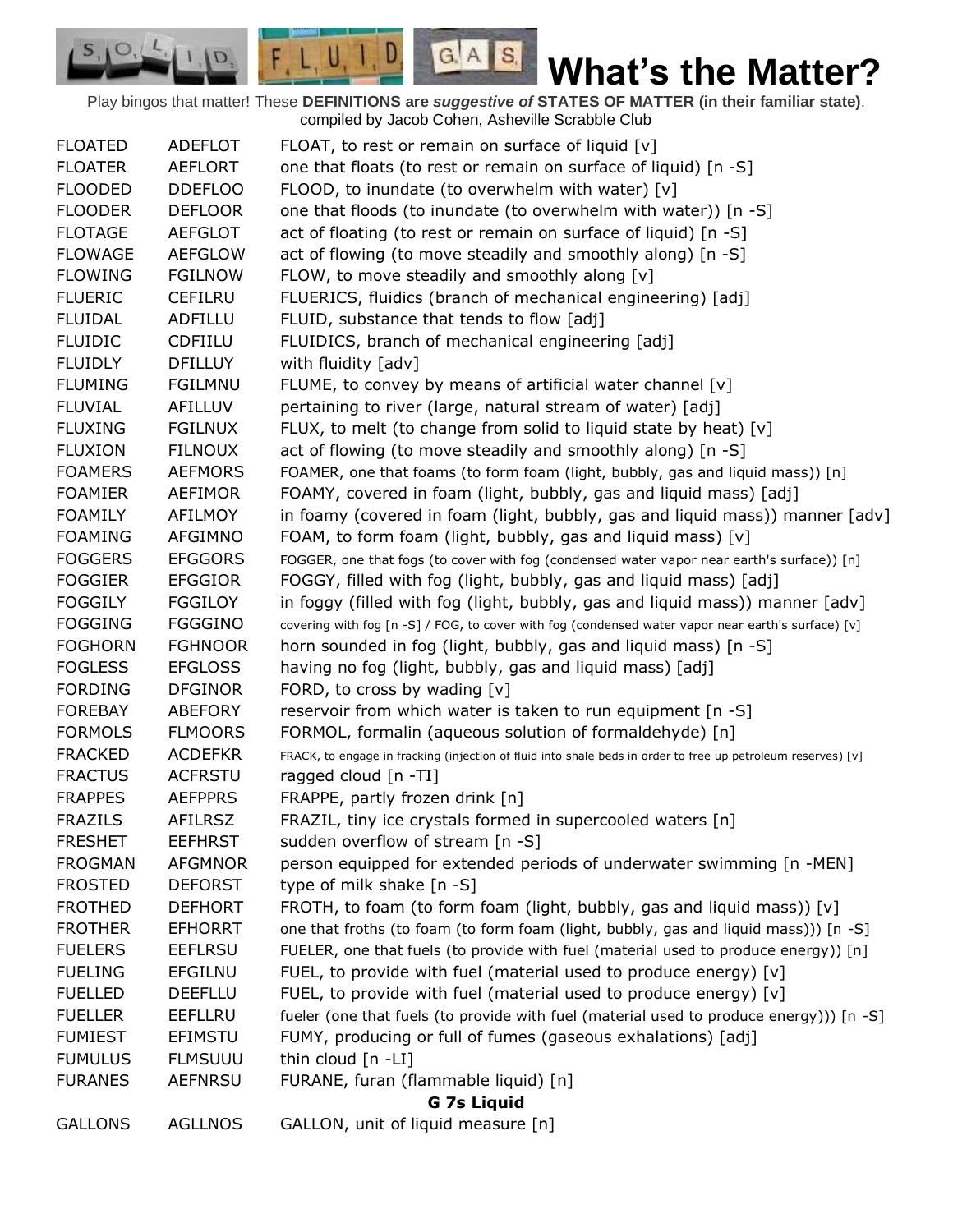Play bingos that matter! These **DEFINITIONS are** *suggestive of* **STATES OF MATTER (in their familiar state)**. compiled by Jacob Cohen, Asheville Scrabble Club

 $G.A.S.$ 

 $F, L, U, I, D$ 

D.

 $S, \mathbf{O}$ 

| <b>GARFISH</b> | <b>AFGHIRS</b> | freshwater fish [n -S]                                              |
|----------------|----------------|---------------------------------------------------------------------|
| <b>GARPIKE</b> | <b>AEGIKPR</b> | garfish (freshwater fish) [n -S]                                    |
| <b>GASKETS</b> | <b>AEGKSST</b> | GASKET, packing for making something fluid-tight [n]                |
| <b>GASKING</b> | <b>AGGIKNS</b> | gasket (packing for making something fluid-tight) [n -S]            |
| <b>GENEVAS</b> | <b>AEEGNSV</b> | GENEVA, liquor                                                      |
| <b>GEYSERS</b> | <b>EEGRSSY</b> | GEYSER, to eject jets of hot water and steam [v]                    |
| <b>GIBSONS</b> | <b>BGINOSS</b> | GIBSON, martini served with tiny onion [n]                          |
| <b>GINNIER</b> | EGIINNR        | GINNY, affected with gin (strong liquor) [adj]                      |
| <b>GLACIAL</b> | <b>AACGILL</b> | of or pertaining to glaciers [adj]                                  |
| <b>GLACIER</b> | <b>ACEGILR</b> | huge mass of ice [n -S]                                             |
| <b>GLOBOID</b> | <b>BDGILOO</b> | spheroid (type of geometric solid) [n -S]                           |
| <b>GLYCOLS</b> | <b>CGLLOSY</b> | GLYCOL, alcohol (flammable liquid) [n]                              |
| <b>GOBLETS</b> | <b>BEGLOST</b> | GOBLET, drinking vessel [n]                                         |
| <b>GOLDEYE</b> | <b>DEEGLOY</b> | freshwater fish [n -S]                                              |
| <b>GORIEST</b> | <b>EGIORST</b> | GORY, bloody [adj]                                                  |
| <b>GOURMET</b> | <b>EGMORTU</b> | connoisseur of fine food and drink [n -S]                           |
| <b>GRAMPUS</b> | <b>AGMPRSU</b> | marine mammal $[n - S]$                                             |
| <b>GRAPPAS</b> | <b>AAGPPRS</b> | GRAPPA, Italian brandy [n]                                          |
| <b>GRIBBLE</b> | <b>BBEGILR</b> | marine isopod [n -S]                                                |
| <b>GROYNES</b> | <b>EGNORSY</b> | structure built to keep shore from erosion [n]                      |
|                | <b>DEGGGLU</b> |                                                                     |
| <b>GUGGLED</b> |                | GUGGLE, to gurgle (to flow with bubbling sounds) [v]                |
| <b>GUGGLES</b> | <b>EGGGLSU</b> | GUGGLE, to gurgle (to flow with bubbling sounds) [v]                |
| <b>GULFIER</b> | <b>EFGILRU</b> | GULFY, full of whirlpools [adj]                                     |
| <b>GULLIED</b> | <b>DEGILLU</b> | GULLY, to form ravines by action of water [v]                       |
| <b>GULLIES</b> | <b>EGILLSU</b> | GULLY, to form ravines by action of water $[v]$                     |
| <b>GUNITES</b> | <b>EGINSTU</b> | GUNITE, mixture of cement, sand, and water [n]                      |
| <b>GUNNELS</b> | <b>EGLNNSU</b> | GUNNEL, marine fish [n]                                             |
| <b>GURGLED</b> | <b>DEGGLRU</b> | GURGLE, to flow with bubbling sounds [v]                            |
| <b>GURGLES</b> | <b>EGGLRSU</b> | GURGLE, to flow with bubbling sounds [v]                            |
| <b>GURNARD</b> | ADGNRRU        | marine fish $[n - S]$                                               |
| <b>GURNETS</b> | <b>EGNRSTU</b> | GURNET, gurnard (marine fish) [n]                                   |
| <b>GUSHING</b> | <b>GGHINSU</b> | GUSH, to flow forth forcefully [v]                                  |
| <b>GUTTERS</b> | <b>EGRSTTU</b> | GUTTER, to form channels for draining off water [v]                 |
| <b>GUZZLED</b> | <b>DEGLUZZ</b> | GUZZLE, to drink rapidly [v]                                        |
| <b>GUZZLER</b> | <b>EGLRUZZ</b> | one that guzzles (to drink rapidly) [n -S]                          |
| <b>GUZZLES</b> | <b>EGLSUZZ</b> | GUZZLE, to drink rapidly [v]                                        |
| <b>GYRENES</b> | <b>EEGNRSY</b> | GYRENE, marine (soldier trained for service at sea and on land) [n] |
|                |                | H 7s Liquid                                                         |
| <b>HAEMOID</b> | ADEHIMO        | hemoid (hemal (pertaining to blood)) [adj]                          |
| <b>HAGDONS</b> | <b>ADGHNOS</b> | HAGDON, seabird (bird frequenting ocean or seacoast) [n]            |
| <b>HALIBUT</b> | ABHILTU        | flatfish (any of order of marine fishes) [n -S]                     |
| <b>HAULOUT</b> | AHLOTUU        | action of hauling boat out of water [n -S]                          |
| <b>HEMAGOG</b> | AEGGHMO        | agent that promotes blood flow [n -S]                               |
| <b>HEMATAL</b> | AAEHLMT        | hemal (pertaining to blood) [adj]                                   |
| <b>HEMATIC</b> | <b>ACEHIMT</b> | medicine for blood disease [n -S]                                   |
| <b>HEXANES</b> | <b>AEEHNSX</b> | HEXANE, volatile liquid [n]                                         |
|                |                |                                                                     |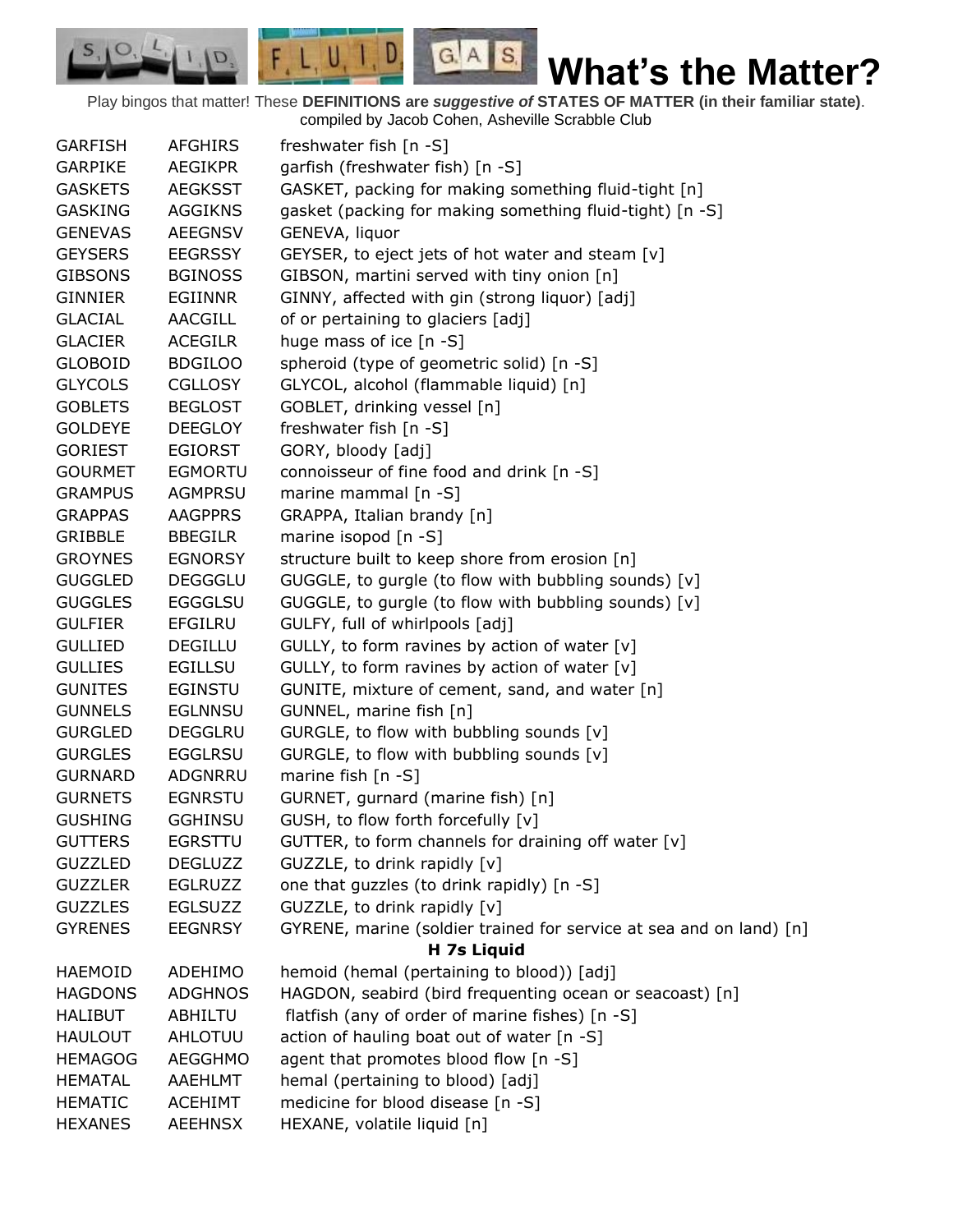Play bingos that matter! These **DEFINITIONS are** *suggestive of* **STATES OF MATTER (in their familiar state)**. compiled by Jacob Cohen, Asheville Scrabble Club

 $G.A.S.$ 

 $F, L, U, I, D$ 

D.

| <b>HOLARDS</b> | <b>ADHLORS</b>     | HOLARD, total quantity of water in soil [n]                                               |  |  |
|----------------|--------------------|-------------------------------------------------------------------------------------------|--|--|
| <b>HOLIBUT</b> | <b>BHILOTU</b>     | halibut (flatfish (any of order of marine fishes)) [n -S]                                 |  |  |
| <b>HONEYED</b> | <b>DEEHNOY</b>     | HONEY, to sweeten with honey (sweet, viscid fluid) [v]                                    |  |  |
| <b>HOOCHES</b> | <b>CEHHOOS</b>     | HOOCH, cheap whiskey [n]                                                                  |  |  |
| <b>HOOKAHS</b> | <b>AHHKOOS</b>     | HOOKAH, water pipe [n]                                                                    |  |  |
| <b>HUMIDLY</b> | <b>DHILMUY</b>     | in humid (moisture of air) manner [adv]                                                   |  |  |
| <b>HUMORAL</b> | AHLMORU            | pertaining to bodily fluids [adj]                                                         |  |  |
| <b>HYDRANT</b> | <b>ADHNRTY</b>     | outlet from water main [n -S]                                                             |  |  |
| <b>HYDRATE</b> | <b>ADEHRTY</b>     | to combine with water [v -DS, -TING, -S]                                                  |  |  |
| <b>HYDRIAE</b> | <b>ADEHIRY</b>     | HYDRIA, water jar [n]                                                                     |  |  |
| <b>HYDROPS</b> | <b>DHOPRSY</b>     | hydropsy (dropsy (excessive accumulation of serous fluid)) [n -ES]                        |  |  |
| <b>HYDROUS</b> | <b>DHORSUY</b>     | containing water [adj]                                                                    |  |  |
|                |                    | I 7s Liquid                                                                               |  |  |
| <b>ICEBERG</b> | <b>BCEEGIR</b>     | large floating body of ice [n -S]                                                         |  |  |
| <b>ICEFALL</b> | <b>ACEFILL</b>     | kind of frozen waterfall [n -S]                                                           |  |  |
| <b>ICEFISH</b> | <b>CEFHIIS</b>     | to fish through holes in ice on lake or river [v -ED, -ING, -ES]                          |  |  |
| <b>ICEWINE</b> | <b>CEEIINW</b>     | sweet wine made from grapes frozen on wine [n -S]                                         |  |  |
| <b>IMBIBED</b> | <b>BBDEIIM</b>     | IMBIBE, to drink (to swallow liquid) [v]                                                  |  |  |
| <b>IMBIBER</b> | <b>BBEIIMR</b>     | one that imbibes (to drink (to swallow liquid)) [n -S]                                    |  |  |
| <b>IMBIBES</b> | <b>BBEIIMS</b>     | IMBIBE, to drink (to swallow liquid) [v]                                                  |  |  |
| <b>IMBUING</b> | <b>BGIIMNU</b>     | IMBUE, to make thoroughly wet [v]                                                         |  |  |
| <b>IMMERGE</b> | <b>EEGIMMR</b>     |                                                                                           |  |  |
|                |                    | to immerse (to plunge into liquid) [v -D, -GING, -S]                                      |  |  |
| <b>IMMERSE</b> | <b>EEIMMRS</b>     | to plunge into liquid [v -D, -S, -SING]                                                   |  |  |
| <b>INDRAFT</b> | <b>ADFINRT</b>     | inward flow or current [n -S]                                                             |  |  |
| <b>INFLATE</b> | <b>AEFILNT</b>     | to cause to expand by filling with gas or air [v -D, -TING, -S]                           |  |  |
| <b>INFLOWS</b> | <b>FILNOSW</b>     | INFLOW, act of flowing in [n]                                                             |  |  |
| <b>INGATES</b> | <b>AEGINST</b>     | INGATE, channel by which molten metal enters mold [n]                                     |  |  |
| <b>INJECTS</b> | <b>CEIJNST</b>     | INJECT, to force fluid into [v]                                                           |  |  |
| <b>INTROFY</b> | <b>FINORTY</b>     | to increase wetting properties of [v -FIED, -ING, -FIES]                                  |  |  |
| <b>ISLANDS</b> | <b>ADILNSS</b>     | ISLAND, to make into island (land area entirely surrounded by water) [v]                  |  |  |
| <b>ISOBATH</b> | <b>ABHIOST</b>     | line on map connecting points of equal water depth [n -S]                                 |  |  |
| <b>ISOHYET</b> | <b>EHIOSTY</b>     | line on map connecting points having equal rainfall [n -S]                                |  |  |
| <b>IXODIDS</b> | <b>DDIIOSX</b>     | IXODID, bloodsucking insect [n]                                                           |  |  |
|                |                    | J 7s Liquid                                                                               |  |  |
| <b>JARHEAD</b> | AADEHJR            | marine soldier [n -S]                                                                     |  |  |
| <b>JAUPING</b> | <b>AGIJNPU</b>     | JAUP, to splash (to scatter liquid about) [v]                                             |  |  |
| <b>JELLING</b> | <b>EGIJLLN</b>     | JELL, to congeal (to change from fluid to solid) [v]                                      |  |  |
| <b>JETFOIL</b> | <b>EFIJLOT</b>     | jet-powered hydrofoil (boat with winglike structures for lifting hull above water) [n -S] |  |  |
| <b>JETTING</b> | <b>EGIJNTT</b>     | JET, to spurt forth in stream [v]                                                         |  |  |
| <b>JEWFISH</b> | <b>EFHIJSW</b>     | large marine fish [n -ES]                                                                 |  |  |
| <b>JUICERS</b> | <b>CEIJRSU</b>     | JUICER, juice (liquid part of fruit or vegetable) extractor [n]                           |  |  |
| <b>JUICIER</b> | CEIIJRU            | JUICY, full of juice (liquid part of fruit or vegetable) [adj]                            |  |  |
| <b>JUICILY</b> | <b>CIIJLUY</b>     | JUICY, full of juice (liquid part of fruit or vegetable) [adv]                            |  |  |
| <b>JUICING</b> | CGIIJNU            | JUICE, to extract juice (liquid part of fruit or vegetable) from [v]                      |  |  |
|                | <b>K 7s Liquid</b> |                                                                                           |  |  |
| <b>KALIANS</b> | <b>AAIKLNS</b>     | KALIAN, hookah (water pipe) [n]                                                           |  |  |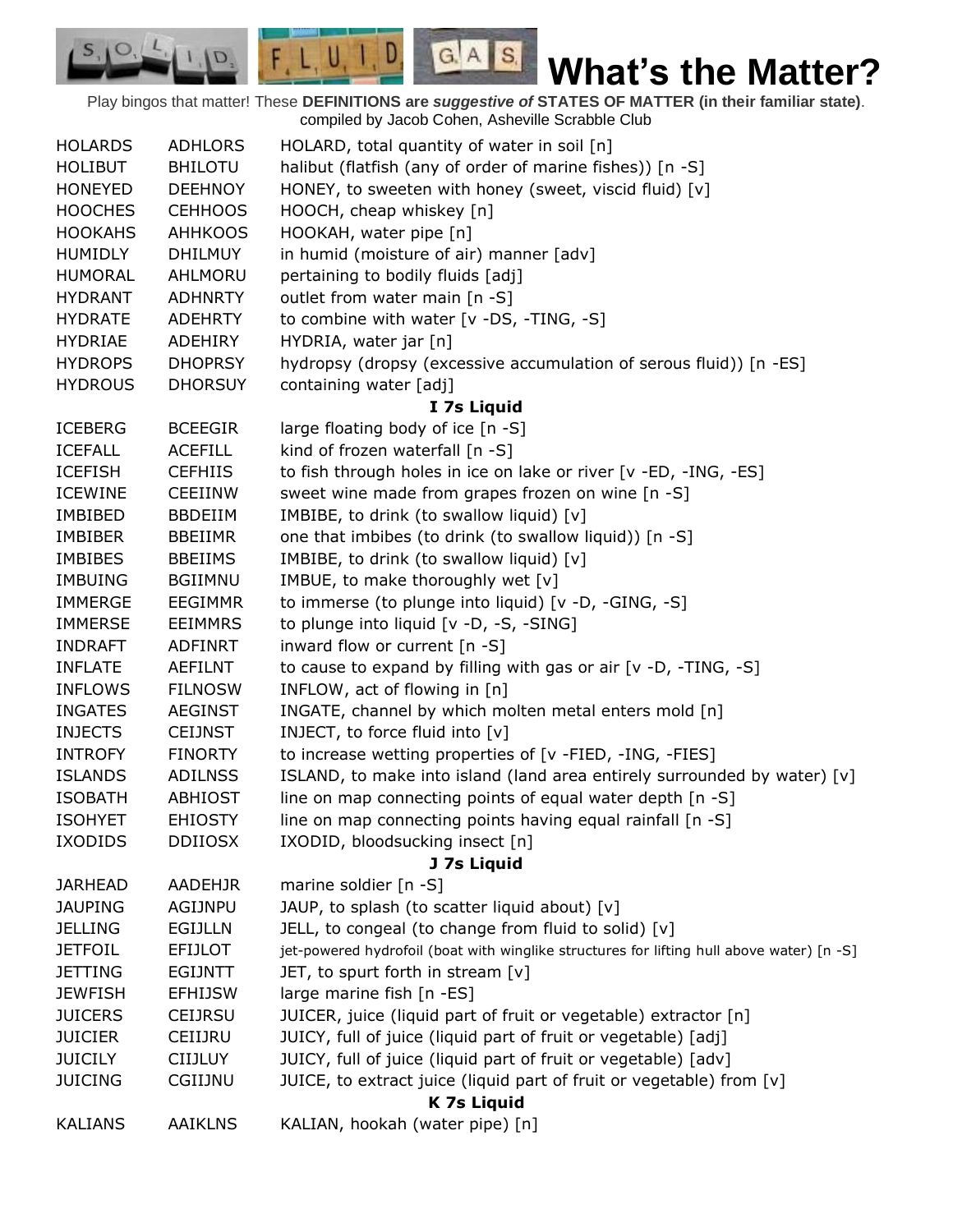Play bingos that matter! These **DEFINITIONS are** *suggestive of* **STATES OF MATTER (in their familiar state)**. compiled by Jacob Cohen, Asheville Scrabble Club

 $G.A.S.$ 

 $F, L, U, I, D$ 

D.

| <b>KAMSEEN</b> | <b>AEEKMNS</b> | khamsin (hot, dry wind) [n -S]                                                     |
|----------------|----------------|------------------------------------------------------------------------------------|
| <b>KAMSINS</b> | <b>AIKMNSS</b> | KAMSIN, khamsin (hot, dry wind) [n]                                                |
| <b>KELPIES</b> | <b>EEIKLPS</b> | KELPIE, water sprite [n] / KELPY, kelpie (water sprite) [n]                        |
| <b>KETTLES</b> | <b>EEKLSTT</b> | KETTLE, vessel for boiling liquids [n]                                             |
| <b>KHAMSIN</b> | <b>AHIKMNS</b> | hot, dry wind [n -S]                                                               |
| <b>KIDDUSH</b> | <b>DDHIKSU</b> | Jewish prayer (over wine) [n -ES]                                                  |
| <b>KILLIES</b> | <b>EIIKLLS</b> | KILLIE, freshwater fish [n]                                                        |
| <b>KINFOLK</b> | <b>FIKKLNO</b> | relatives (one who is connected with another by blood or marriage) [n KINFOLK]     |
| <b>KOUMISS</b> | <b>IKMOSSU</b> | beverage made from camel's milk [n -ES]                                            |
| <b>KOUMYSS</b> | <b>KMOSSUY</b> | koumiss (beverage made from camel's milk) [n -ES]                                  |
| <b>KUMISES</b> | <b>EIKMSSU</b> | KUMIS, koumiss (beverage made from camel's milk) [n]                               |
| <b>KUMMELS</b> | <b>EKLMMSU</b> | KUMMEL, type of liqueur (sweetened alcoholic beverage) [n]                         |
| <b>KUMYSES</b> | <b>EKMSSUY</b> | KUMYS, koumiss (beverage made from camel's milk) [n]                               |
| <b>KVASSES</b> | <b>AEKSSSV</b> | KVASS, Russian beer [n]                                                            |
| <b>KVASSES</b> | <b>AEKSSSV</b> | KVASS, Russian beer [n]                                                            |
| <b>KYLIKES</b> | <b>EIKKLSY</b> | KYLIX, drinking vessel [n]                                                         |
|                |                | L 7s Liquid                                                                        |
| LABROID        | ABDILOR        | marine fish $[n - S]$                                                              |
| <b>LACTARY</b> | <b>AACLRTY</b> | pertaining to milk [adj]                                                           |
| <b>LACTATE</b> | <b>AACELTT</b> | to secrete milk [v -D, -TING, -S]                                                  |
| <b>LACTEAN</b> | <b>AACELNT</b> | lacteous (resembling milk) [adj]                                                   |
| <b>LADLERS</b> | <b>ADELLRS</b> | LADLER, one that ladles (to lift out with ladle (type of spoon)) [n]               |
| <b>LADLING</b> | <b>ADGILLN</b> | LADLE, to lift out with ladle (type of spoon) [v]                                  |
| <b>LAGOONS</b> | <b>AGLNOOS</b> | LAGOON, shallow body of water [n]                                                  |
| LAGUNAS        | AAGLNSU        | LAGUNA, lagoon (shallow body of water) [n]                                         |
| <b>LAGUNES</b> | <b>AEGLNSU</b> | LAGUNE, lagoon (shallow body of water) [n]                                         |
| <b>LAKEBED</b> | ABDEEKL        | floor of lake [n -S]                                                               |
| <b>LAKIEST</b> | <b>AEIKLST</b> | LAKY, of color of blood [adj]                                                      |
| LAKINGS        | <b>AGIKLNS</b> | LAKING, reddening of blood plasma by release of hemoglobin from red corpuscles [n] |
| <b>LAPPERS</b> | <b>AELPPRS</b> | LAPPER, to lopper (to curdle (to congeal (to change from fluid to solid))) [v]     |
| <b>LATEXES</b> | <b>AEELSTX</b> | LATEX, milky liquid of certain plants [n]                                          |
| <b>LATICES</b> | <b>ACEILST</b> | LATEX, milky liquid of certain plants [n]                                          |
| <b>LAUNCES</b> | <b>ACELNSU</b> | LAUNCE, marine fish [n]                                                            |
| <b>LEACHED</b> | <b>ACDEEHL</b> | LEACH, to subject to filtering action of liquid [v]                                |
| <b>LEACHER</b> | <b>ACEEHLR</b> | one that leaches (to subject to filtering action of liquid) [n -S]                 |
| <b>LEACHES</b> | <b>ACEEHLS</b> | LEACH, to subject to filtering action of liquid $[v]$                              |
| LEAKAGE        | AAEEGKL        | act or instance of leaking [n -S]                                                  |
| <b>LEAKERS</b> | <b>AEEKLRS</b> | LEAKER, one that leaks (to permit escape of something through breach or flaw) [n]  |
| <b>LEAKIER</b> | AEEIKLR        | LEAKY, tending to leak [adj]                                                       |
| LEAKILY        | AEIKLLY        | LEAKY, tending to leak [adv]                                                       |
| <b>LEAKING</b> | <b>AEGIKLN</b> | LEAK, to permit escape of something through breach or flaw [v]                     |
| LEHAYIM        | <b>AEHILMY</b> | traditional Jewish toast [n -S]                                                    |
| LIGROIN        | <b>GIILNOR</b> | flammable liquid [n -S]                                                            |
| <b>LIMBECK</b> | <b>BCEIKLM</b> | alembic (apparatus formerly used in distilling) [n -S]                             |
| <b>LIMEADE</b> | ADEEILM        | beverage (liquid for drinking) [n -S]                                              |
| <b>LINGCOD</b> | CDGILNO        | marine food fish [n -S]                                                            |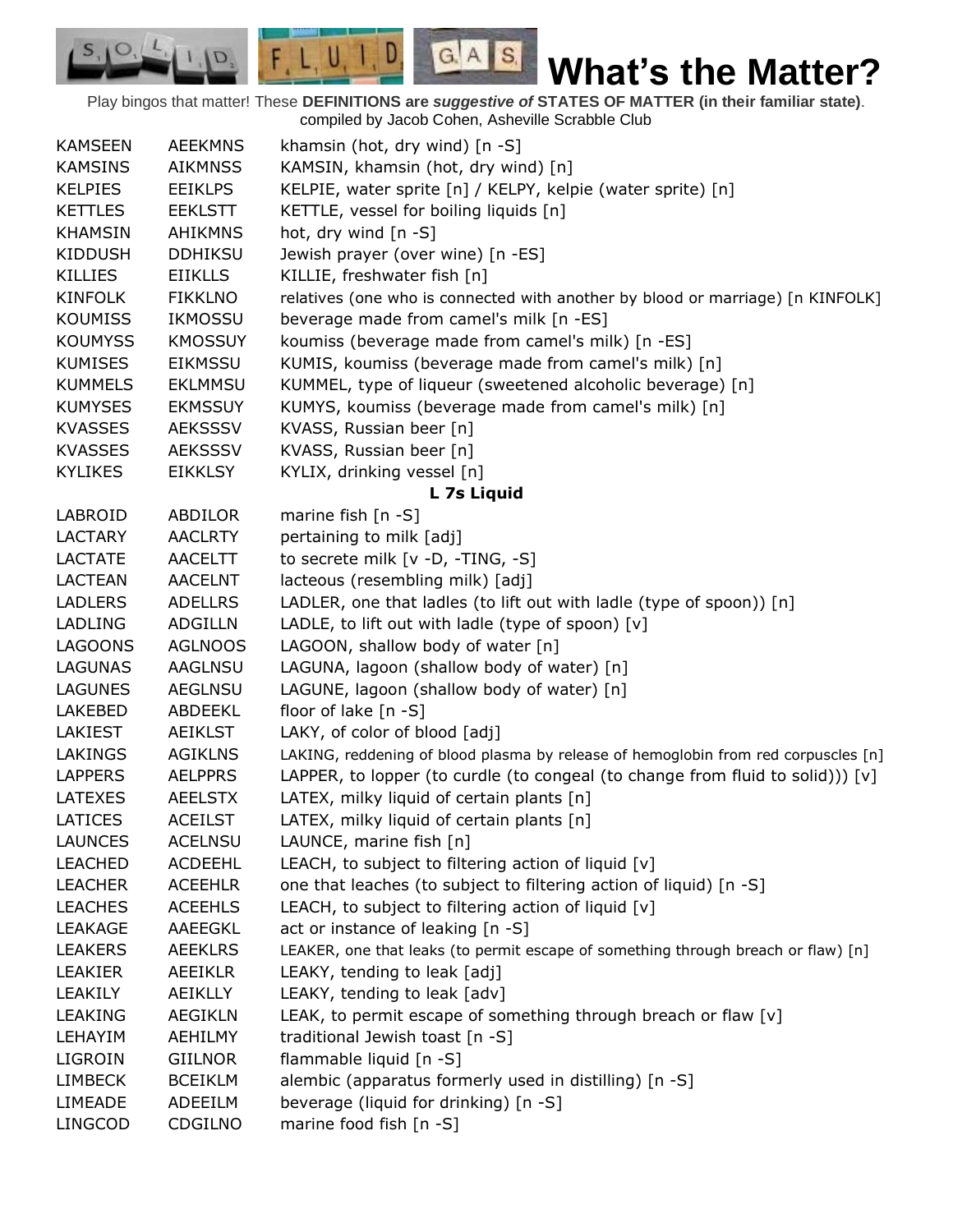Play bingos that matter! These **DEFINITIONS are** *suggestive of* **STATES OF MATTER (in their familiar state)**. compiled by Jacob Cohen, Asheville Scrabble Club

 $G.A.S.$ 

 $F, L, U, I, D$ 

D.

| <b>LIQUEFY</b> | <b>EFILQUY</b> | to make or become liquid [v -FIED, -ING, -FIES]                           |
|----------------|----------------|---------------------------------------------------------------------------|
| <b>LIQUEUR</b> | EILQRUU        | sweetened alcoholic beverage [n -S]                                       |
| <b>LIQUIDS</b> | <b>DIILQSU</b> | LIQUID, substance that flows freely [n]                                   |
| LIQUIDY        | <b>DIILQUY</b> | LIQUID, substance that flows freely [adj -DIER, -DIEST]                   |
| <b>LIQUIFY</b> | <b>FIILQUY</b> | to liquefy (to make or become liquid) [v -FIED, -ING, -FIES]              |
| <b>LITORAL</b> | <b>AILLORT</b> | pertaining to coastal region [adj]                                        |
| LIXIVIA        | AIIILVX        | LIXIVIUM, solution obtained by leaching [n]                               |
| <b>LOACHES</b> | <b>ACEHLOS</b> | LOACH, freshwater fish [n]                                                |
| <b>LOBSTER</b> | <b>BELORST</b> | to fish for lobsters (marine crustaceans) [v -ED, -ING, -S]               |
| <b>LOBTAIL</b> | <b>ABILLOT</b> | (of whale) to slap its tail against surface of water [v -ED, -ING, -S]    |
| <b>LOBWORM</b> | <b>BLMOORW</b> | lugworm (burrowing marine worm) [n -S]                                    |
| <b>LOCHANS</b> | <b>ACHLNOS</b> | LOCHAN, small lake (sizable inland body of water) [n]                     |
| LOCHIAL        | <b>ACHILLO</b> | LOCHIA, vaginal discharge following childbirth [adj]                      |
| <b>LOCHIAS</b> | <b>ACHILOS</b> | LOCHIA, vaginal discharge following childbirth [n]                        |
| <b>LOPPERS</b> | <b>ELOPPRS</b> | LOPPER, to curdle (to congeal (to change from fluid to solid)) [v]        |
| <b>LOTIONS</b> | <b>ILNOOST</b> | LOTION, liquid preparation for external application [n]                   |
| <b>LOTUSES</b> | <b>ELOSSTU</b> | LOTUS, aquatic plant [n]                                                  |
| LUGWORM        | <b>GLMORUW</b> | burrowing marine worm [n -S]                                              |
| <b>LUSHING</b> | <b>GHILNSU</b> | LUSH, to drink to excess [v]                                              |
|                |                | M 7s Liquid                                                               |
| <b>MADEIRA</b> | <b>AADEIMR</b> | white wine $[n -S]$                                                       |
| <b>MAGMATA</b> | AAAGMMT        | MAGMA, molten matter from which igneous rock is formed [n]                |
| <b>MAGNUMS</b> | <b>AGMMNSU</b> | MAGNUM, large wine bottle [n]                                             |
| <b>MALMSEY</b> | AELMMSY        | white wine $[n - S]$                                                      |
| <b>MALTEDS</b> | <b>ADELMST</b> | MALTED, sweet beverage [n]                                                |
| <b>MAMMALS</b> | <b>AALMMMS</b> | MAMMAL, any of class of warm-blooded vertebrates [n]                      |
| <b>MANATEE</b> | <b>AAEEMNT</b> | aquatic mammal [n -S]                                                     |
| <b>MANNITE</b> | <b>AEIMNNT</b> | mannitol (alcohol (flammable liquid)) [n -S]                              |
| <b>MAREMMA</b> | AAEMMMR        | marshy coastal region [n -ME]                                             |
| <b>MARINER</b> | AEIMNRR        | sailor (member of ship's crew) [n -S]                                     |
| <b>MARINES</b> | <b>AEIMNRS</b> | MARINE, soldier trained for service at sea and on land [n]                |
| <b>MARLINS</b> | <b>AILMNRS</b> | MARLIN, marine game fish [n]                                              |
| <b>MARSALA</b> | <b>AAALMRS</b> | Sicilian wine [n -S]                                                      |
| <b>MARSHED</b> | <b>ADEHMRS</b> | MARSH, tract of low, wet land [adj]                                       |
| <b>MARSHES</b> | <b>AEHMRSS</b> | MARSH, tract of low, wet land [n]                                         |
| MARTINI        | AIIMNRT        | alcoholic beverage [n -S]                                                 |
| <b>MASKEGS</b> | <b>AEGKMSS</b> | MASKEG, muskeg (marsh (tract of low, wet land)) [n]                       |
| <b>MATTERY</b> | <b>AEMRTTY</b> | producing pus (viscous fluid formed in infected tissue) [adj]             |
| <b>MAUSIER</b> | AEIMRSU        | MAUSY, mauzy (foggy, misty) [adj]                                         |
| MAUZIER        | AEIMRUZ        | MAUZY, foggy, misty [adj]                                                 |
| <b>MELTAGE</b> | <b>AEEGLMT</b> | process of melting [n -S]                                                 |
| <b>MELTERS</b> | <b>EELMRST</b> | MELTER, one that melts (to change from solid to liquid state by heat) [n] |
| <b>MELTING</b> | <b>EGILMNT</b> | MELT, to change from solid to liquid state by heat [v]                    |
| <b>MENDIGO</b> | <b>DEGIMNO</b> | freshwater fish [n -S]                                                    |
| <b>MENTHOL</b> | <b>EHLMNOT</b> | alcohol (flammable liquid) [n -S]                                         |
| <b>MERCURY</b> | <b>CEMRRUY</b> | metallic element [n -RIES]                                                |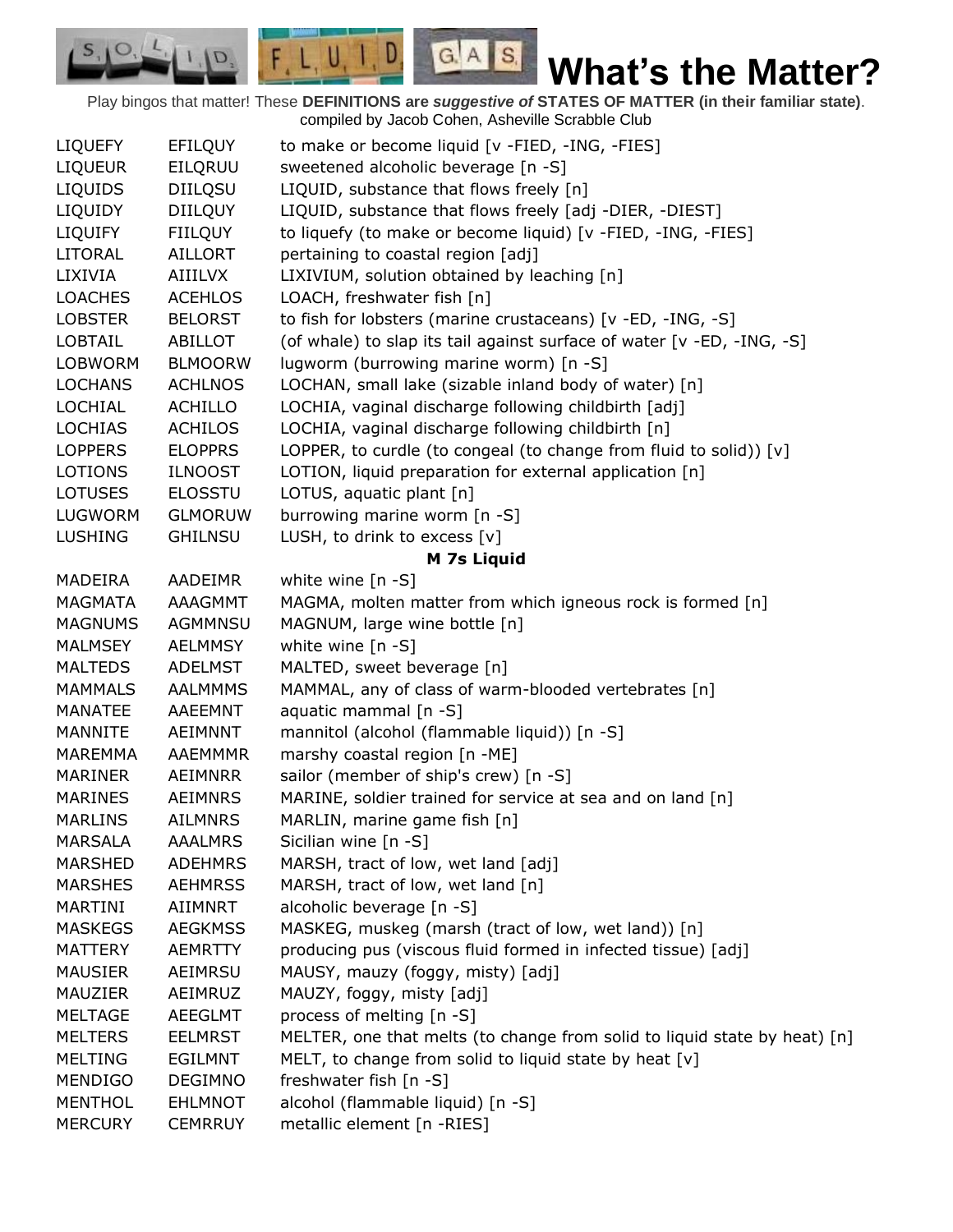$G.A.S.$ **What's the Matter?**

Play bingos that matter! These **DEFINITIONS are** *suggestive of* **STATES OF MATTER (in their familiar state)**. compiled by Jacob Cohen, Asheville Scrabble Club

 $F, L, U, I, D$ 

D.

| MERMAID        | <b>ADEIMMR</b>            | legendary marine creature [n -S]                                                     |
|----------------|---------------------------|--------------------------------------------------------------------------------------|
| <b>MESARCH</b> | <b>ACEHMRS</b>            | originating in mesic (characterized by medium supply of moisture) habitat [adj]      |
| <b>MESCALS</b> | <b>ACELMSS</b>            | MESCAL, cactus used as source of liquor [n]                                          |
| <b>MEZCALS</b> | <b>ACELMSZ</b>            | MEZCAL, mescal (cactus used as source of liquor) [n]                                 |
| <b>MICKEYS</b> | <b>CEIKMSY</b>            | MICKEY, drugged drink [n]                                                            |
| <b>MICKIES</b> | <b>CEIIKMS</b>            | MICKY, mickey (drugged drink) [n]                                                    |
|                |                           |                                                                                      |
| <b>MILKERS</b> | <b>EIKLMRS</b>            | MILKER, one that milks (to draw milk (whitish, nutritious liquid) from udder of) [n] |
| MILKIER        | EIIKLMR<br><b>IIKLLMY</b> | MILKY, resembling or suggestive of milk [adj]                                        |
| MILKILY        |                           | in milky manner [adv]                                                                |
| <b>MILKING</b> | <b>GIIKLMN</b>            | MILK, to draw milk (whitish, nutritious liquid) from udder of [v]                    |
| <b>MILKMAN</b> | <b>AIKLMMN</b>            | man who sells or delivers milk [n -MEN]                                              |
| MILLDAM        | ADILLMM                   | dam built to form millpond [n -S]                                                    |
| MILLRUN        | ILLMNRU                   | millrace (current of water that drives mill wheel) [n -S]                            |
| <b>MIMOSAS</b> | <b>AIMMOSS</b>            | MIMOSA, tropical plant [n]                                                           |
| MINIBAR        | <b>ABIIMNR</b>            | small refrigerator stocked with beverages [n -S]                                     |
| <b>MIRIEST</b> | <b>EIIMRST</b>            | MIRY, swampy (marshy (resembling marsh (tract of low, wet land))) [adj]              |
| <b>MISTBOW</b> | <b>BIMOSTW</b>            | fogbow (nebulous arc of light sometimes seen in fog) [n -S]                          |
| <b>MISTILY</b> | <b>IILMSTY</b>            | in misty manner [adv]                                                                |
| <b>MISTRAL</b> | <b>AILMRST</b>            | cold, dry wind [n -S]                                                                |
| MIXABLE        | ABEILMX                   | MIX, to put together into one mass [adj]                                             |
| <b>MIXEDLY</b> | <b>DEILMXY</b>            | MIX, to put together into one mass [adv]                                             |
| MIXIBLE        | BEIILMX                   | MIX, to put together into one mass [adj]                                             |
| MIZZLED        | <b>DEILMZZ</b>            | MIZZLE, to rain in fine droplets [v]                                                 |
| <b>MIZZLES</b> | <b>EILMSZZ</b>            | MIZZLE, to rain in fine droplets [v]                                                 |
| MOATING        | AGIMNOT                   | MOAT, to surround with moat (water-filled trench) [v]                                |
| <b>MOGULED</b> | DEGLMOU                   | provided with bumps of hard snow [adj]                                               |
| <b>MOISTEN</b> | <b>EIMNOST</b>            | to make or become moist [v -ED, -ING, -S]                                            |
| <b>MOISTER</b> | <b>EIMORST</b>            | MOIST, slightly wet [adj]                                                            |
| <b>MOISTLY</b> | <b>ILMOSTY</b>            | in moist (slightly wet) manner [adv]                                                 |
| <b>MOJARRA</b> | <b>AAJMORR</b>            | marine fish [n -S]                                                                   |
| <b>MOJITOS</b> | <b>IJMOOST</b>            | MOJITO, cocktail made of rum, sugar, mint, and lime juice [n -S]                     |
| <b>MOONEYE</b> | <b>EEMNOOY</b>            | freshwater fish [n -S]                                                               |
| <b>MOORIER</b> | <b>EIMOORR</b>            | MOORY, marshy (resembling marsh (tract of low, wet land)) [adj]                      |
| <b>MOORISH</b> | <b>HIMOORS</b>            | marshy (resembling marsh (tract of low, wet land)) [adj]                             |
| <b>MORASSY</b> | <b>AMORSSY</b>            | MORASS, marsh (tract of low, wet land) [adj]                                         |
| <b>MOSCATO</b> | <b>ACMOOST</b>            | sweet dessert wine [n -S]                                                            |
| <b>MOSELLE</b> | <b>EELLMOS</b>            | medium-dry white wine [n -S]                                                         |
| <b>MUCUSES</b> | <b>CEMSSUU</b>            | MUCUS, viscid bodily fluid [n]                                                       |
| <b>MUDBANK</b> | ABDKMNU                   | sloping area of mud alongside body of water [n -S]                                   |
| <b>MUDDING</b> | <b>DDGIMNU</b>            | MUD, to cover with mud (soft, wet earth) [v]                                         |
| <b>MUDFISH</b> | <b>DFHIMSU</b>            | fish found in mud or muddy water [n -ES]                                             |
| <b>MUDFLOW</b> | <b>DFLMOUW</b>            | moving mass of mud [n -S]                                                            |
| <b>MUREXES</b> | <b>EEMRSUX</b>            | MUREX, marine mollusk [n]                                                            |
| <b>MURICES</b> | <b>CEIMRSU</b>            | MUREX, marine mollusk [n]                                                            |
| <b>MUSHRAT</b> | <b>AHMRSTU</b>            | muskrat (aquatic rodent) [n -S]                                                      |
| <b>MUSKEGS</b> | <b>EGKMSSU</b>            | MUSKEG, marsh (tract of low, wet land) [n]                                           |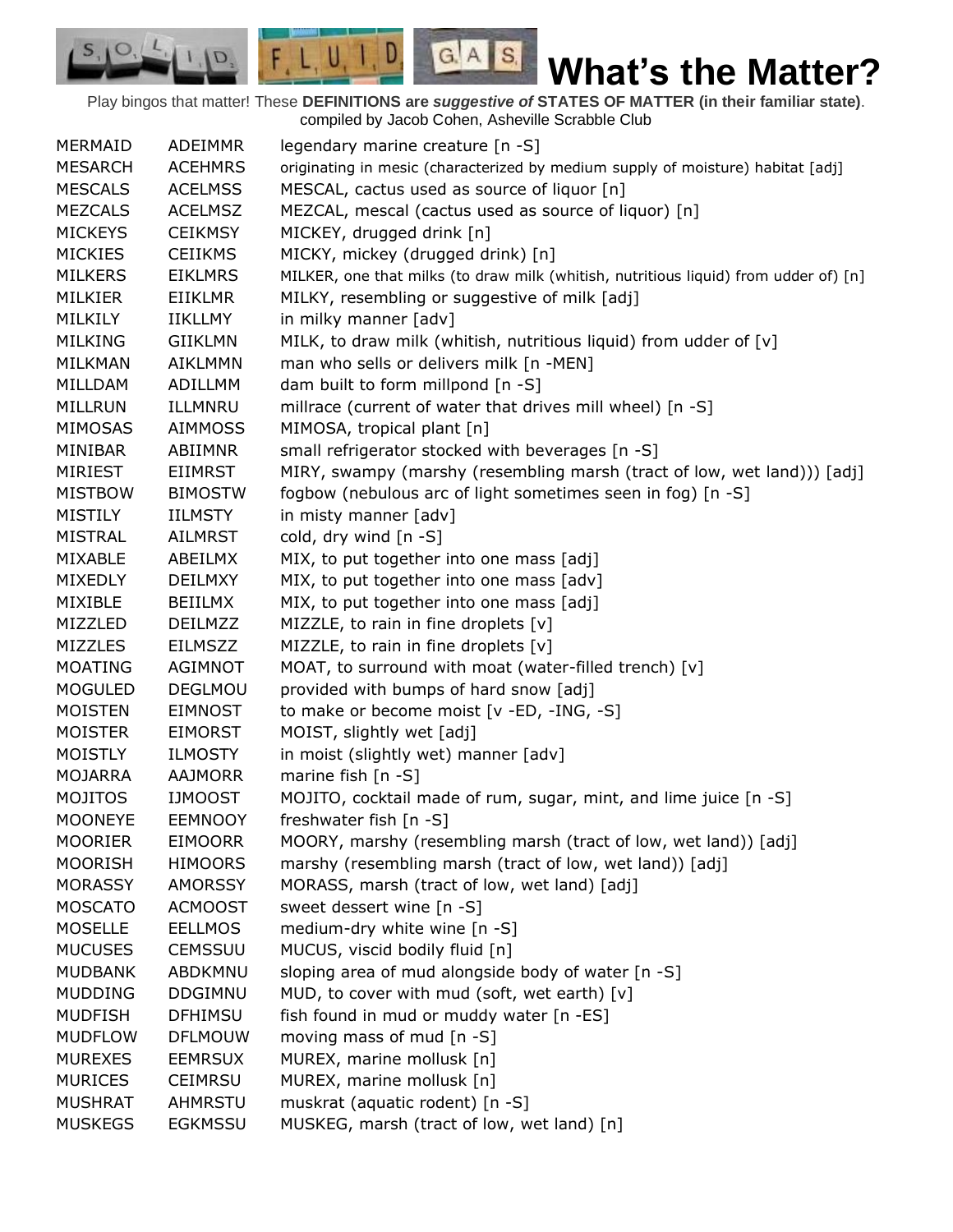Play bingos that matter! These **DEFINITIONS are** *suggestive of* **STATES OF MATTER (in their familiar state)**. compiled by Jacob Cohen, Asheville Scrabble Club

 $G.A.S.$ 

 $F, L, U, I, D$ 

D.

 $S_{1}$  $\mathcal{O},$ 

| <b>MUSKIES</b> | <b>EIKMSSU</b> | MUSKIE, freshwater fish [n]                                                         |
|----------------|----------------|-------------------------------------------------------------------------------------|
| <b>MUSKRAT</b> | <b>AKMRSTU</b> | aquatic rodent [n -S]                                                               |
| <b>MUSPIKE</b> | <b>EIKMPSU</b> | freshwater fish [n -S]                                                              |
|                |                | N 7s Liquid                                                                         |
| <b>NAIADES</b> | <b>AADEINS</b> | NAIAD, water nymph [n]                                                              |
| <b>NAPHTHA</b> | <b>AAHHNPT</b> | volatile liquid [n -S]                                                              |
| <b>NARGILE</b> | AEGILNR        | narghile (hookah (water pipe)) [n -S]                                               |
| <b>NARWALS</b> | <b>AALNRSW</b> | NARWAL, narwhal (arctic aquatic mammal) [n]                                         |
| <b>NARWHAL</b> | <b>AAHLNRW</b> | arctic aquatic mammal [n -S]                                                        |
| <b>NECTARS</b> | <b>ACENRST</b> | NECTAR, delicious drink [n]                                                         |
| <b>NEGRONI</b> | <b>EGINNOR</b> | alcoholic beverage [n -S]                                                           |
| <b>NEGUSES</b> | <b>EEGNSSU</b> | NEGUS, alcoholic beverage [n]                                                       |
| <b>NEKTONS</b> | <b>EKNNOST</b> | NEKTON, free-swimming marine animals [n]                                            |
| <b>NELUMBO</b> | <b>BELMNOU</b> | aquatic herb [n -S]                                                                 |
| <b>NEMATIC</b> | <b>ACEIMNT</b> | liquid crystal in particular phase [n -S]                                           |
| <b>NEREIDS</b> | <b>DEEINRS</b> | NEREID, sea nymph [n]                                                               |
| <b>NERITIC</b> | <b>CEIINRT</b> | pertaining to shallow water [adj]                                                   |
| <b>NEUSTIC</b> | <b>CEINSTU</b> | NEUSTON, aggregate of small aquatic organisms [adj]                                 |
| <b>NEUSTON</b> | <b>ENNOSTU</b> | aggregate of small aquatic organisms [n -S]                                         |
| <b>NIAGARA</b> | AAAGINR        | outpouring or deluge [n -S]                                                         |
| <b>NONANES</b> | <b>AENNNOS</b> | NONANE, colorless liquid hydrocarbon [n]                                            |
| <b>NONCOLA</b> | <b>ACLNNOO</b> | beverage that is not cola [n -S]                                                    |
| <b>NONDRIP</b> | <b>DINNOPR</b> | that does not drip [adj]                                                            |
| <b>NOSTOCS</b> | <b>CNOOSST</b> | NOSTOC, freshwater alga [n]                                                         |
| <b>NUTRIAS</b> | <b>AINRSTU</b> | NUTRIA, coypu (aquatic rodent) [n]                                                  |
|                |                | O 7s Liquid                                                                         |
| <b>OAKIEST</b> | <b>AEIKOST</b> | OAKY, tasting of oak sap [adj]                                                      |
| <b>OARFISH</b> | <b>AFHIORS</b> | marine fish [n -ES]                                                                 |
| <b>OBELIAS</b> | ABEILOS        | OBELIA, marine hydroid [n]                                                          |
| <b>OCEANIC</b> | <b>ACCEINO</b> | OCEAN, vast body of salt water that covers most of earth's surface [adj]            |
| <b>OCTANES</b> | <b>ACENOST</b> | OCTANE, liquid hydrocarbon [n]                                                      |
| <b>OCTANOL</b> | <b>ACLNOOT</b> | alcohol (flammable liquid) [n -S]                                                   |
| <b>OEDEMAS</b> | <b>ADEEMOS</b> | OEDEMA, edema (excessive accumulation of serous fluid) [n]                          |
| <b>OENOMEL</b> | <b>EELMNOO</b> | ancient Greek beverage of wine and honey [n -S]                                     |
| <b>OILCAMP</b> | <b>ACILMOP</b> | living area for workers at oil well [n -S]                                          |
| <b>OILSKIN</b> | <b>IIKLNOS</b> | waterproof fabric [n -S]                                                            |
| <b>OINOMEL</b> | <b>EILMNOO</b> | oenomel (ancient Greek beverage of wine and honey) [n -S]                           |
| OLDWIFE        | <b>DEFILOW</b> | marine fish $[n - S]$                                                               |
| <b>OLEINES</b> | <b>EEILNOS</b> | OLEINE, olein (liquid portion of fat) [n]                                           |
| <b>OLOROSO</b> | LOOOORS        | dark sherry [n -S]                                                                  |
| <b>ONSHORE</b> | <b>EHNOORS</b> | toward shore [adv]                                                                  |
| OPSONIC        | <b>CINOOPS</b> | pertaining to opsonin (antibody of blood serum) [adj]                               |
| <b>OPSONIN</b> | <b>INNOOPS</b> | antibody of blood serum [n -S]                                                      |
| <b>OQUASSA</b> | <b>AAOQSSU</b> | small lake trout [n -S]                                                             |
| <b>OSMOLAL</b> | <b>ALLMOOS</b> | OSMOL, unit of osmotic pressure [adj]                                               |
| <b>OSMOLAR</b> | <b>ALMOORS</b> | osmotic (pertaining to osmosis (form of diffusion of fluid through membrane)) [adj] |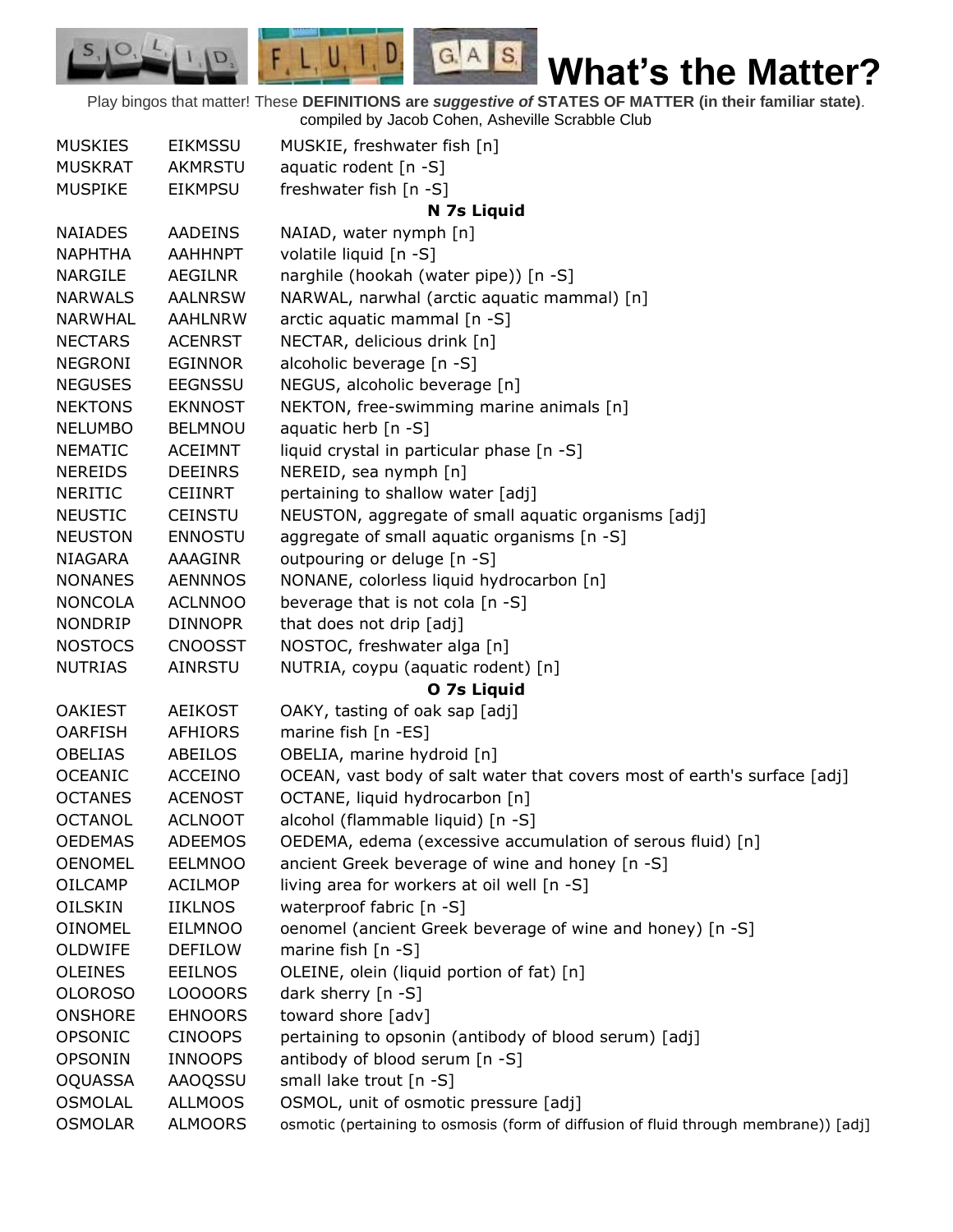Play bingos that matter! These **DEFINITIONS are** *suggestive of* **STATES OF MATTER (in their familiar state)**. compiled by Jacob Cohen, Asheville Scrabble Club

 $G.A.S.$ 

 $F, L, U, I, D$ 

D.

| <b>OSMOLES</b> | <b>ELMOOSS</b> | OSMOLE, osmol (unit of osmotic pressure) [n]                                              |
|----------------|----------------|-------------------------------------------------------------------------------------------|
| <b>OSMOSED</b> | <b>DEMOOSS</b> | OSMOSE, to undergo osmosis [v]                                                            |
| <b>OSMOSES</b> | <b>EMOOSSS</b> | OSMOSE, to undergo osmosis [v] / OSMOSIS, form of diffusion of fluid through membrane [n] |
| <b>OSMOSIS</b> | <b>IMOOSSS</b> | form of diffusion of fluid through membrane [n -SES]                                      |
| <b>OSMOTIC</b> | <b>CIMOOST</b> | pertaining to osmosis (form of diffusion of fluid through membrane) [adj]                 |
| <b>OUTFALL</b> | <b>AFLLOTU</b> | outlet of body of water [n -S]                                                            |
| <b>OUTFLOW</b> | <b>FLOOTUW</b> | to flow out $[v - ED, -ING, -S]$                                                          |
| <b>OUTWASH</b> | <b>AHOSTUW</b> | detritus washed from glacier [n -ES]                                                      |
| <b>OVERWET</b> | <b>EEORTVW</b> | to wet too much [v -TTED, -TTING, -S]                                                     |
| <b>OXAZOLE</b> | <b>AELOOXZ</b> | liquid chemical compound [n -S]                                                           |
| <b>OXBLOOD</b> | <b>BDLOOOX</b> | deep red color [n -S]                                                                     |
|                |                | P 7s Liquid                                                                               |
| <b>PACIFIC</b> | <b>ACCFIIP</b> | peaceful (undisturbed; calm) [adj]                                                        |
| PALUDAL        | AADLLPU        | pertaining to marsh (tract of low, wet land) [adj]                                        |
| <b>PAMPERO</b> | <b>AEMOPPR</b> | cold, dry wind [n -S]                                                                     |
| PAPYRAL        | <b>AALPPRY</b> | PAPYRUS, tall aquatic plant [adj]                                                         |
| <b>PAPYRUS</b> | <b>APPRSUY</b> | tall aquatic plant [n -RI, -ES]                                                           |
| <b>PAROTID</b> | <b>ADIOPRT</b> | salivary gland [n -S]                                                                     |
| <b>PAULINS</b> | <b>AILNPSU</b> | PAULIN, sheet of waterproof material [n]                                                  |
| PELAGIC        | <b>ACEGILP</b> | inhabitant of ocean [n -S]                                                                |
| <b>PENGUIN</b> | <b>EGINNPU</b> | flightless, aquatic bird [n -S]                                                           |
| <b>PENNERS</b> | <b>EENNPRS</b> | PENNER, one that pens (to write with pen (instrument for writing with fluid ink)) [n]     |
| <b>PENNING</b> | <b>EGINNNP</b> | PEN, to write with pen (instrument for writing with fluid ink) [v]                        |
| <b>PENTANE</b> | <b>AEENNPT</b> | volatile liquid [n -S]                                                                    |
| <b>PENTENE</b> | <b>EEENNPT</b> | liquid hydrocarbon [n -S]                                                                 |
| <b>PERCIDS</b> | <b>CDEIPRS</b> | PERCID, freshwater fish of perch family [n]                                               |
| <b>PERKING</b> | <b>EGIKNPR</b> | PERK, to prepare (coffee) in percolator [v]                                               |
| <b>PERNODS</b> | <b>DENOPRS</b> | PERNOD, French liqueur---trademark [n]                                                    |
| <b>PERRIES</b> | <b>EEIPRRS</b> | PERRY, beverage of pear juice often fermented [n]                                         |
| <b>PETROLS</b> | <b>ELOPRST</b> | PETROL, gasoline (liquid fuel) [n]                                                        |
| <b>PHYTOLS</b> | <b>HLOPSTY</b> | PHYTOL, alcohol (flammable liquid) [n]                                                    |
| <b>PICKLED</b> | <b>CDEIKLP</b> | PICKLE, to preserve or flavor in solution of brine or vinegar [v]                         |
| <b>PICKLES</b> | <b>CEIKLPS</b> | PICKLE, to preserve or flavor in solution of brine or vinegar [v]                         |
| PIGBOAT        |                | submarine [n -S]                                                                          |
|                | <b>ABGIOPT</b> |                                                                                           |
| PIGFISH        | <b>FGHIIPS</b> | marine fish [n -ES]                                                                       |
| <b>PINFISH</b> | <b>FHIINPS</b> | small marine fish [n -ES]                                                                 |
| PINITOL        | <b>IILNOPT</b> | alcohol (flammable liquid) [n -S]                                                         |
| PINTAIL        | <b>AIILNPT</b> | river duck [n -S]                                                                         |
| PIPETTE        | <b>EEIPPTT</b> | to measure liquid with calibrated tube [v -D, -S, -TTING]                                 |
| <b>PITCHER</b> | <b>CEHIPRT</b> | container for holding and pouring liquids [n -S]                                          |
| <b>PLASMAS</b> | <b>AALMPSS</b> | PLASMA, liquid part of blood [n]                                                          |
| PLASMIC        | <b>ACILMPS</b> | PLASMA, liquid part of blood [adj]                                                        |
| <b>PLASTER</b> | <b>AELPRST</b> | to cover with plaster (mixture of lime, sand, and water) [v -ED, -ING, -S]                |
| <b>PLEDGET</b> | <b>DEEGLPT</b> | pad of absorbent cotton [n -S]                                                            |
| <b>PLUGGED</b> | <b>DEGGLPU</b> | PLUG, to seal or close with plug (piece of material used to fill hole) [v]                |
| <b>PLUGGER</b> | <b>EGGLPRU</b> | one that plugs (to seal or close with plug (piece of material used to fill hole)) [n -S]  |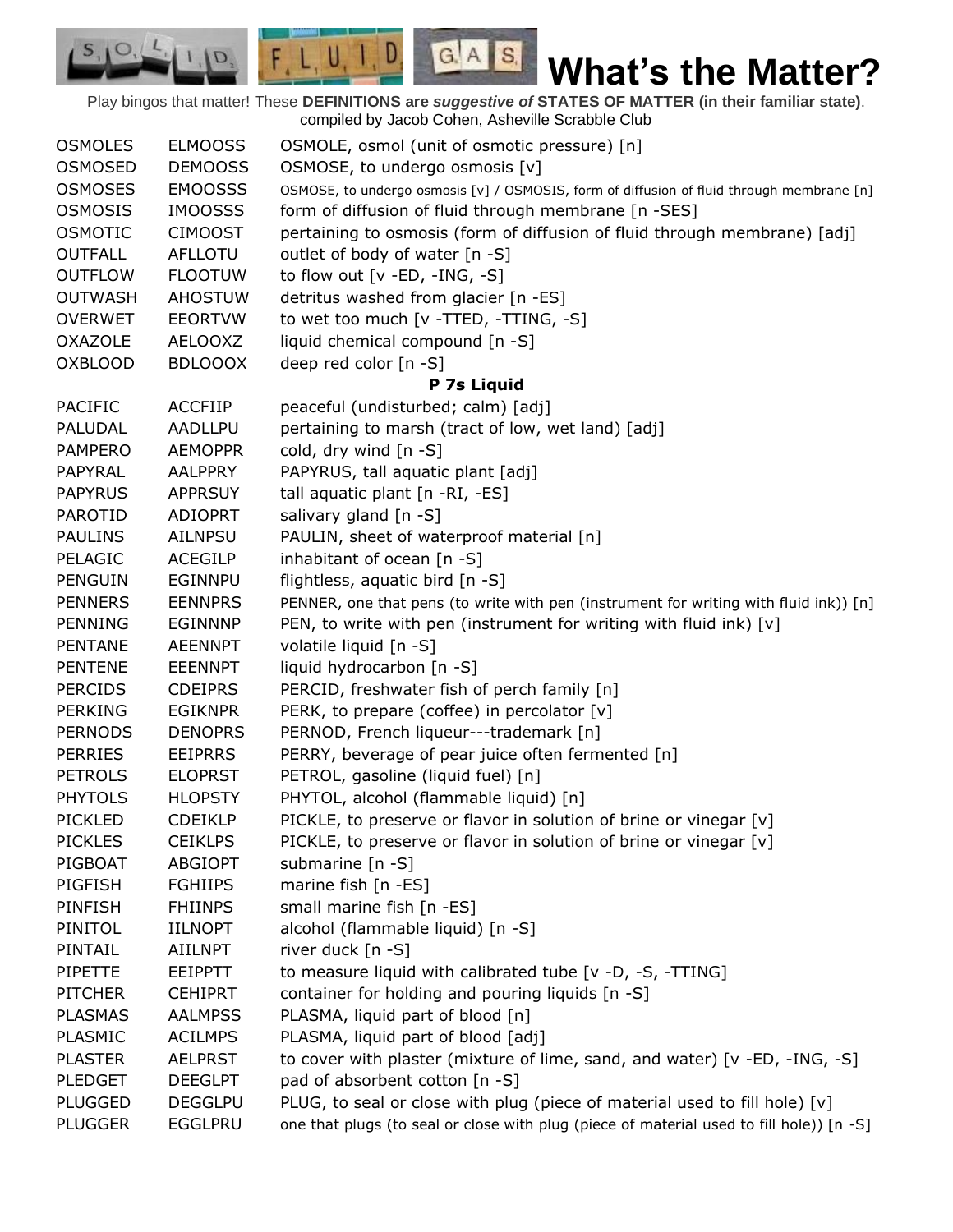Play bingos that matter! These **DEFINITIONS are** *suggestive of* **STATES OF MATTER (in their familiar state)**. compiled by Jacob Cohen, Asheville Scrabble Club

 $G.A.S.$ 

 $F, L, U, I, D$ 

D.

| <b>PLUVIAL</b> | AILLPUV        | prolonged period of wet climate [n -S]                                                        |
|----------------|----------------|-----------------------------------------------------------------------------------------------|
| PLUVIAN        | AILNPUV        | characterized by much rain [adj]                                                              |
| <b>POCOSEN</b> | <b>CENOOPS</b> | pocosin (upland swamp) [n -S]                                                                 |
| <b>POCOSIN</b> | <b>CINOOPS</b> | upland swamp [n -S]                                                                           |
| <b>POCOSON</b> | <b>CNOOOPS</b> | pocosin (upland swamp) [n -S]                                                                 |
| <b>POLDERS</b> | <b>DELOPRS</b> | POLDER, tract of low land reclaimed from body of water [n]                                    |
| <b>POLLACK</b> | <b>ACKLLOP</b> | marine food fish [n -S]                                                                       |
| <b>POLLOCK</b> | <b>CKLLOOP</b> | pollack (marine food fish) [n -S]                                                             |
| <b>POLYNYA</b> | <b>ALNOPYY</b> | area of open water surrounded by sea ice [n -S, -NI]                                          |
| <b>POMFRET</b> | <b>EFMOPRT</b> | marine fish [n -S]                                                                            |
| <b>POMPANO</b> | AMNOOPP        | marine food fish [n -S]                                                                       |
| <b>PONDING</b> | <b>DGINNOP</b> | POND, to collect into pond (small body of water) [v]                                          |
| <b>PONTONS</b> | <b>NNOOPST</b> | PONTON, pontoon [n]                                                                           |
| <b>PONTOON</b> | <b>NNOOOPT</b> | to cross water using pontoons (flat-bottomed boats) [v -ED, -ING, -S]                         |
| <b>PORGIES</b> | <b>EGIOPRS</b> | PORGY, marine food fish [n]                                                                   |
| <b>PORTAGE</b> | <b>AEGOPRT</b> | to transport from one navigable waterway to another [v -D, -GING, -S]                         |
| <b>POSSETS</b> | <b>EOPSSST</b> | POSSET, hot, spiced drink [n]                                                                 |
| <b>POTABLE</b> | <b>ABELOPT</b> | liquid suitable for drinking [n -S]                                                           |
| <b>POTAMIC</b> | <b>ACIMOPT</b> | pertaining to rivers (large, natural stream of water) [adj]                                   |
| <b>POTBOYS</b> | <b>BOOPSTY</b> | POTBOY, boy who serves customers in tavern [n]                                                |
| <b>POTEENS</b> | <b>EENOPST</b> | POTEEN, Irish whiskey that is distilled unlawfully [n]                                        |
| <b>POTHEEN</b> | <b>EEHNOPT</b> | poteen (Irish whiskey that is distilled unlawfully) [n -S]                                    |
| <b>POTIONS</b> | <b>INOOPST</b> | POTION, magical or medicinal drink [n]                                                        |
| <b>POTTEEN</b> | <b>EENOPTT</b> | poteen (Irish whiskey that is distilled unlawfully) [n -S]                                    |
| <b>POTTLES</b> | <b>ELOPSTT</b> | POTTLE, drinking vessel [n]                                                                   |
| <b>POURERS</b> | <b>EOPRRSU</b> | POURER, one that pours (to cause to flow) [n]                                                 |
| <b>POURING</b> | <b>GINOPRU</b> | POUR, to cause to flow [v]                                                                    |
| <b>PRECIPS</b> | <b>CEIPPRS</b> | PRECIP, precipitation [n]                                                                     |
| PREGAME        | <b>AEEGMPR</b> | to consume alcohol before game [v -D, -MING, -S]                                              |
| <b>PRESOAK</b> | <b>AEKOPRS</b> | to soak beforehand [v -ED, -ING, -S]                                                          |
| <b>PRESSOR</b> | <b>EOPRRSS</b> | substance that raises blood pressure [n -S]                                                   |
| <b>PSAMMON</b> | <b>AMMNOPS</b> | group of microorganisms living in waterlogged sands [n -S]                                    |
| <b>PTISANS</b> | <b>AINPSST</b> | PTISAN, tea of herbs or barley [n]                                                            |
| <b>PTISANS</b> | <b>AINPSST</b> | PTISAN, tea of herbs or barley [n]                                                            |
| <b>PUBBING</b> | <b>BBGINPU</b> | practice of drinking in pubs [n -S]                                                           |
| <b>PUDDLED</b> | <b>DDDELPU</b> | PUDDLE, to strew with puddles (small pools of water) [v]                                      |
| <b>PUDDLES</b> | <b>DDELPSU</b> | PUDDLE, to strew with puddles (small pools of water) [v]                                      |
| <b>PUKIEST</b> | <b>EIKPSTU</b> | PUKEY, resembling or suggestive of vomit [adj]                                                |
| <b>PULPERS</b> | <b>ELPPRSU</b> | PULPER, one that pulps (to reduce to pulp (soft, moist mass of matter)) [n]                   |
| <b>PULPING</b> | <b>GILNPPU</b> | process of reducing to pulp [n -S] / PULP, to reduce to pulp (soft, moist mass of matter) [v] |
| <b>PULQUES</b> | <b>ELPQSUU</b> | PULQUE, fermented Mexican beverage [n]                                                        |
| <b>PUMPERS</b> | <b>EMPPRSU</b> | PUMPER, one that pumps (to cause to flow by means of pump (device for moving fluids)) [n]     |
| <b>PUMPING</b> | <b>GIMNPPU</b> | PUMP, to cause to flow by means of pump (device for moving fluids) [v]                        |
| <b>PUNTERS</b> | <b>ENPRSTU</b> | PUNTER, one that punts (to propel through water with pole) [n]                                |
| <b>PUNTING</b> | <b>GINNPTU</b> | PUNT, to propel through water with pole [v]                                                   |
| <b>PUPFISH</b> | <b>FHIPPSU</b> | small, freshwater fish [n -ES]                                                                |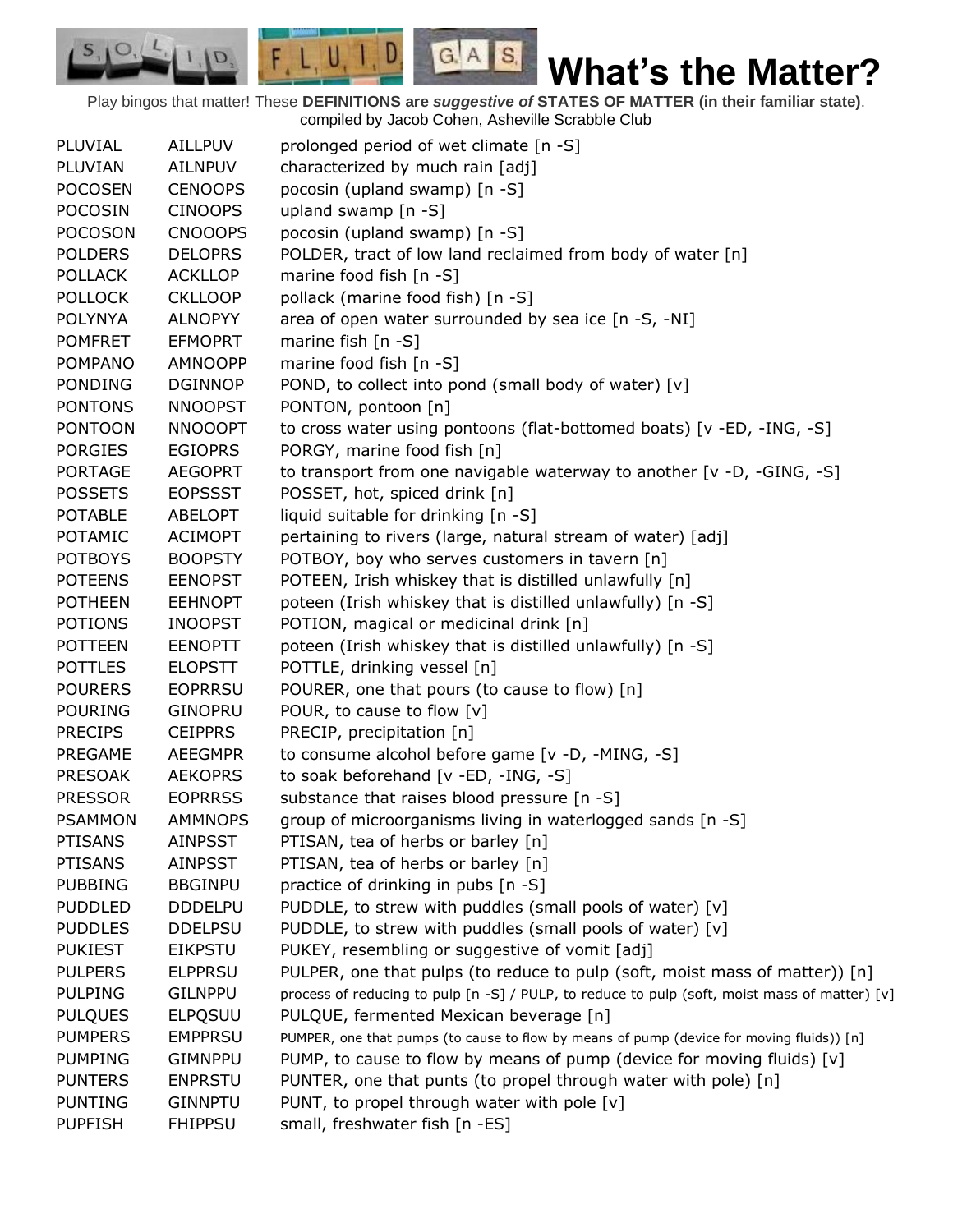Play bingos that matter! These **DEFINITIONS are** *suggestive of* **STATES OF MATTER (in their familiar state)**. compiled by Jacob Cohen, Asheville Scrabble Club

 $G.A.S.$ 

 $F, L, U, I, D$ 

D.

| <b>PUSLIKE</b> | <b>EIKLPSU</b> | resembling pus (viscous fluid formed in infected tissue) [adj]     |
|----------------|----------------|--------------------------------------------------------------------|
| PYAEMIA        | AAEIMPY        | pyemia (presence of pus in blood) [n -S]                           |
| PYAEMIC        | <b>ACEIMPY</b> | PYAEMIA, pyemia (presence of pus in blood) [adj]                   |
| <b>PYEMIAS</b> | <b>AEIMPSY</b> | PYEMIA, presence of pus in blood [n]                               |
| <b>PYRIDIC</b> | <b>CDIIPRY</b> | PYRIDINE, flammable liquid [adj]                                   |
|                |                | Q 7s Liquid                                                        |
| QUAFFED        | ADEFFQU        | QUAFF, to drink deeply [v]                                         |
| QUAFFER        | AEFFQRU        | one that quaffs (to drink deeply) [n -S]                           |
| <b>QUAICHS</b> | <b>ACHIQSU</b> | QUAICH, small drinking vessel [n]                                  |
| QUAIGHS        | AGHIQSU        | QUAIGH, quaich (small drinking vessel) [n]                         |
| QUANTED        | ADENQTU        | QUANT, to propel through water with pole [v]                       |
| QUASSES        | AEQSSSU        | QUASS, kvass (Russian beer) [n]                                    |
|                |                | R 7s Liquid                                                        |
| <b>RACEWAY</b> | <b>AACERWY</b> | channel for conducting water [n -S]                                |
| <b>RAFTING</b> | <b>AFGINRT</b> | sport of traveling down river on raft [n -S]                       |
| <b>RAGWORM</b> | <b>AGMORRW</b> | aquatic worm $[n -S]$                                              |
| <b>RAINBOW</b> | <b>ABINORW</b> | arc of spectral colors formed in sky [n -S]                        |
| RAINIER        | AEIINRR        | RAINY, marked by rain [adj]                                        |
| RAINILY        | AIILNRY        | in rainy (marked by rain) manner [adv]                             |
| <b>RAINING</b> | AGIINNR        | RAIN, to fall like rain (drops of water condensed from clouds) [v] |
| RAINOUT        | AINORTU        | atomic fallout occurring in precipitation [n -S]                   |
| <b>RALPHED</b> | <b>ADEHLPR</b> | RALPH, to vomit (to eject contents of stomach through mouth) [v]   |
| <b>RATAFEE</b> | AAEEFRT        | ratafia (almond-flavored liqueur) [n -S]                           |
| <b>RATAFIA</b> | AAAFIRT        | almond-flavored liqueur [n -S]                                     |
| <b>RATFISH</b> | <b>AFHIRST</b> | marine fish $[n - S]$                                              |
| <b>RATTAIL</b> | AAILRTT        | marine fish [n -S]                                                 |
| <b>REDDEST</b> | <b>DDEERST</b> | RED, of color of blood [adj]                                       |
| <b>REDFINS</b> | <b>DEFINRS</b> | REDFIN, freshwater fish [n]                                        |
| <b>REDNESS</b> | <b>DEENRSS</b> | state of being red (of color of blood) [n -ES]                     |
| <b>REDOUTS</b> | <b>DEORSTU</b> | REDOUT, condition in which blood is driven to head [n]             |
| REDRIED        | <b>DDEEIRR</b> | REDRY, to dry (having no moisture) again [v]                       |
| <b>REDRIES</b> | <b>DEEIRRS</b> | REDRY, to dry (having no moisture) again [v]                       |
| <b>REFECTS</b> | <b>CEEFRST</b> | REFECT, to refresh with food and drink [v]                         |
| <b>REFLOAT</b> | AEFLORT        | to float again [v -ED, -ING, -S]                                   |
| <b>REFLOOD</b> | <b>DEFLOOR</b> |                                                                    |
|                |                | FLOOD, to inundate (to overwhelm with water) [v -ED, -ING, -S]     |
| <b>REFLOWS</b> | <b>EFLORSW</b> | REFLOW, to flow again [v]                                          |
| <b>REMELTS</b> | <b>EELMRST</b> | REMELT, to melt again [v]                                          |
| <b>REMORAS</b> | <b>AEMORRS</b> | REMORA, type of marine fish [n]                                    |
| <b>REMORID</b> | <b>DEIMORR</b> | REMORA, type of marine fish [adj]                                  |
| <b>REPERKS</b> | <b>EEKPRRS</b> | REPERK, PERK, to prepare (coffee) in percolator [v]                |
| <b>REPLETE</b> | <b>EEELPRT</b> | worker ant that serves as living storehouse for liquid food [n -S] |
| <b>REPOURS</b> | <b>EOPRRSU</b> | REPOUR, to pour again [v]                                          |
| <b>REPTILE</b> | <b>EEILPRT</b> | any of class of cold-blooded, air-breathing vertebrates [n -S]     |
| <b>REPUMPS</b> | <b>EMPPRSU</b> | REPUMP, to pump again [v]                                          |
| <b>RESOAKS</b> | <b>AEKORSS</b> | RESOAK, to soak again [v]                                          |
| <b>RESORBS</b> | <b>BEORRSS</b> | RESORB, to absorb again [v]                                        |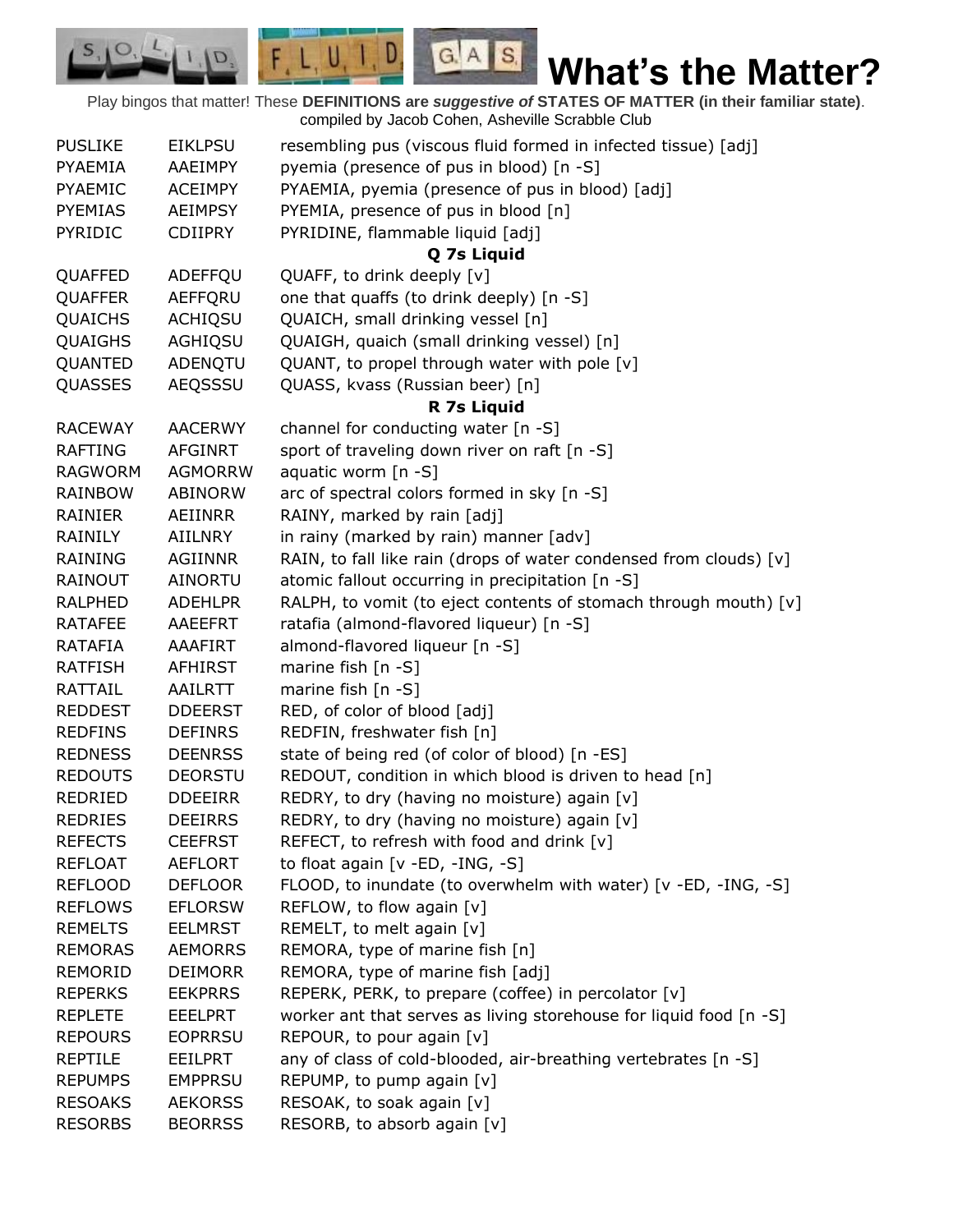Play bingos that matter! These **DEFINITIONS are** *suggestive of* **STATES OF MATTER (in their familiar state)**. compiled by Jacob Cohen, Asheville Scrabble Club

 $G.A.S.$ 

 $F, L, U, I, D$ 

D.

| <b>RESPRAY</b> | <b>AEPRRSY</b> | to spray again $[v - ED, -ING, -S]$                                                            |
|----------------|----------------|------------------------------------------------------------------------------------------------|
| <b>RETCHED</b> | <b>CDEEHRT</b> | RETCH, to make effort to vomit [v]                                                             |
| <b>RETCHES</b> | <b>CEEHRST</b> | RETCH, to make effort to vomit [v]                                                             |
| <b>RETINOL</b> | <b>EILNORT</b> | liquid hydrocarbon [n -S]                                                                      |
| <b>RETSINA</b> | <b>AEINRST</b> | resin-flavored Greek wine [n -S]                                                               |
| <b>RHEUMIC</b> | <b>CEHIMRU</b> | RHEUM, watery discharge from eyes or nose [adj]                                                |
| <b>RHYTONS</b> | <b>HNORSTY</b> | RHYTON, ancient Greek drinking horn [n]                                                        |
| <b>RICKEYS</b> | <b>CEIKRSY</b> | RICKEY, alcoholic beverage containing lime juice, sugar, and soda water [n]                    |
| <b>RILLETS</b> | <b>EILLRST</b> | RILLET, small rill (small brook) [n]                                                           |
| <b>RILLING</b> | <b>GIILLNR</b> | RILL, to flow like rill (small brook) [v]                                                      |
| <b>RINSERS</b> | <b>EINRRSS</b> | RINSER, one that rinses (to cleanse with clear water) [n]                                      |
| <b>RINSING</b> | <b>GIINNRS</b> | act of one that rinses [n -S] / RINSE, to cleanse with clear water [v]                         |
| <b>RIVULET</b> | <b>EILRTUV</b> | small stream [n -S]                                                                            |
| <b>ROBALOS</b> | <b>ABLOORS</b> | ROBALO, marine food fish [n]                                                                   |
| <b>ROSOLIO</b> | <b>ILOOORS</b> | liqueur made from raisins and brandy [n -S]                                                    |
| <b>ROTCHES</b> | <b>CEHORST</b> | ROTCH, rotche (seabird (bird frequenting ocean or seacoast)) [n] / ROTCHE [n]                  |
| <b>ROTGUTS</b> | <b>GORSTTU</b> | ROTGUT, inferior liquor [n]                                                                    |
| <b>ROTIFER</b> | <b>EFIORRT</b> | microscopic aquatic organism [n -S]                                                            |
| <b>RUBBIES</b> | <b>BBEIRSU</b> | RUBBY, alcoholic given to drinking rubbing alcohol [n]                                         |
| <b>RUMAKIS</b> | <b>AIKMRSU</b> | RUMAKI, chicken liver wrapped together with water chestnuts in bacon slice [n]                 |
| <b>RUMDUMS</b> | <b>DMMRSUU</b> | RUMDUM, alcoholic (someone suffering from alcoholism) [n]                                      |
| <b>RUMMERS</b> | <b>EMMRRSU</b> | RUMMER, large drinking glass [n]                                                               |
| <b>RUMPOTS</b> | <b>MOPRSTU</b> | RUMPOT, alcoholic (someone suffering from alcoholism) [n]                                      |
| <b>RUNLETS</b> | <b>ELNRSTU</b> | RUNLET, small stream [n]                                                                       |
| <b>RUNNELS</b> | <b>ELNNRSU</b> | RUNNEL, small stream [n]                                                                       |
| <b>RUNNIER</b> | EINNRRU        | RUNNY, tending to drip [adj]                                                                   |
| <b>RUNOFFS</b> | <b>FFNORSU</b> | RUNOFF, rainfall that is not absorbed by soil [n]                                              |
|                |                | S 7s Liquid                                                                                    |
| <b>SABKHAS</b> | <b>AABHKSS</b> | SABKHA, coastal, flat, periodically flooded area in northern Africa [n]                        |
| <b>SAFROLE</b> | <b>AEFLORS</b> | poisonous liquid [n -S]                                                                        |
| <b>SAFROLS</b> | <b>AFLORSS</b> | SAFROL, safrole (poisonous liquid) [n]                                                         |
| <b>SAILING</b> | <b>AGIILNS</b> | act of one that sails $[n -S]$ / SAIL, to move across surface of water by action of wind $[v]$ |
| <b>SALINAS</b> | <b>AAILNSS</b> | SALINA, pond, marsh, or lake containing salt water [n]                                         |
| <b>SALINES</b> | <b>AEILNSS</b> | SALINE, salt solution [n]                                                                      |
| <b>SALIVAS</b> | <b>AAILSSV</b> | SALIVA, fluid secreted by glands of mouth [n]                                                  |
| <b>SALOONS</b> | <b>ALNOOSS</b> | SALOON, tavern (place where liquor is sold to be drunk on premises) [n]                        |
| <b>SALOOPS</b> | <b>ALOOPSS</b> | SALOOP, hot drink made from infusion of aromatic herbs [n]                                     |
| <b>SALPIAN</b> | <b>AAILNPS</b> | salpa (free-swimming tunicate) [n -S]                                                          |
| <b>SALPIDS</b> | <b>ADILPSS</b> | SALPID, salpa (free-swimming tunicate) [n]                                                     |
| <b>SALTIES</b> | <b>AEILSST</b> | deep-sea vessel sailing Great Lakes [n]                                                        |
| <b>SALTING</b> | <b>AGILNST</b> | SALTIE, land regularly flooded by tides [n -S]                                                 |
| <b>SAMIELS</b> | <b>AEILMSS</b> | SAMIEL, simoom (hot, dry desert wind) [n]                                                      |
| <b>SAMOVAR</b> | <b>AAMORSV</b> | metal urn for heating water [n -S]                                                             |
| <b>SAMSHUS</b> | AHMSSSU        | SAMSHU, Chinese liquor [n]                                                                     |
| <b>SANDBAR</b> | <b>AABDNRS</b> | ridge of sand formed in river or sea [n -S]                                                    |
| SANGRIA        | AAGINRS        | alcoholic beverage [n -S]                                                                      |
|                |                |                                                                                                |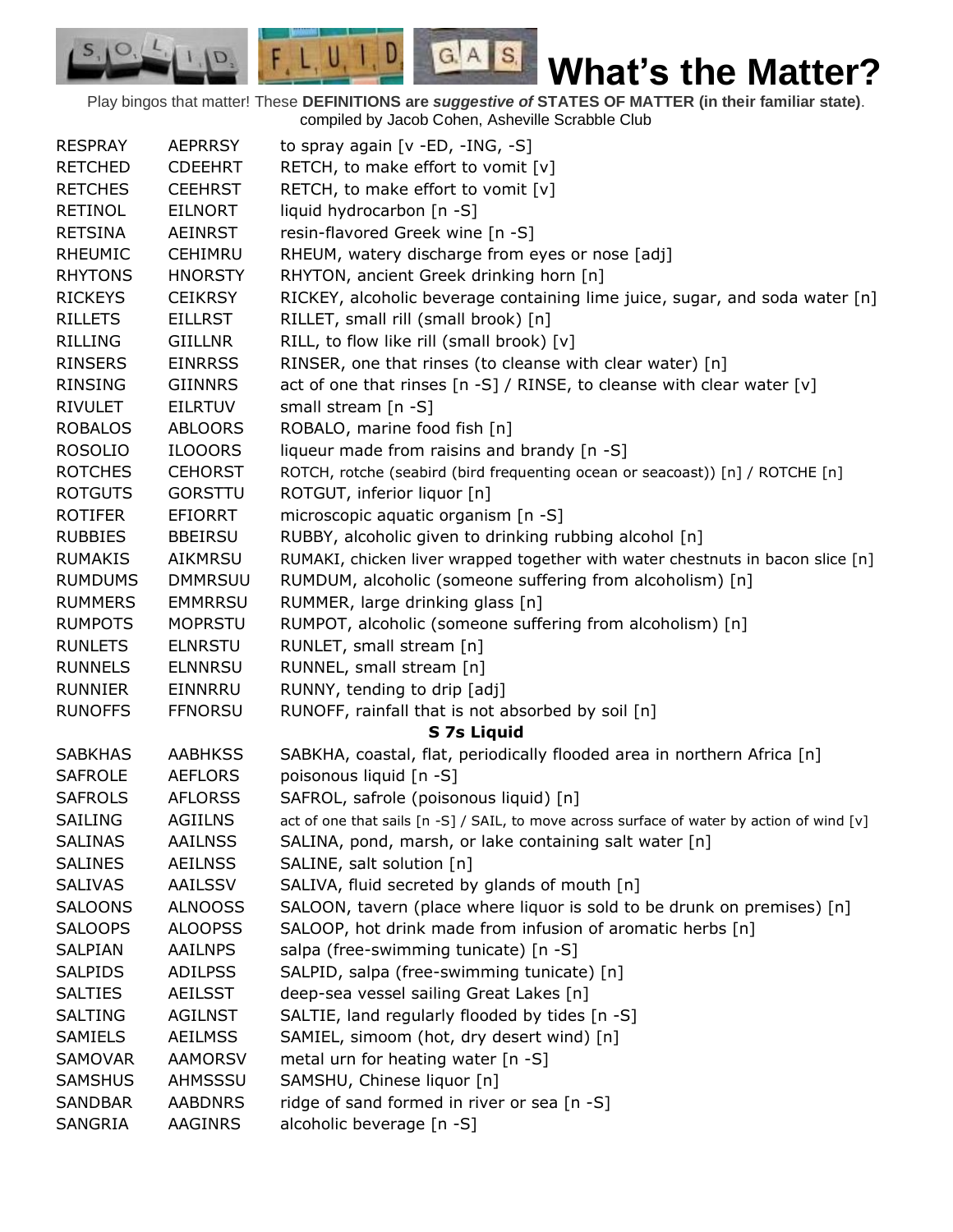Play bingos that matter! These **DEFINITIONS are** *suggestive of* **STATES OF MATTER (in their familiar state)**. compiled by Jacob Cohen, Asheville Scrabble Club

 $G.A.S.$ 

 $F, L, U, I, D$ 

D.

| <b>SANIOUS</b> | <b>AINOSSU</b> | SANIES, fluid discharged from wounds [adj]                                                         |
|----------------|----------------|----------------------------------------------------------------------------------------------------|
| <b>SAUCING</b> | <b>ACGINSU</b> | SAUCE, to season with sauce (flavorful liquid dressing) [v]                                        |
| <b>SAUGERS</b> | <b>AEGRSSU</b> | SAUGER, freshwater fish [n]                                                                        |
| <b>SAURELS</b> | <b>AELRSSU</b> | SAUREL, marine fish [n]                                                                            |
| <b>SAURIES</b> | AEIRSSU        | SAURY, marine fish [n]                                                                             |
| <b>SAWFISH</b> | <b>AFHISSW</b> | marine fish [n -ES]                                                                                |
| <b>SCALDED</b> | <b>ACDDELS</b> | SCALD, to burn with hot liquid or steam [v]                                                        |
| <b>SCARFER</b> | <b>ACEFRRS</b> | one that eats or drinks voraciously [n -S]                                                         |
| <b>SCHNAPS</b> | <b>ACHNPSS</b> | schnapps (strong liquor) [n SCHNAPS]                                                               |
| <b>SCHVITZ</b> | <b>CHISTVZ</b> | to shvitz (to sweat (to perspire (to give off moisture through pores of skin))) [v -ED, -ING, -ES] |
| <b>SCRUMPY</b> | <b>CMPRSUY</b> | rough cider [n -PIES]                                                                              |
| <b>SCUBAED</b> | <b>ABCDESU</b> | SCUBA, to swim underwater using breathing device with compressed air [v]                           |
| <b>SCULPIN</b> | <b>CILNPSU</b> | freshwater fish [n -S]                                                                             |
| <b>SEABAGS</b> | <b>AABEGSS</b> | SEABAG, bag used by sailor [n]                                                                     |
| <b>SEABEDS</b> | <b>ABDEESS</b> | SEABED, seafloor (bottom of sea) [n]                                                               |
| <b>SEABIRD</b> | <b>ABDEIRS</b> | bird frequenting ocean or seacoast [n -S]                                                          |
| <b>SEABOOT</b> | <b>ABEOOST</b> | waterproof boot [n -S]                                                                             |
| <b>SEACOCK</b> | <b>ACCEKOS</b> | valve in ship's hull [n -S]                                                                        |
| <b>SEADOGS</b> | <b>ADEGOSS</b> | SEADOG, fogbow (nebulous arc of light sometimes seen in fog) [n]                                   |
| <b>SEAFOAM</b> | <b>AAEFMOS</b> | foam formed on sea [n -S]                                                                          |
| <b>SEAFOOD</b> | <b>ADEFOOS</b> | edible fish or shellfish from sea [n -S]                                                           |
| <b>SEAFOWL</b> | <b>AEFLOSW</b> | seabird (bird frequenting ocean or seacoast) [n -S]                                                |
| <b>SEAGIRT</b> | <b>AEGIRST</b> | surrounded by sea [adj]                                                                            |
| <b>SEAGULL</b> | <b>AEGLLSU</b> | gull frequenting sea [n -S]                                                                        |
| <b>SEAKALE</b> | <b>AAEEKLS</b> | coastal plant with edible shoots [n -S]                                                            |
| <b>SEALANT</b> | <b>AAELNST</b> | sealing agent [n -S]                                                                               |
| <b>SEALERS</b> | <b>AEELRSS</b> | SEALER, one that seals (to close or make secure against access, leakage, or passage) [n]           |
| <b>SEALERY</b> | <b>AEELRSY</b> | occupation of hunting seals [n -RIES]                                                              |
| <b>SEALIFT</b> | <b>AEFILST</b> | to transport (military personnel and equipment) by ship [v -ED, -ING, -S]                          |
| <b>SEALING</b> | <b>AEGILNS</b> | hunting of seals [n -S] / SEAL, to close or make secure against access, leakage, or passage [v]    |
| <b>SEAMARK</b> | <b>AAEKMRS</b> | landmark serving as navigational guide to mariners [n -S]                                          |
| <b>SEAPORT</b> | <b>AEOPRST</b> | harbor or town accessible to seagoing ships [n -S]                                                 |
| <b>SEASICK</b> | <b>ACEIKSS</b> | affected with nausea caused by motion of vessel at sea [adj]                                       |
| <b>SEASIDE</b> | <b>ADEEISS</b> | seashore (land bordering on sea) [n -S]                                                            |
| <b>SEAWALL</b> | <b>AAELLSW</b> | wall to protect shoreline from erosion [n -S]                                                      |
| <b>SEAWARD</b> | <b>AADERSW</b> | direction toward open sea [n -S]                                                                   |
| <b>SEAWARE</b> | <b>AAEERSW</b> | seaweed used as fertilizer [n -S]                                                                  |
| <b>SEAWAYS</b> | AAESSWY        | SEAWAY, headway made by ship [n]                                                                   |
| <b>SEAWEED</b> | <b>ADEEESW</b> | plant growing in sea [n -S]                                                                        |
| <b>SECRETE</b> | <b>CEEERST</b> | to generate and separate out from cells or bodily fluids [v -D, -TING, -S]                         |
| <b>SEEPAGE</b> | <b>AEEEGPS</b> | quantity of fluid that has seeped [n -S]                                                           |
| <b>SEEPIER</b> | <b>EEEIPRS</b> | SEEPY, soaked or oozing with water [adj]                                                           |
| <b>SEEPING</b> | <b>EEGINPS</b> | SEEP, to pass slowly through small openings [v]                                                    |
| <b>SEICHES</b> | <b>CEEHISS</b> | SEICHE, oscillation of surface of lake or landlocked sea [n]                                       |
| <b>SELTZER</b> | <b>EELRSTZ</b> | carbonated mineral water [n -S]                                                                    |
| <b>SEMIDRY</b> | <b>DEIMRSY</b> | moderately dry [adj]                                                                               |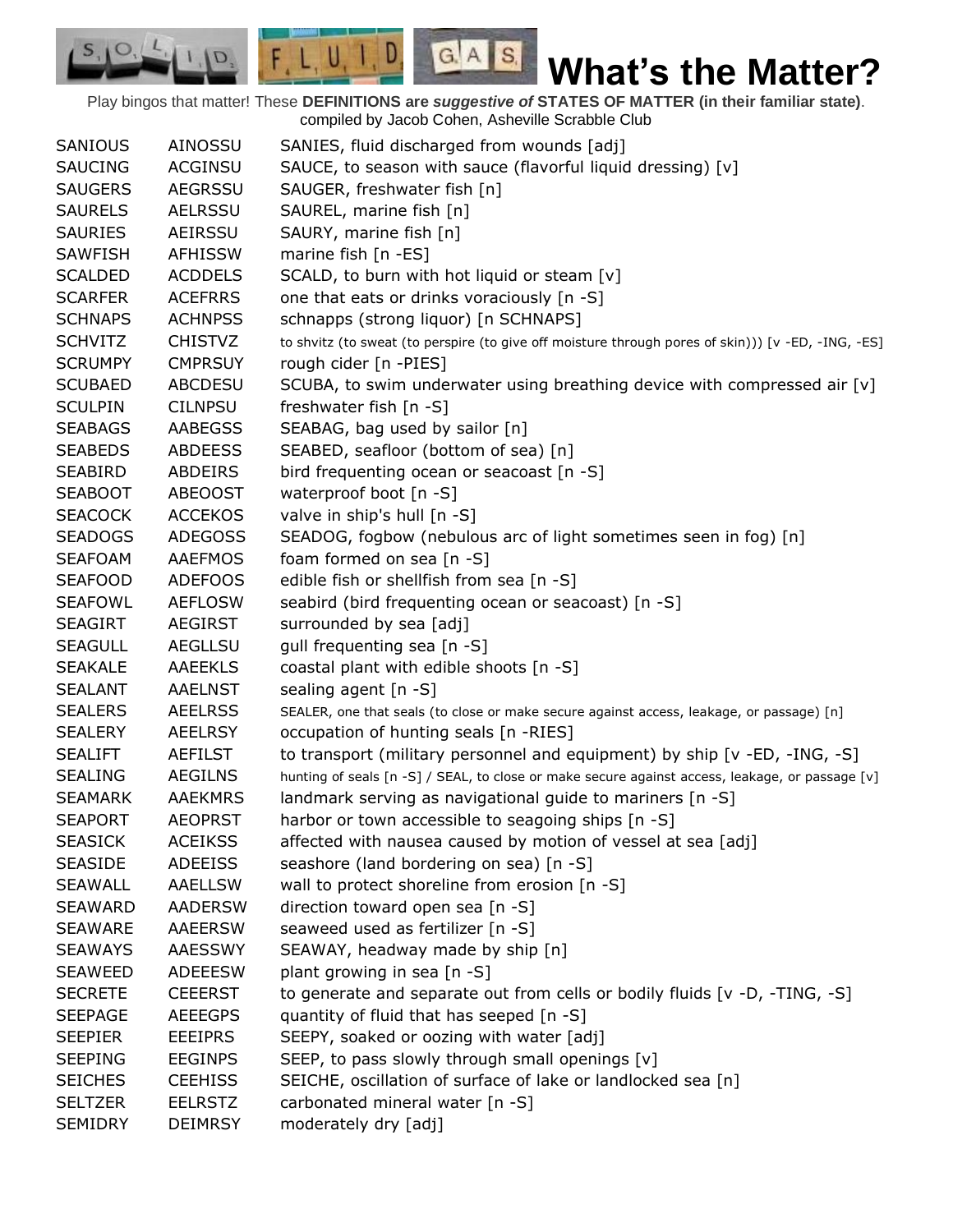Play bingos that matter! These **DEFINITIONS are** *suggestive of* **STATES OF MATTER (in their familiar state)**. compiled by Jacob Cohen, Asheville Scrabble Club

 $G.A.S.$ 

 $F, L, U, I, D$ 

D.

| SEMINAL        | <b>AEILMNS</b> | pertaining to semen (fluid produced in male reproductive organs) [adj]                      |
|----------------|----------------|---------------------------------------------------------------------------------------------|
| <b>SEREINS</b> | <b>EEINRSS</b> | SEREIN, fine rain falling from apparently clear sky [n]                                     |
| <b>SEROMAS</b> | <b>AEMORSS</b> | SEROMA, postsurgical subcutaneous accumulation of clear fluid [n]                           |
| <b>SERUMAL</b> | AELMRSU        | SERUM, watery portion of whole blood [adj]                                                  |
| <b>SEWAGES</b> | <b>AEEGSSW</b> | SEWAGE, waste matter carried off by sewers [n]                                              |
| <b>SFERICS</b> | <b>CEFIRSS</b> | electronic detector of storms [n]                                                           |
| <b>SHADOOF</b> | <b>ADFHOOS</b> | device used in Egypt for raising water for irrigation [n -S]                                |
| <b>SHADUFS</b> | <b>ADFHSSU</b> | SHADUF, shadoof (device used in Egypt for raising water for irrigation) [n]                 |
| <b>SHAMALS</b> | <b>AAHLMSS</b> | SHAMAL, hot, dry wind [n]                                                                   |
| <b>SHEBEAN</b> | <b>ABEEHNS</b> | shebeen (place where liquor is sold illegally) [n]                                          |
| <b>SHERRIS</b> | <b>EHIRRSS</b> | sherry (type of wine) [n -ES]                                                               |
| <b>SHICKER</b> | <b>CEHIKRS</b> | drunkard (one who is habitually drunk) [n -S]                                               |
| <b>SHIKKER</b> | <b>EHIKKRS</b> | shicker (drunkard (one who is habitually drunk)) [n -S]                                     |
| <b>SHIPPED</b> | <b>DEHIPPS</b> | SHIP, to transport by ship (vessel suitable for navigation in deep water) [v]               |
| <b>SHIPPER</b> | <b>EHIPPRS</b> | one that ships (to transport by ship (vessel suitable for navigation in deep water)) [n -S] |
| <b>SHNAPPS</b> | <b>AHNPPSS</b> | schnapps (strong liquor) [n SHNAPPS]                                                        |
| <b>SHOCHUS</b> | <b>CHHOSSU</b> | SHOCHU, Japanese liquor [n]                                                                 |
| <b>SHOEPAC</b> | <b>ACEHOPS</b> | waterproof boot [n -S]                                                                      |
| <b>SHOWERS</b> | <b>EHORSSW</b> | SHOWER, to bathe in spray of water [v]                                                      |
| <b>SHOWERY</b> | <b>EHORSWY</b> | abounding in briefs periods of rain [adj]                                                   |
| <b>SHRIMPS</b> | <b>HIMPRSS</b> | SHRIMP, to catch shrimps (small marine decapods) [v]                                        |
| SIALOID        | ADIILOS        | resembling saliva (fluid secreted by glands of mouth) [adj]                                 |
| <b>SIAMESE</b> | <b>AEEIMSS</b> | water pipe with connection for two hoses [n -S]                                             |
| <b>SIMOOMS</b> | <b>IMMOOSS</b> | SIMOOM, hot, dry desert wind [n]                                                            |
| <b>SIPHONS</b> | <b>HINOPSS</b> | SIPHON, to draw off through siphon (type of tube) [v]                                       |
| <b>SIPPERS</b> | <b>EIPPRSS</b> | SIPPER, one that sips (to drink in small quantities) [n]                                    |
| <b>SIPPING</b> | <b>GIINPPS</b> | SIP, to drink in small quantities [v]                                                       |
| <b>SIROCCO</b> | <b>CCIOORS</b> | hot, dry wind [n -S]                                                                        |
| <b>SIRUPED</b> | <b>DEIPRSU</b> | SIRUP, to syrup (to sweeten with thick sweet liquid) [v]                                    |
| <b>SIZINGS</b> | GIINSSZ        | SIZING, substance used as glaze or filler for porous materials [n]                          |
| <b>SKOALED</b> | <b>ADEKLOS</b> | SKOAL, to drink to health of [v]                                                            |
| <b>SKOLING</b> | <b>GIKLNOS</b> | SKOL, to skoal (to drink to health of) [v]                                                  |
| <b>SKYPHOS</b> | <b>HKOPSSY</b> | drinking vessel used in ancient Greece [n -OI]                                              |
| <b>SLABBER</b> | <b>ABBELRS</b> | to slobber (to drool (to drivel (to let saliva flow from mouth))) [v -ED, -ING, -S]         |
| <b>SLAINTE</b> | <b>AEILNST</b> | used to toast one's health [interj]                                                         |
| <b>SLAKERS</b> | <b>AEKLRSS</b> | SLAKER, one that slakes (to quench (to put out or extinguish)) [n]                          |
| <b>SLAKING</b> | <b>AGIKLNS</b> | SLAKE, to quench (to put out or extinguish) [v]                                             |
| <b>SLAVERS</b> | <b>AELRSSV</b> | SLAVER, to drool (to drivel (to let saliva flow from mouth)) [v]                            |
| <b>SLIPWAY</b> | <b>AILPSWY</b> | area sloping toward water in shipyard [n -S]                                                |
| <b>SLOBBER</b> | <b>BBELORS</b> | to drool (to drivel (to let saliva flow from mouth)) [v -ED, -ING, -S]                      |
| <b>SLOUGHY</b> | <b>GHLOSUY</b> | miry (swampy (marshy (resembling marsh))) [adj -HIER, -HIEST]                               |
| <b>SLUICED</b> | <b>CDEILSU</b> | SLUICE, to wash with sudden flow of water [v]                                               |
| <b>SLUICES</b> | <b>CEILSSU</b> | SLUICE, to wash with sudden flow of water [v]                                               |
| <b>SLURPED</b> | <b>DELPRSU</b> | SLURP, to eat or drink noisily [v]                                                          |
| <b>SLUSHED</b> | <b>DEHLSSU</b> | SLUSH, to splash with slush (partly melted snow) [v]                                        |
| <b>SLUSHES</b> | <b>EHLSSSU</b> | SLUSH, to splash with slush (partly melted snow) [v]                                        |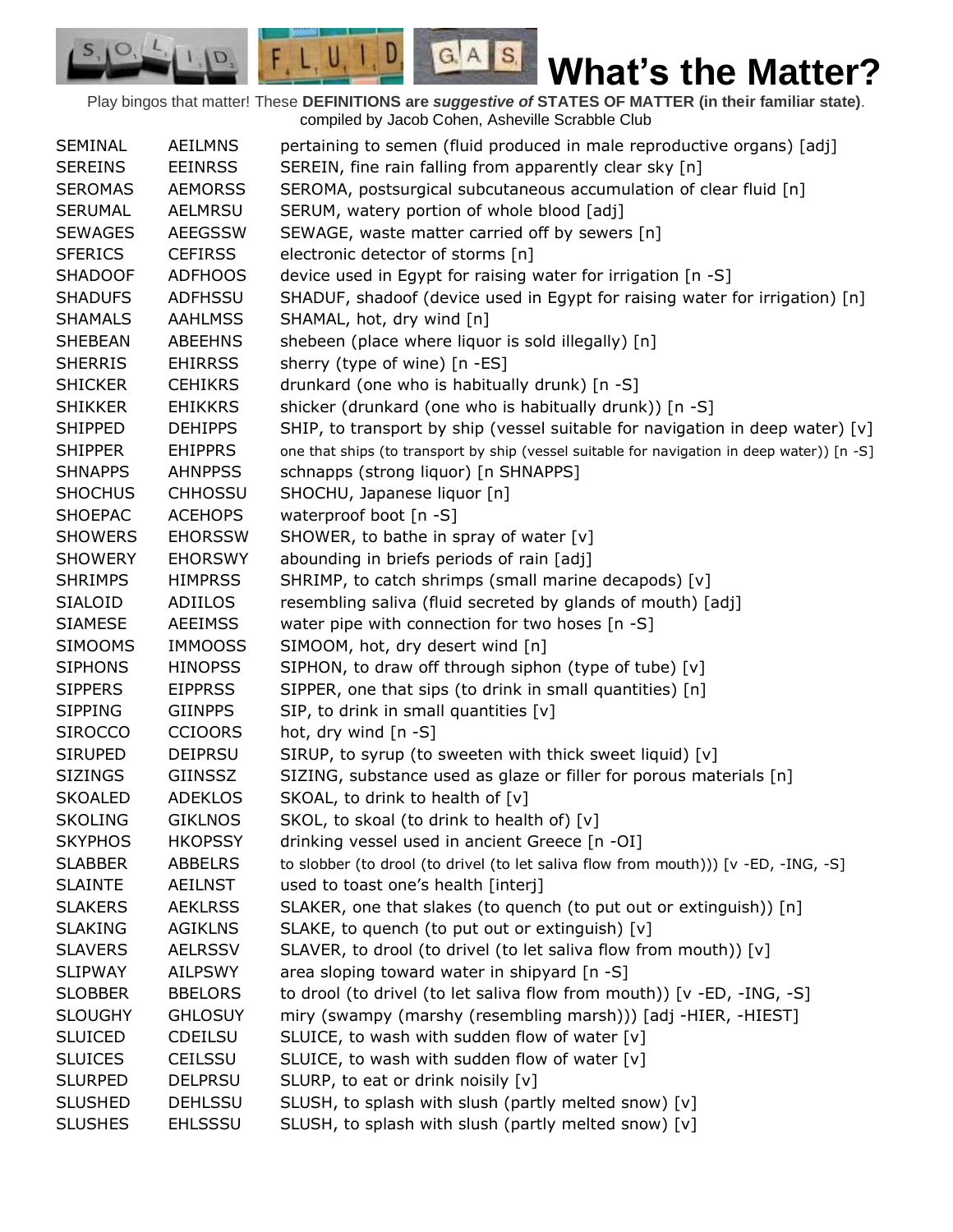Play bingos that matter! These **DEFINITIONS are** *suggestive of* **STATES OF MATTER (in their familiar state)**. compiled by Jacob Cohen, Asheville Scrabble Club

 $G.A.S.$ 

 $F, L, U, I, D$ 

D.

| <b>SMECTIC</b> | <b>CCEIMST</b> |                                                                                      |
|----------------|----------------|--------------------------------------------------------------------------------------|
|                |                | pertaining to phase of liquid crystal [adj]                                          |
| <b>SNAGGLE</b> | <b>AEGGLNS</b> | tangled or knotted mass [n -S]                                                       |
| <b>SNARFLE</b> | <b>AEFLNRS</b> | to snarf (to eat or drink greedily) [v -D, -LING, -S]                                |
| <b>SNORKEL</b> | <b>EKLNORS</b> | to swim underwater with type of breathing device [v -ED, -LLED, -ING, -LLING, -S]    |
| <b>SOAKAGE</b> | <b>AAEGKOS</b> | act of soaking (to wet something thoroughly) [n -S]                                  |
| <b>SOAKERS</b> | <b>AEKORSS</b> | SOAKER, one that soaks (to wet something thoroughly) [n]                             |
| <b>SOAKING</b> | <b>AGIKNOS</b> | act of wetting something thoroughly [n -S] / SOAK, to wet something thoroughly [v]   |
| <b>SODDENS</b> | <b>DDENOSS</b> | SODDEN, to make soggy [v]                                                            |
| <b>SOGGIER</b> | <b>EGGIORS</b> | SOGGY, heavy with moisture [adj]                                                     |
| <b>SOGGILY</b> | <b>GGILOSY</b> | SOGGY, heavy with moisture [adv]                                                     |
| <b>SOLATED</b> | <b>ADELOST</b> | SOLATE, to change to fluid colloidal system [v]                                      |
| <b>SOLATES</b> | <b>AELOSST</b> | SOLATE, to change to fluid colloidal system [v]                                      |
| <b>SOLERAS</b> | <b>AELORSS</b> | SOLERA, Spanish method of producing wine [n]                                         |
| <b>SOPPIER</b> | <b>EIOPPRS</b> | SOPPY, very wet [adj]                                                                |
| <b>SOPPILY</b> | <b>ILOPPSY</b> | SOPPY, very wet [adv]                                                                |
| <b>SOPPING</b> | <b>GINOPPS</b> | very wet [adj] / SOP, to dip or soak in liquid [v]                                   |
| <b>SORBING</b> | <b>BGINORS</b> | SORB, to take up and hold by absorption or adsorption [v]                            |
| <b>SOTTISH</b> | <b>HIOSSTT</b> | resembling sot (habitual drunkard) [adj]                                             |
| <b>SOUPIER</b> | <b>EIOPRSU</b> | SOUPY, foggy (filled with fog) [adj]                                                 |
| <b>SOUPILY</b> | <b>ILOPSUY</b> | SOUPY, foggy (filled with fog) [adv]                                                 |
| <b>SOUSERS</b> | <b>EORSSSU</b> | SOUSER, drunkard (one who is habitually drunk) [n]                                   |
| <b>SOUSING</b> | GINOSSU        | SOUSE, to immerse something in liquid [v]                                            |
| <b>SOYMILK</b> | <b>IKLMOSY</b> | milk substitute made from soybeans [n -S]                                            |
| SOZZLED        | <b>DELOSZZ</b> | drunk (intoxicated) [adj]                                                            |
| <b>SPARGED</b> | <b>ADEGPRS</b> | SPARGE, to sprinkle (to scatter drops or particles on) [v]                           |
| <b>SPARGER</b> | <b>AEGPRRS</b> | one that sparges (to sprinkle (to scatter drops or particles on)) [n -S]             |
| <b>SPARGES</b> | <b>AEGPRSS</b> | SPARGE, to sprinkle (to scatter drops or particles on) [v]                           |
| <b>SPARIDS</b> | <b>ADIPRSS</b> | SPARID, any of family of marine fishes [n]                                           |
| SPAROID        | <b>ADIOPRS</b> | sparid (any of family of marine fishes) [n -S]                                       |
| <b>SPATTER</b> | <b>AEPRSTT</b> | to scatter in drops [v -ED, -ING, -S]                                                |
| <b>SPEANED</b> | <b>ADEENPS</b> | SPEAN, to wean (to withhold mother's milk from and substitute other nourishment) [v] |
|                |                |                                                                                      |
| <b>SPIGOTS</b> | <b>GIOPSST</b> | SPIGOT, faucet (device for controlling flow of liquid from pipe) [n]                 |
| <b>SPILLED</b> | <b>DEILLPS</b> | SPILL, to cause to run out of container $[v]$                                        |
| <b>SPILLER</b> | <b>EILLPRS</b> | one that spills (to cause to run out of container) [n -S]                            |
| <b>SPILTHS</b> | <b>HILPSST</b> | SPILTH, spillage (something that is spilled) [n]                                     |
| <b>SPITTLE</b> | <b>EILPSTT</b> | saliva (fluid secreted by glands of mouth) [n -S]                                    |
| <b>SPITTLY</b> | <b>ILPSTTY</b> | SPITTLE, saliva (fluid secreted by glands of mouth) [adj]                            |
| <b>SPLAKES</b> | <b>AEKLPSS</b> | SPLAKE, freshwater fish [n]                                                          |
| <b>SPLORES</b> | <b>ELOPRSS</b> | SPLORE, carousal (boisterous drinking party) [n]                                     |
| <b>SPLURTS</b> | <b>LPRSSTU</b> | SPLURT, to gush forth in stream or jet [v]                                           |
| SPONGED        | <b>DEGNOPS</b> | SPONGE, to wipe with sponge (mass of absorbent material) [v]                         |
| <b>SPONGER</b> | <b>EGNOPRS</b> | one that sponges (to wipe with sponge (a mass of absorbent material)) [n -S]         |
| <b>SPONGES</b> | <b>EGNOPSS</b> | SPONGE, to wipe with sponge (mass of absorbent material) [v]                         |
| <b>SPOUTED</b> | <b>DEOPSTU</b> | SPOUT, to eject in rapid stream [v]                                                  |
| <b>SPOUTER</b> | <b>EOPRSTU</b> | one that spouts (to eject in rapid stream) [n -S]                                    |
| <b>SPRAYED</b> | <b>ADEPRSY</b> | SPRAY, to disperse in fine particles [v]                                             |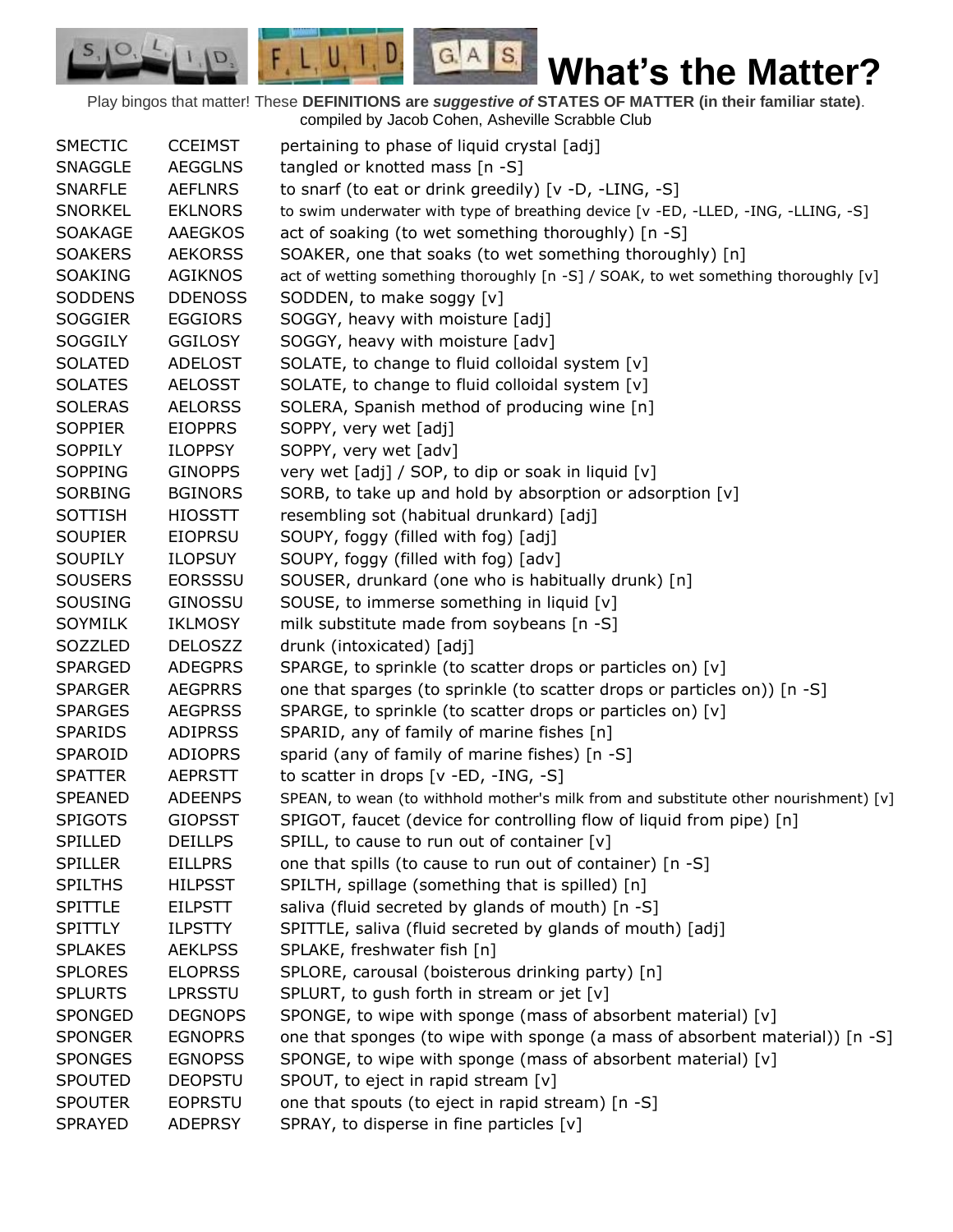Play bingos that matter! These **DEFINITIONS are** *suggestive of* **STATES OF MATTER (in their familiar state)**. compiled by Jacob Cohen, Asheville Scrabble Club

 $G.A.S.$ 

 $F, L, U, I, D$ 

D.

| <b>SPRAYER</b> | <b>AEPRRSY</b> | one that sprays (to disperse in fine particles) [n -S]                                                    |
|----------------|----------------|-----------------------------------------------------------------------------------------------------------|
| <b>SPRITZY</b> | <b>IPRSTYZ</b> | emitting spray [adj -ZIER, -ZIEST]                                                                        |
| <b>SPUMIER</b> | <b>EIMPRSU</b> | SPUMY, foamy (covered with foam) [adj]                                                                    |
| <b>SPUMING</b> | <b>GIMNPSU</b> | SPUME, to foam (to form foam (light, bubbly, gas and liquid mass)) [v]                                    |
| <b>SPUMOUS</b> | <b>MOPSSUU</b> | spumy (foamy (covered with foam)) [adj]                                                                   |
| <b>SPURTED</b> | <b>DEPRSTU</b> | SPURT, to gush forth [v]                                                                                  |
| <b>SPURTER</b> | <b>EPRRSTU</b> | one that spurts (to gush forth) [n -S]                                                                    |
| <b>SPUTUMS</b> | <b>MPSSTUU</b> | SPUTUM, saliva (fluid secreted by glands of mouth) [n]                                                    |
| SQUASHY        | <b>AHQSSUY</b> | soft and moist [adj -HIER, -HIEST]                                                                        |
| <b>SQUIFFY</b> | <b>FFIQSUY</b> | squiffed (drunk (intoxicated)) [adj -FIER, -FIEST]                                                        |
| <b>SQUIRTS</b> | IQRSSTU        | SQUIRT, to eject in thin, swift stream [v]                                                                |
| <b>SQUISHY</b> | <b>HIQSSUY</b> | squashy (soft and moist) [adj -HIER, -HIEST]                                                              |
| <b>STAUNCH</b> | <b>ACHNSTU</b> | to stanch (to stop flow of blood from) [v -ED, -ING, -ES]                                                 |
| <b>STEAMED</b> | <b>ADEEMST</b> | STEAM, to expose to steam (water in form of vapor) [v]                                                    |
| <b>STEEPED</b> | <b>DEEEPST</b> | STEEP, to soak in liquid [v]                                                                              |
| <b>STEEPER</b> | <b>EEEPRST</b> | that steeps (to soak in liquid) [n -S]                                                                    |
| <b>STENGAH</b> | <b>AEGHNST</b> | mixed drink [n -S]                                                                                        |
| <b>STEWBUM</b> | <b>BEMSTUW</b> | drunken bum (vagrant) [n -S]                                                                              |
| <b>STINGOS</b> | <b>GINOSST</b> | STINGO, strong ale or beer [n]                                                                            |
| <b>STOPPER</b> | <b>EOPPRST</b> | to plug (to seal or close with plug (piece of material used to fill hole)) [v -ED, -ING, -S]              |
| <b>STOPPLE</b> | <b>ELOPPST</b> | to stopper (to plug (to seal or close with plug (piece of material used to fill hole))) [v -D, -LING, -S] |
| <b>STORMED</b> | <b>DEMORST</b> | STORM, to blow violently [v]                                                                              |
| <b>STRAITS</b> | <b>AIRSSTT</b> | STRAIT, narrow waterway connecting two larger bodies of water [n]                                         |
| <b>STRATHS</b> | <b>AHRSSTT</b> | STRATH, wide river valley [n]                                                                             |
| <b>STRATUS</b> | ARSSTTU        | type of cloud [n -TI or -ES]                                                                              |
| <b>STREAMS</b> | <b>AEMRSST</b> | STREAM, to flow in steady current [v]                                                                     |
| <b>STREAMY</b> | <b>AEMRSTY</b> | streaming [adj -MIER, -MIEST]                                                                             |
| <b>STUMMED</b> | <b>DEMMSTU</b> | STUM, to increase fermentation of by adding grape juice [v]                                               |
| <b>STYRENE</b> | <b>EENRSTY</b> | liquid hydrocarbon [n -S]                                                                                 |
| <b>SUBARID</b> | ABDIRSU        | somewhat arid [adj]                                                                                       |
| <b>SUCKLED</b> | <b>CDEKLSU</b> | SUCKLE, to give milk to from breast [v]                                                                   |
| <b>SUCKLER</b> | <b>CEKLRSU</b> | one that suckles (to give milk to from breast) [n -S]                                                     |
| <b>SUCKLES</b> | <b>CEKLSSU</b> | SUCKLE, to give milk to from breast $[v]$                                                                 |
| <b>SUDORAL</b> | <b>ADLORSU</b> | SUDOR, sweat [adj]                                                                                        |
| <b>SUDSING</b> | <b>DGINSSU</b> | SUDS, to wash in soapy water [v]                                                                          |
| <b>SULLAGE</b> | AEGLLSU        | sewage (waste matter carried off by sewers) [n -S]                                                        |
| <b>SUNDOGS</b> | <b>DGNOSSU</b> | SUNDOG, small rainbow (arc of spectral colors formed in sky) [n]                                          |
| <b>SUNFISH</b> | <b>FHINSSU</b> | marine fish [n -ES]                                                                                       |
| <b>SUNKERS</b> | <b>EKNRSSU</b> | SUNKER, ridge of rock near surface of sea [n]                                                             |
| <b>SUNSTAR</b> | ANRSSTU        | type of starfish (star-shaped marine animal) [n -S]                                                       |
| <b>SURFIER</b> | EFIRRSU        | SURFY, abounding in breaking waves [adj]                                                                  |
| <b>SUSTAIN</b> | AINSSTU        | to maintain by providing with food and drink [v -ED, -ING, -S]                                            |
| <b>SWACKED</b> | <b>ACDEKSW</b> | drunk (intoxicated) [adj]                                                                                 |
| <b>SWAMPED</b> | <b>ADEMPSW</b> | SWAMP, to inundate (to overwhelm with water) [v]                                                          |
| <b>SWAMPER</b> | <b>AEMPRSW</b> | one that lives in swampy area [n -S]                                                                      |
| <b>SWEATED</b> | <b>ADEESTW</b> | SWEAT, to perspire (to give off moisture through pores of skin) [v]                                       |
|                |                |                                                                                                           |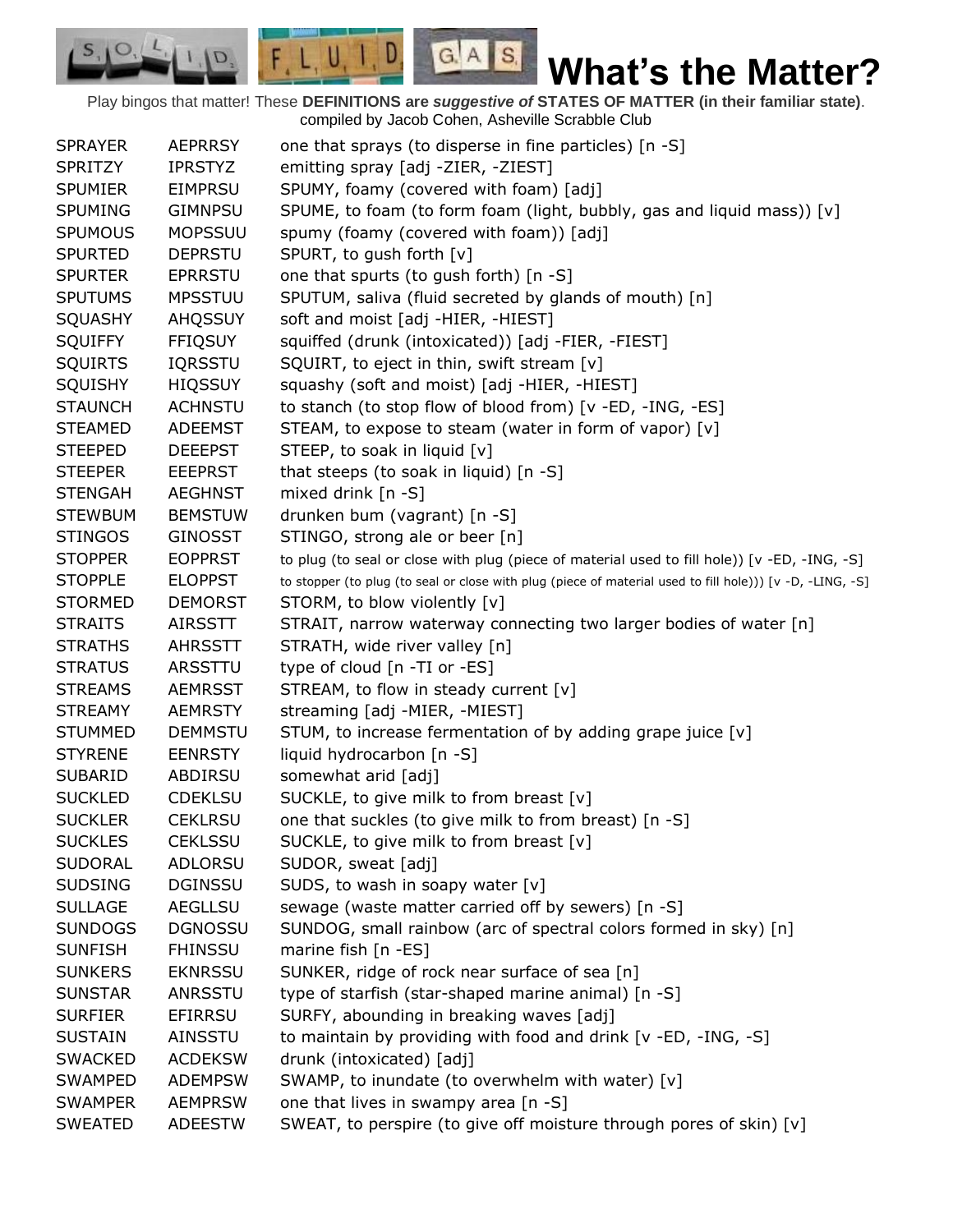Play bingos that matter! These **DEFINITIONS are** *suggestive of* **STATES OF MATTER (in their familiar state)**. compiled by Jacob Cohen, Asheville Scrabble Club

 $G.A.S.$ 

 $\Box$ 

 $F, L, U, I$ 

D.

| SWIGGED        | <b>DEGGISW</b> | SWIG, to drink deeply or rapidly [v]                                           |
|----------------|----------------|--------------------------------------------------------------------------------|
| <b>SWIGGER</b> | <b>EGGIRSW</b> | one that swigs (to drink deeply or rapidly) [n -S]                             |
| SWILLED        | <b>DEILLSW</b> | SWILL, to swig (to drink deeply or rapidly) [v]                                |
| <b>SWILLER</b> | <b>EILLRSW</b> | one that swills (to swig (to drink deeply or rapidly)) [n -S]                  |
| <b>SWIMMER</b> | <b>EIMMRSW</b> | one that swims (to propel oneself in water by natural means) [n -S]            |
| SWIZZLE        | <b>EILSWZZ</b> | to drink excessively [v -D, -LING, -S]                                         |
| <b>SYNOVIA</b> | <b>AINOSVY</b> | lubricating fluid secreted by certain membranes [n -S]                         |
| <b>SYRINGE</b> | <b>EGINRSY</b> | to cleanse or treat with injected fluid [v -D, -GING, -S]                      |
| <b>SYRUPED</b> | <b>DEPRSUY</b> | SYRUP, to sweeten with thick sweet liquid [v]                                  |
|                |                | <b>T 7s Liquid</b>                                                             |
| <b>TABANID</b> | AABDINT        | bloodsucking insect [n -S]                                                     |
| <b>TADPOLE</b> | <b>ADELOPT</b> | aquatic larva of amphibian [n -S]                                              |
| <b>TALLOLS</b> | <b>ALLLOST</b> | TALLOL, resinous liquid [n]                                                    |
| <b>TANKARD</b> | <b>AADKNRT</b> | tall drinking vessel [n -S]                                                    |
| <b>TANKERS</b> | <b>AEKNRST</b> | TANKER, ship designed to transport liquids [n]                                 |
| <b>TANKING</b> | <b>AGIKNNT</b> | TANK, to store in tank (container usually for liquids) [v]                     |
| <b>TAPLESS</b> | <b>AELPSST</b> | lacking tap (device to stop flow of liquid or gas) [adj]                       |
| <b>TAPROOM</b> | <b>AMOOPRT</b> | barroom (room where liquor is sold) [n -S]                                     |
| <b>TAPSTER</b> | <b>AEPRSTT</b> | one that dispenses liquor in ballroom [n -S]                                   |
| <b>TARPONS</b> | <b>ANOPRST</b> | TARPON, marine game fish [n]                                                   |
| <b>TARRING</b> | <b>AGINRRT</b> | TAR, to cover with tar (black viscous liquid) [v]                              |
| <b>TASSIES</b> | <b>AEISSST</b> | TASSIE, tass (drinking cup) [n]                                                |
| <b>TAUTAUG</b> | AAGTTUU        | tautog (marine fish) [n -S]                                                    |
| <b>TAUTOGS</b> | AGOSTTU        | TAUTOG, marine fish [n]                                                        |
| <b>TAVERNA</b> | <b>AAENRTV</b> | cafe in Greece [n -S]                                                          |
| <b>TAVERNS</b> | <b>AENRSTV</b> | TAVERN, place where liquor is sold to be drunk on premises [n]                 |
| <b>TEACUPS</b> | <b>ACEPSTU</b> | TEACUP, cup in which tea is served [n]                                         |
| <b>TEALIKE</b> | AEEIKLT        | resembling tea (beverage made by infusing dried leaves in boiling water) [adj] |
| <b>TEAPOTS</b> | <b>AEOPSTT</b> | TEAPOT, vessel used in making and serving tea [n]                              |
| <b>TEAPOYS</b> | <b>AEOPSTY</b> | TEAPOY, small table used in serving tea [n]                                    |
| <b>TEARFUL</b> | <b>AEFLRTU</b> | full of tears [adj]                                                            |
| <b>TEARGAS</b> | AAEGRST        | to subject to gas that irritates eyes [v -SSED, -SSING, -ES, -SSES]            |
| <b>TEARIER</b> | <b>AEEIRRT</b> | TEARY, tearful (full of tears) [adj]                                           |
| TEARILY        | AEILRTY        | in teary (tearful (full of tears)) manner [adv]                                |
| <b>TEARING</b> | <b>AEGINRT</b> | TEAR, to emit tears (drops of saline liquid secreted by gland of eye) [v]      |
| <b>TEAROOM</b> | <b>AEMOORT</b> | restaurant serving tea [n -S]                                                  |
| <b>TEASHOP</b> | <b>AEHOPST</b> | tearoom (restaurant serving tea) [n -S]                                        |
| <b>TEATIME</b> | <b>AEEIMTT</b> | customary time for tea [n -S]                                                  |
| <b>TEAWARE</b> | <b>AAEERTW</b> | tea service [n -S]                                                             |
| <b>TEEMERS</b> | <b>EEEMRST</b> | TEEMER, one that teems (to be full to overflowing) [n]                         |
| <b>TEEMING</b> | <b>EEGIMNT</b> | TEEM, to be full to overflowing [v]                                            |
| <b>TENCHES</b> | <b>CEEHNST</b> | TENCH, freshwater fish [n]                                                     |
| <b>TEPACHE</b> | <b>ACEEHPT</b> | Mexican drink made with pineapple, brown sugar, and water [n -S]               |
| <b>TEQUILA</b> | AEILQTU        | Mexican liquor [n -S]                                                          |
| <b>TERRIES</b> | <b>EEIRRST</b> | TERRY, absorbent fabric [n]                                                    |
| <b>THALWEG</b> | <b>AEGHLTW</b> | line defining lowest points along length of riverbed [n -S]                    |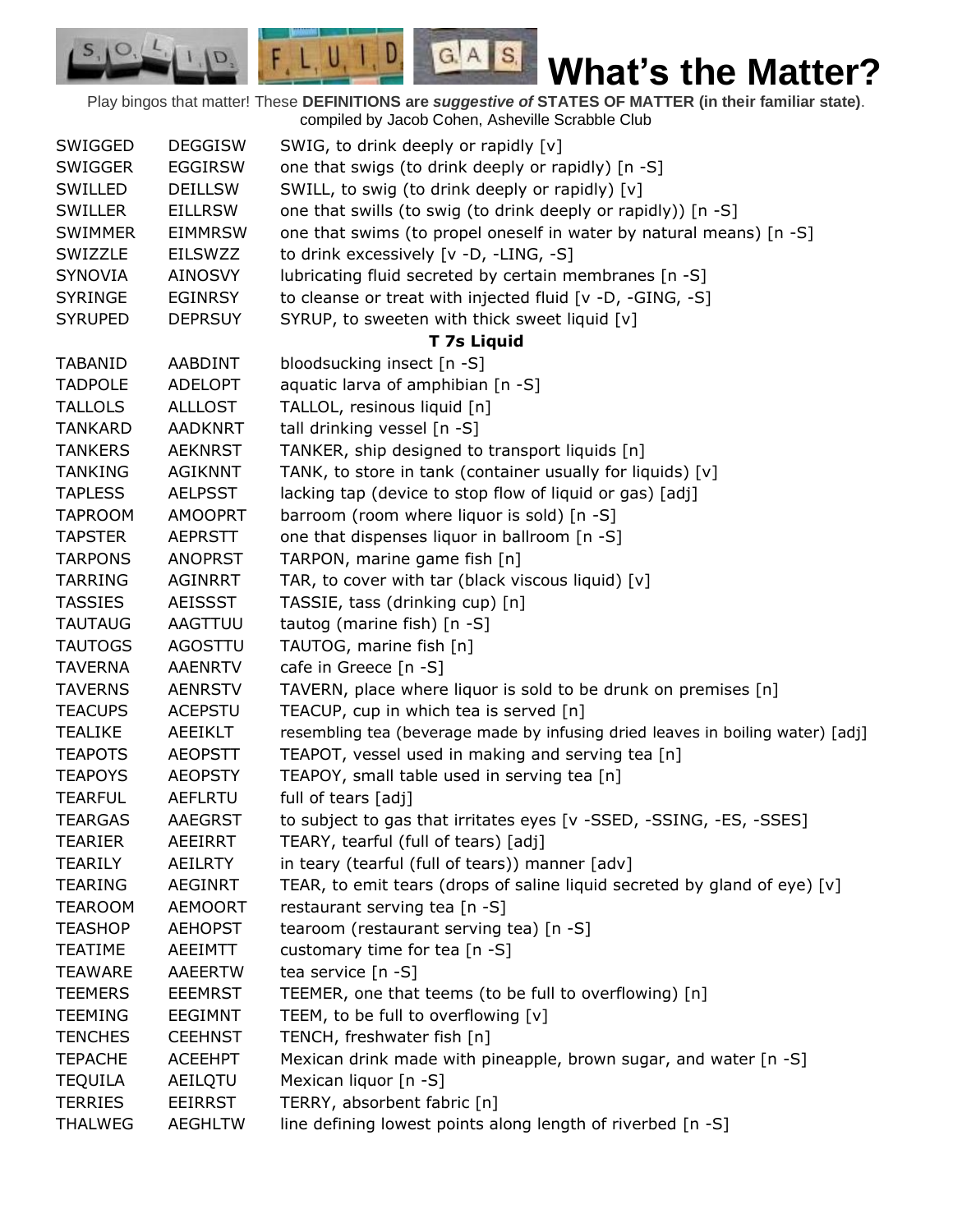Play bingos that matter! These **DEFINITIONS are** *suggestive of* **STATES OF MATTER (in their familiar state)**. compiled by Jacob Cohen, Asheville Scrabble Club

 $G.A.S.$ 

 $F, L, U, I, D$ 

D.

| <b>THAWERS</b>     | <b>AEHRSTW</b> | THAWER, one that thaws (to melt (to change from solid to liquid state by heat)) [n]                 |  |  |
|--------------------|----------------|-----------------------------------------------------------------------------------------------------|--|--|
| <b>THAWING</b>     | <b>AGHINTW</b> | THAW, to melt (to change from solid to liquid state by heat) [v]                                    |  |  |
| <b>THERMAE</b>     | <b>AEEHMRT</b> | hot springs [n -E]                                                                                  |  |  |
| <b>THERMOS</b>     | <b>EHMORST</b> | container used to keep liquids either hot or cold [n -ES]                                           |  |  |
| <b>THIRSTS</b>     | <b>HIRSSTT</b> | THIRST, to feel desire or need to drink [v]                                                         |  |  |
| <b>THIRSTY</b>     | <b>HIRSTTY</b> | feeling desire or need to drink [adj -TIER, -TIEST]                                                 |  |  |
| TIDALLY            | <b>ADILLTY</b> | TIDAL, pertaining to tides [adv]                                                                    |  |  |
| TIDERIP            | DEIIPRT        | riptide (tide that opposes other tides) [n -S]                                                      |  |  |
| <b>TIDEWAY</b>     | <b>ADEITWY</b> | tidal channel $[n -S]$                                                                              |  |  |
| <b>TINWARE</b>     | <b>AEINRTW</b> | articles made of tinplate [n -S]                                                                    |  |  |
| <b>TINWORK</b>     | <b>IKNORTW</b> | something made of tin [n -S]                                                                        |  |  |
| <b>TIPPLED</b>     | <b>DEILPPT</b> | TIPPLE, to drink alcoholic beverages [v]                                                            |  |  |
| <b>TIPPLER</b>     | <b>EILPPRT</b> | one that tipples (to drink alcoholic beverages) [n -S]                                              |  |  |
| <b>TIPPLES</b>     | <b>EILPPST</b> | TIPPLE, to drink alcoholic beverages [v]                                                            |  |  |
| <b>TIPSIER</b>     | <b>EIIPRST</b> | TIPSY, slightly drunk [adj]                                                                         |  |  |
| <b>TIPSILY</b>     | <b>IILPSTY</b> | in tipsy manner [adv]                                                                               |  |  |
| <b>TISANES</b>     | <b>AEINSST</b> | TISANE, ptisan (tea of herbs or barley) [n]                                                         |  |  |
| <b>TITRATE</b>     | AEIRTTT        | to determine strength of solution by adding reagent until desired reaction occurs [v -D, -TING, -S] |  |  |
| <b>TODDIES</b>     | <b>DDEIOST</b> | TODDY, alcoholic beverage [n]                                                                       |  |  |
| <b>TOLUENE</b>     | <b>EELNOTU</b> | flammable liquid [n -S]                                                                             |  |  |
| <b>TOLUOLE</b>     | <b>ELLOOTU</b> | toluol (toluene (flammable liquid)) [n S]                                                           |  |  |
| <b>TOLUOLS</b>     | <b>LLOOSTU</b> | TOLUOL, toluene (flammable liquid) [n]                                                              |  |  |
| <b>TOMCODS</b>     | <b>CDMOOST</b> | TOMCOD, marine fish [n]                                                                             |  |  |
| <b>TORPEDO</b>     | <b>DEOOPRT</b> | to damage or sink with underwater missile [v -ED, -ING, -S, -ES]                                    |  |  |
| <b>TORRENT</b>     | <b>ENORRTT</b> | rapid stream of water [n -S]                                                                        |  |  |
| <b>TOSSPOT</b>     | <b>OOPSSTT</b> | drunkard (one who is habitually drunk) [n -S]                                                       |  |  |
| <b>TOWELED</b>     | <b>DEELOTW</b> | TOWEL, to wipe with towel (absorbent cloth) [v]                                                     |  |  |
| <b>TOWPATH</b>     | <b>AHOPTTW</b> | path along river that is used by animals towing boats [n -S]                                        |  |  |
| <b>TOXEMIA</b>     | AEIMOTX        | condition of having toxins in blood [n -S]                                                          |  |  |
| <b>TOXEMIC</b>     | <b>CEIMOTX</b> | TOXEMIA, condition of having toxins in blood [adj]                                                  |  |  |
| <b>TRACHLE</b>     | <b>ACEHLRT</b> | to draggle (to make wet and dirty) [v -D, -LING, -S]                                                |  |  |
| <b>TRASHED</b>     | <b>ADEHRST</b> | TRASH, to free from trash (worthless or waste matter) [v]                                           |  |  |
| <b>TRASHES</b>     | <b>AEHRSST</b> | TRASH, to free from trash (worthless or waste matter) [v]                                           |  |  |
| <b>TREPANG</b>     | <b>AEGNPRT</b> | marine animal $[n - S]$                                                                             |  |  |
| <b>TRICKLE</b>     | <b>CEIKLRT</b> | to flow or fall in drops [v -D, -LING, -S]                                                          |  |  |
| <b>TRICKLY</b>     | <b>CIKLRTY</b> | marked by trickling [adj -LIER, -LIEST]                                                             |  |  |
| <b>TRICLAD</b>     | <b>ACDILRT</b> | aquatic flatworm [n -S]                                                                             |  |  |
| <b>TRITONS</b>     | <b>INORSTT</b> | TRITON, marine mollusk [n]                                                                          |  |  |
| <b>TSUNAMI</b>     | AIMNSTU        | very large ocean wave [n -S]                                                                        |  |  |
| <b>TUBIFEX</b>     | <b>BEFITUX</b> | aquatic worm [n -ES]                                                                                |  |  |
| <b>TULADIS</b>     | ADILSTU        | TULADI, freshwater fish [n]                                                                         |  |  |
| <b>TUNDISH</b>     | <b>DHINSTU</b> | receptacle for molten metal [n -ES]                                                                 |  |  |
| <b>TUNNIES</b>     | <b>EINNSTU</b> | TUNNY, tuna (marine food fish) [n]                                                                  |  |  |
| <b>TYPHOON</b>     | <b>HNOOPTY</b> | tropical hurricane [n -S]                                                                           |  |  |
| <b>U 7s Liquid</b> |                |                                                                                                     |  |  |
| <b>UNCLOUD</b>     | CDLNOUU        | to free from clouds [v -ED, -ING, -S]                                                               |  |  |
|                    |                |                                                                                                     |  |  |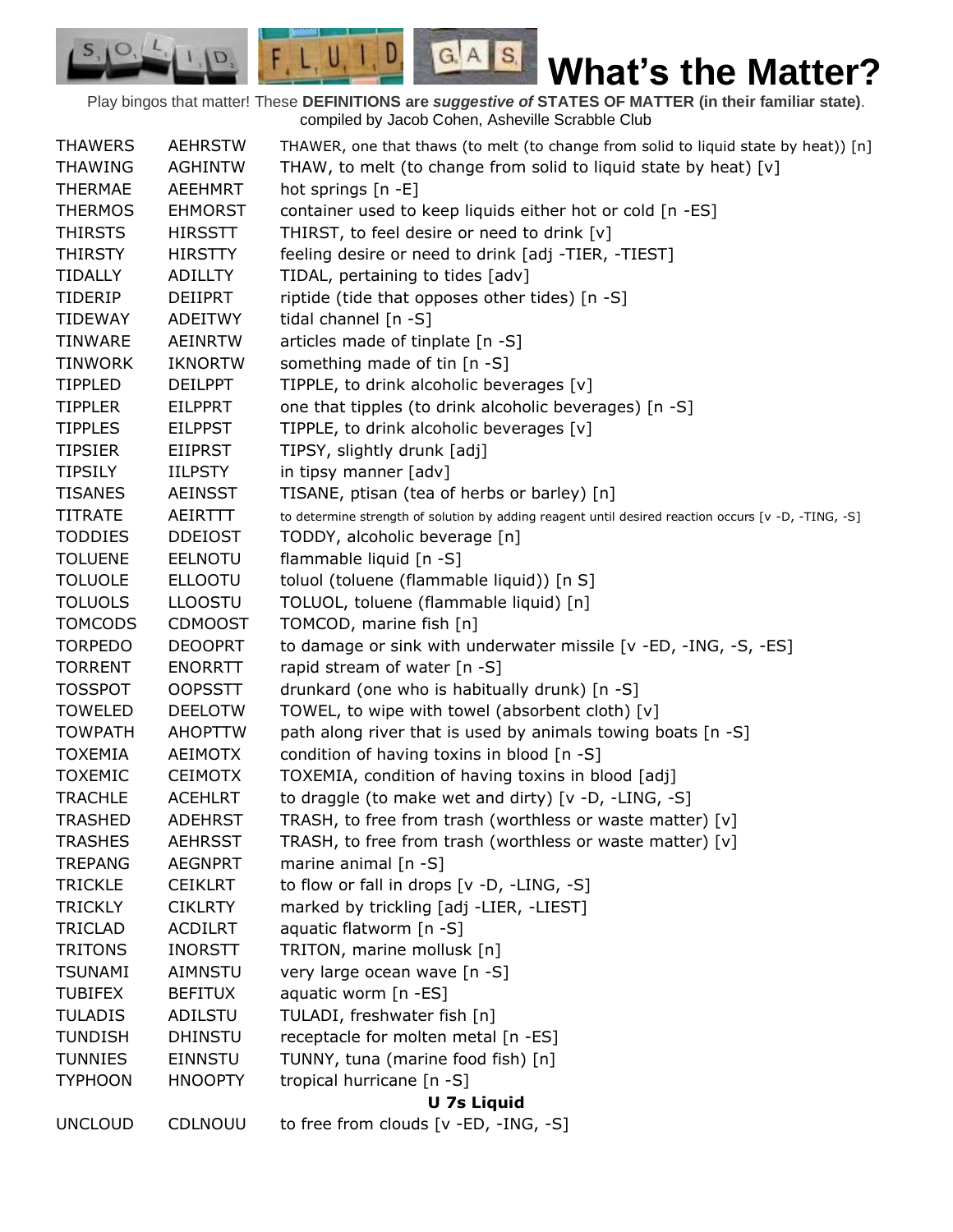Play bingos that matter! These **DEFINITIONS are** *suggestive of* **STATES OF MATTER (in their familiar state)**. compiled by Jacob Cohen, Asheville Scrabble Club

 $G.A.S.$ 

 $F, L, U, I, D$ 

D.

| <b>UNDINES</b> | <b>DEINNSU</b> | UNDINE, female water spirit [n]                                                                                          |
|----------------|----------------|--------------------------------------------------------------------------------------------------------------------------|
| <b>UNOAKED</b> | ADEKNOU        | not matured in oak container---used of wine [adj]                                                                        |
| <b>UNOILED</b> | DEILNOU        | not oiled (to supply with oil (greasy liquid used for lubrication, fuel, or illumination)) [adj]                         |
| <b>UNTHAWS</b> | <b>AHNSTUW</b> | UNTHAW, to thaw (to melt (to change from solid to liquid state by heat)) [v]                                             |
| <b>UPCOAST</b> | <b>ACOPSTU</b> | up coast [adv]                                                                                                           |
| <b>UPFLOWS</b> | <b>FLOPSUW</b> | UPFLOW, to flow up [v]                                                                                                   |
| <b>UPRIVER</b> | EIPRRUV        | area lying toward source of river [n -S]                                                                                 |
| <b>URAEMIA</b> | AAEIMRU        | uremia (abnormal condition of blood) [n -S]                                                                              |
| <b>URAEMIC</b> | ACEIMRU        | URAEMIA, uremia (abnormal condition of blood) [adj]                                                                      |
| <b>UREMIAS</b> | AEIMRSU        | UREMIA, abnormal condition of blood [n]                                                                                  |
| <b>URINALS</b> | AILNRSU        | URINAL, fixture used for urinating [n]                                                                                   |
| <b>URINARY</b> | <b>AINRRUY</b> | urinal (fixture used for urinating) [n -RIES]                                                                            |
| <b>URINATE</b> | AEINRTU        | to discharge urine [v -D, -TING, -S]                                                                                     |
| <b>URINOSE</b> | <b>EINORSU</b> | pertaining to urine (liquid containing body wastes) [adj]                                                                |
| <b>URINOUS</b> | <b>INORSUU</b> | pertaining to urine (liquid containing body wastes) [adj]                                                                |
| <b>URODELE</b> | DEELORU        | type of amphibian (cold-blooded animal that grows from juvenile water-breathing form to adult air-breathing form) [n -S] |
| <b>UROLOGY</b> | <b>GLOORUY</b> | branch of medicine dealing with urinary tract [n -GIES]                                                                  |
|                |                | V 7s Liquid                                                                                                              |
| VALVING        | <b>AGILNVV</b> | VALVE, to provide with valve (device for controlling flow of liquid or gas) $[v]$                                        |
| <b>VAMPIRE</b> | AEIMPRV        | reanimated corpse believed to feed on sleeping persons' blood [n -S]                                                     |
| <b>VAPORED</b> | <b>ADEOPRV</b> | VAPOR, to emit vapor (visible floating moisture) [v]                                                                     |
| <b>VAPORER</b> | <b>AEOPRRV</b> | one that vapors (to emit vapor (visible floating moisture)) [n -S]                                                       |
| <b>VAPOURS</b> | <b>AOPRSUV</b> | VAPOUR, to vapor (to emit vapor (visible floating moisture)) [v]                                                         |
| <b>VATFULS</b> | <b>AFLSTUV</b> | VATFUL, as much as vat can hold [n]                                                                                      |
| VATTING        | <b>AGINTTV</b> | VAT, to put into vat (large container for holding liquids) [v]                                                           |
| <b>VEINING</b> | EGIINNV        | VEIN, to fill with veins (tubular blood vessels) [v]                                                                     |
| <b>VENTING</b> | <b>EGINNTV</b> | VENT, to provide with vent (opening for escape of gas or liquid) [v]                                                     |
| <b>VENTURI</b> | EINRTUV        | device for measuring flow of fluid [n -S]                                                                                |
| <b>VESSELS</b> | <b>EELSSSV</b> | VESSEL, craft for traveling on water [n]                                                                                 |
| <b>VIALING</b> | AGIILNV        | VIAL, to put in vial (small container for liquids) [v]                                                                   |
| <b>VIALLED</b> | ADEILLV        | VIAL, to put in vial (small container for liquids) [v]                                                                   |
| <b>VICHIES</b> | <b>CEHIISV</b> | VICHY, type of mineral water [n]                                                                                         |
| <b>VINASSE</b> | <b>AEINSSV</b> | residue left after distillation of liquor [n -S]                                                                         |
| <b>VINEGAR</b> | <b>AEGINRV</b> | sour liquid used as condiment or preservative [n -S]                                                                     |
| <b>VINEGAR</b> | <b>AEGINRV</b> | sour liquid used as condiment or preservative [n -S]                                                                     |
| <b>VINTAGE</b> | <b>AEGINTV</b> | season's yield of wine from vineyard [n -S]                                                                              |
| <b>VINTNER</b> | <b>EINNRTV</b> | wine merchant $[n -S]$                                                                                                   |
| VIREMIA        | AEIIMRV        | presence of virus in blood [n -S]                                                                                        |
| <b>VIREMIC</b> | <b>CEIIMRV</b> | VIREMIA, presence of virus in blood [adj]                                                                                |
| <b>VISCOSE</b> | <b>CEIOSSV</b> | viscous solution [n -S]                                                                                                  |
| <b>VISCOUS</b> | <b>CIOSSUV</b> | having relatively high resistance to flow [adj]                                                                          |
| <b>VOLCANO</b> | <b>ACLNOOV</b> | opening in earth's crust through which molten rock and gases are ejected [n -S or -ES]                                   |
| <b>VOMITUS</b> | <b>IMOSTUV</b> | vomited matter [n -ES]                                                                                                   |
| <b>VOUVRAY</b> | AORUVVY        | French white wine [n -S]                                                                                                 |
|                |                | W 7s Liquid                                                                                                              |
| <b>WAFTERS</b> | <b>AEFRSTW</b> | WAFTER, one that wafts (to carry lightly over air or water) [n]                                                          |
|                |                |                                                                                                                          |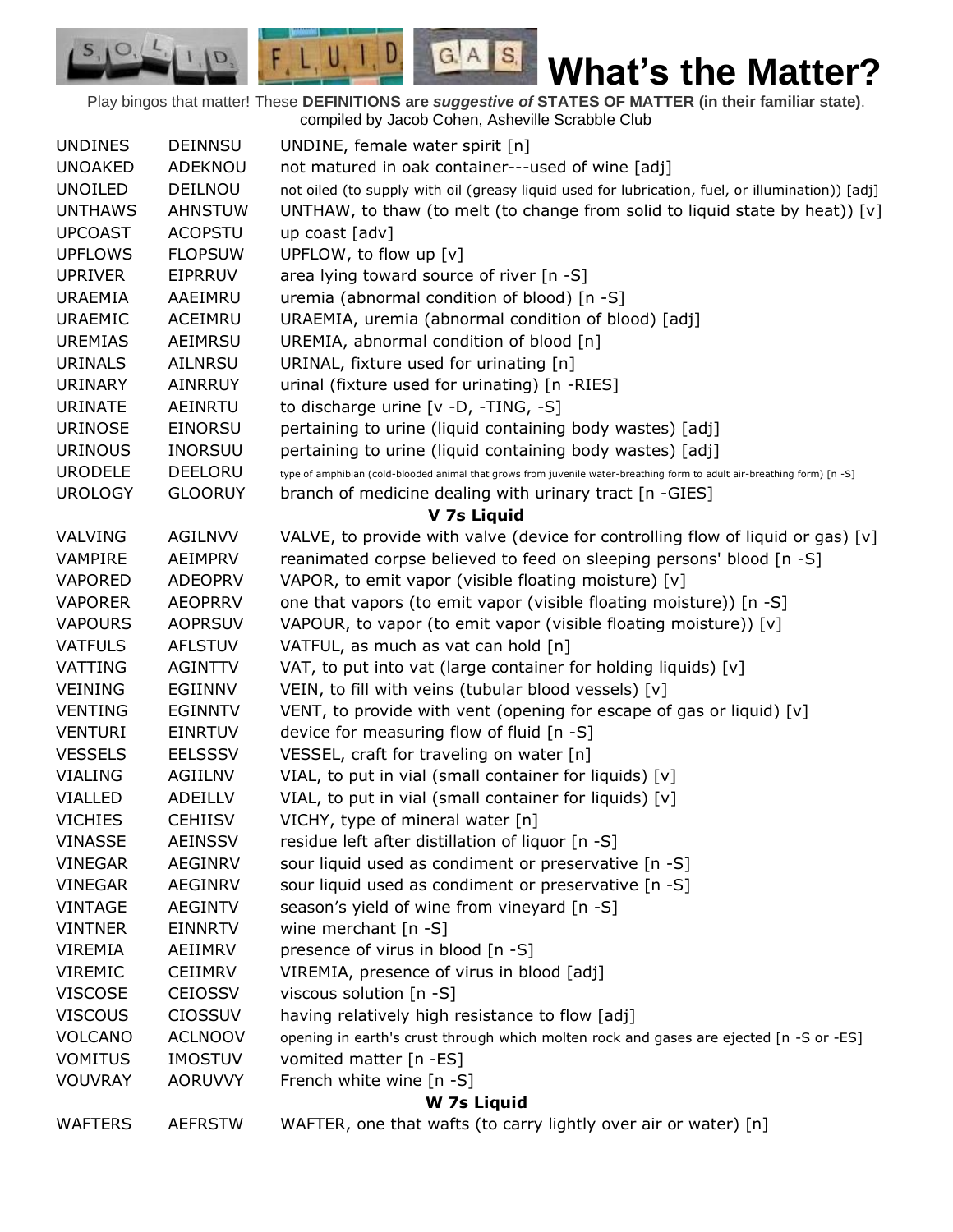Play bingos that matter! These **DEFINITIONS are** *suggestive of* **STATES OF MATTER (in their familiar state)**. compiled by Jacob Cohen, Asheville Scrabble Club

 $G.A.S.$ 

 $F, L, U, I, D$ 

D.

| <b>WAFTING</b> | <b>AFGINTW</b> | WAFT, to carry lightly over air or water [v]                                                 |
|----------------|----------------|----------------------------------------------------------------------------------------------|
| <b>WAFTURE</b> | <b>AEFRTUW</b> | waftage (act of wafting (to carry lightly over air or water)) [n -S]                         |
| WARSAWS        | <b>AARSSWW</b> | WARSAW, marine fish [n]                                                                      |
| <b>WASHERS</b> | <b>AEHRSSW</b> | WASHER, one that washes (to cleanse by immersing in or applying liquid) [n]                  |
| <b>WASHIER</b> | <b>AEHIRSW</b> | WASHY, overly diluted [adj]                                                                  |
| WASHING        | <b>AGHINSW</b> | WASH, to cleanse by immersing in or applying liquid [v]                                      |
| <b>WASHOUT</b> | <b>AHOSTUW</b> | erosion of earth by action of water [n -S]                                                   |
| WASSAIL        | AAILSSW        | to drink to health of [v -ED, -ING, -S]                                                      |
| <b>WATERED</b> | <b>ADEERTW</b> | WATER, to sprinkle with water (transparent, odorless, tasteless liquid) $[v]$                |
| <b>WATERER</b> | <b>AEERRTW</b> | one that waters (to sprinkle with water (transparent, odorless, tasteless liquid)) [n -S]    |
| <b>WATTEST</b> | <b>AESTTTW</b> | WAT, wet (covered or saturated with liquid) [adj]                                            |
| <b>WAUCHTS</b> | <b>ACHSTUW</b> | WAUCHT, to waught (to drink deeply) [v]                                                      |
| <b>WAUGHTS</b> | <b>AGHSTUW</b> | WAUGHT, to drink deeply [v]                                                                  |
| <b>WAVELET</b> | <b>AEELTVW</b> | small wave [n -S]                                                                            |
| WAVIEST        | <b>AEISTVW</b> | WAVY, having waves [adj]                                                                     |
| <b>WEANERS</b> | <b>AEENRSW</b> | WEANER, one that weans (to withhold mother's milk from and substitute other nourishment) [n] |
| WEANING        | <b>AEGINNW</b> | WEAN, to withhold mother's milk from and substitute other nourishment $[v]$                  |
| <b>WEATHER</b> | <b>AEEHRTW</b> | to expose to atmospheric conditions [v -ED, -ING, -S]                                        |
| WEEDBED        | <b>BDDEEEW</b> | area of body of water having many weeds [n -S]                                               |
| <b>WEEVERS</b> | <b>EEERSVW</b> | WEEVER, marine fish [n]                                                                      |
| WELLING        | <b>EGILLNW</b> | WELL, to rise to surface and flow forth $[v]$                                                |
| <b>WETLAND</b> | <b>ADELNTW</b> | land containing much soil moisture [n -S]                                                    |
| <b>WETNESS</b> | <b>EENSSTW</b> | state of being wet (covered or saturated with liquid) [n -ES]                                |
| <b>WETSUIT</b> | <b>EISTTUW</b> | close-fitting rubberlike suit worn in cold water by skin divers [n -S]                       |
| <b>WETTERS</b> | <b>EERSTTW</b> | WETTER, one that wets (to make wet) [n]                                                      |
| <b>WETTEST</b> | <b>EESTTTW</b> | WET, covered or saturated with liquid [adj]                                                  |
| WETTING        | <b>EGINTTW</b> | liquid used in moistening something [n -S]                                                   |
| <b>WETTISH</b> | EHISTTW        | somewhat wet [adj]                                                                           |
| <b>WETWARE</b> | <b>AEERTWW</b> | human brain when considered as functionally equivalent to computer [n -S]                    |
| <b>WHACKED</b> | <b>ACDEHKW</b> | intoxicated on alcohol or drugs [v]                                                          |
| <b>WHALING</b> | <b>AGHILNW</b> | WHALE, to engage in hunting of whales (large marine mammals) [v]                             |
| <b>WHELMED</b> | <b>DEEHLMW</b> | WHELM, to cover with water [v]                                                               |
| <b>WHEYISH</b> | <b>EHHISWY</b> | WHEY, watery part of milk [adj]                                                              |
| <b>WHIPRAY</b> | <b>AHIPRWY</b> | stingray (flat-bodied marine fish) [n -S]                                                    |
| <b>WHISKEY</b> | <b>EHIKSWY</b> | liquor [n -S]                                                                                |
| WHITING        | <b>GHIINTW</b> | marine food fish [n -S]                                                                      |
| <b>WHITTER</b> | <b>EHIRTTW</b> | large draft of liquor [n -S]                                                                 |
| WIDGEON        | <b>DEGINOW</b> | river duck [n -S]                                                                            |
| WIGEONS        | <b>EGINOSW</b> | WIGEON, widgeon (river duck) [n]                                                             |
| WINIEST        | EIINSTW        | WINEY, winy [adj] / WINY, having taste or qualities of wine [adj]                            |
|                |                | WRASSE, marine fish [n]                                                                      |
| <b>WRASSES</b> | <b>AERSSSW</b> |                                                                                              |
|                |                | X 7s Liquid                                                                                  |
| <b>XYLITOL</b> | <b>ILLOTXY</b> | alcohol (flammable liquid) [n -S]                                                            |
|                |                | Y 7s Liquid                                                                                  |
| <b>YAPOCKS</b> | <b>ACKOPSY</b> | YAPOCK, aquatic mammal [n]                                                                   |
| YEASTED        | <b>ADEESTY</b> | YEAST, to foam (to form foam (light, bubbly, gas and liquid mass)) [v]                       |